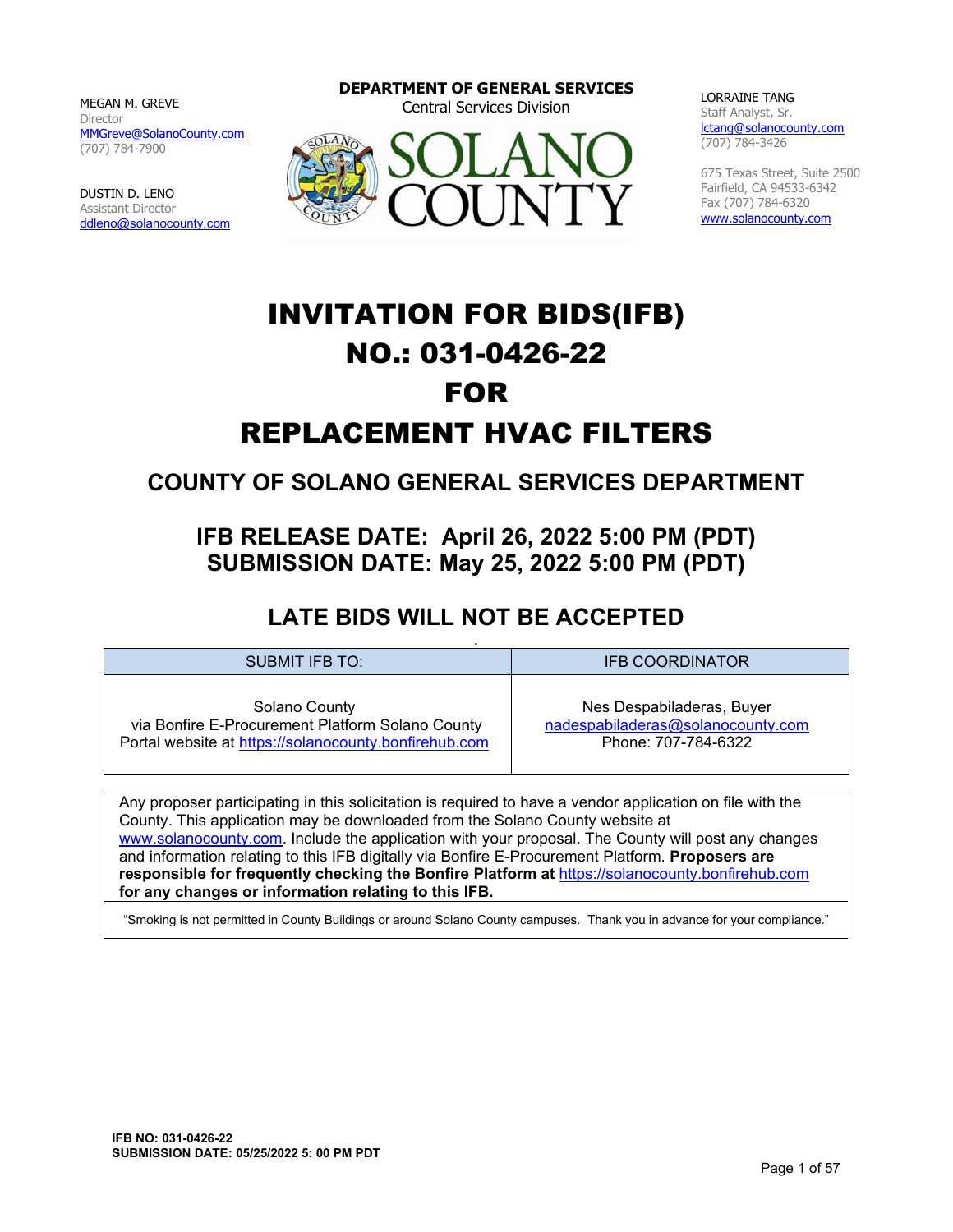### **DEPARTMENT OF GENERAL SERVICES** Central Services Division

MEGAN M. GREVE **Director** [MMGreve@SolanoCounty.com](mailto:MMGreve@SolanoCounty.com) (707) 784-7900

DUSTIN D. LENO Assistant Director [ddleno@solanocounty.com](mailto:ddleno@solanocounty.com)



**LORRAINE TANG** Staff Analyst, Sr. [lctang@solanocounty.com](mailto:lctang@solanocounty.com) (707) 784-3426

675 Texas Street, Suite 2500 Fairfield, CA 94533-6342 Fax (707) 784-6320 [www.solanocounty.com](http://www.solanocounty.com/)

**DATE: April 26, 2022**

### **INVITATION FOR BIDS (IFB) BID NO: 031-0426-22 REPLACEMENT HVAC FILTERS**

### **ATTENTION: ALL PROSPECTIVE OFFERORS**

We invite you to participate in this bidding opportunity described in the attached Invitation for Bid (IFB). If you are interested, the IFB package may be downloaded from the Bonfire E-Procurement platform, Solano County Portal at<https://solanocounty.bonfirehub.com/login> .

Notice is hereby given that bids MUST be electronically submitted via Bonfire website <https://solanocounty.bonfirehub.com/login> , no later than May 25, 2022, 5:00 PM, Pacific Daylight Time (PDT), at which time, the County will access and evaluate all bids in accordance with the County of Solano's specifications and contract documents. Any hard copy submissions, submissions via email, or late submissions will be retained in the file unopened and will be considered disqualified.

It is the responsibility of the bidder to see that any electronic submitted bid shall have sufficient time to be received by the Bonfire website before the bid submittal deadline. The receiving time in the Bonfire website will be the governing time for acceptability of bids.

Bidders shall visit the Bonfire website for any upcoming updates, changes or information regarding this solicitation prior and after bid submission date.

Respectfully.

Nes Despabiladeras, Buyer

IFB Coordinator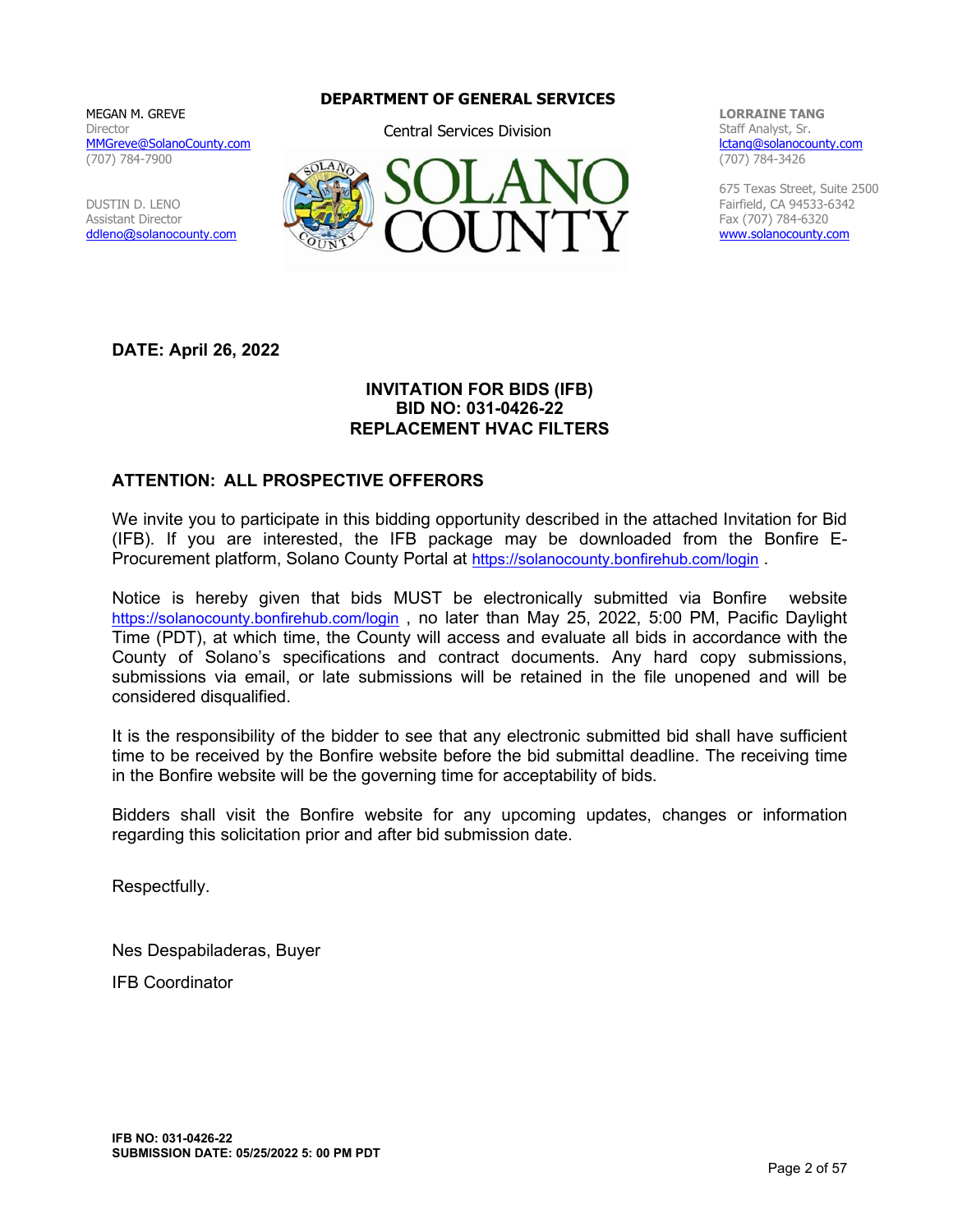### **1.0. STATEMENT OF PURPOSE**

- 1. The purpose of this Invitation for Bid (IFB) is to define the County's minimum requirements and gain adequate information by which the County may evaluate commodities and/or services offered by contractors or vendors. As used herein, the term contractor or vendor shall mean the contractor, its employees, or agents.
- 2. The County of Solano, on behalf of the (Requesting Department), hereinafter referred to as the "County," is soliciting bids to procure Heating, Ventilation, and Air Conditioner Filters (HVAC) for the County's Facilities Operations Division on an as needed basis. Solano County Facilities Operation Division maintains public facilities in all Solano County cities (Fairfield, Vacaville, Rio Vista, Dixon, Suisun, Vallejo, Benicia) and in unincorporated areas. Contractor shall furnish all HVAC Filters as specified. Services and or commodities to be rendered as specified within the guidelines as provided by this IFB in its entirety. This IFB, details deliverables and terms and conditions as required by the County.
- 3. The County of Solano exclusively reserves the sole and independent rights to make an award in whole or in part or any varying combination (split bid) if deemed will be in the best interest of the County. The award may not necessarily be to the lowest vendor but to the bid determined to be professionally and technically able to render services and perform associated work in support of the County and fulfill all contract requirements.
- 4. Moreover, the County reserves the sole and independent right to award all bid items to more than one vendor (multiple award contracts), if deemed in the best interest of the County. If and where multiple award contracts are made, County department/agencies may purchase goods from one or more awarded vendors.
- 5. Services and/or commodities to be rendered as specified within guidelines as provided by this IFB in its entirety. This IFB, details deliverables and terms and conditions as required by the County.
- 6. Contractor to submit with bid one copy of descriptive literature, including any pictures or drawings and a specification sheet.
- 7. Bidders are responsible for checking Bonfire E-Procurement Platform, Solano County Portal frequently for any current information and documents pertained to this IFB.
- 8. Bid shall be valid at least for (90) days after IFB closing date.
- 9. Questions regarding this solicitation preferably shall be posted via Bonfire E-Procurement Platform Solano County Portal at <https://solanocounty.bonfirehub.com/login> or submitted in writing to the IFB Coordinator, email at [nadespabiladeras@solanocounty.com](mailto:nadespabiladeras@solanocounty.com) no later than May 9, 2022, 5:00 PM PDT. Response to written questions will be posted on the Bonfire Website Solano County Portal no later than May 16, 2022, 5:00 PM PDT. If there is a delay in posting responses, the bid submission due date may be extended commensurate. The County cannot assure any response to questions/inquiries received after this date.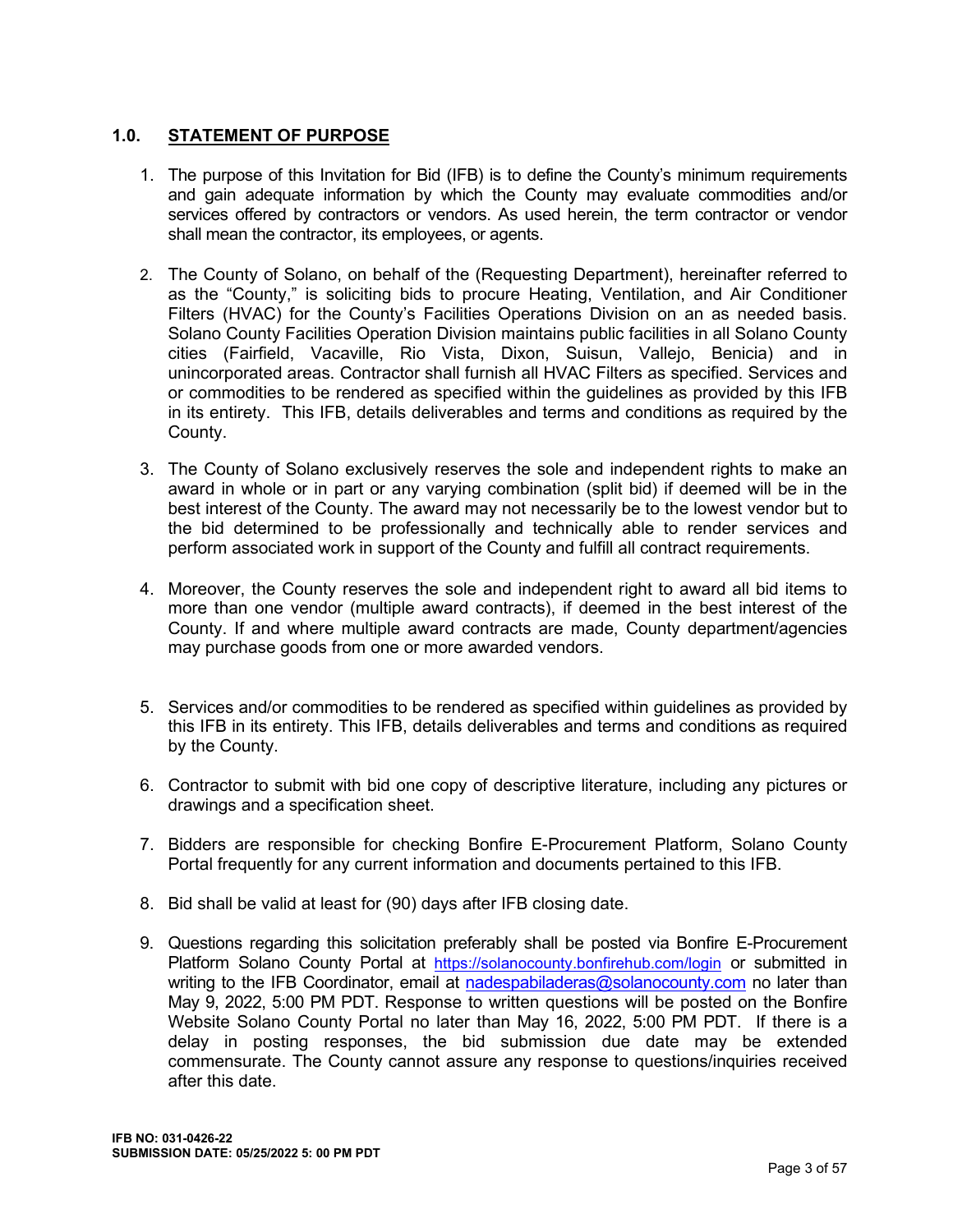10. Samples: The County reserves the right to require a bidder to furnish samples of any item within seven calendar days after the request is made. The samples must be furnished free of charge, be clearly marked "sample" with the Invitation for Bid number, bid item number, bidder's name and address and delivered to the Purchasing Services Office. Samples will be evaluated to determine compliance with all major characteristics of the article indicated. Failure of samples to conform to all such characteristics may be cause for rejection of the bid. Failure to submit the requested samples may eliminate the bidder from further consideration for award. Samples will not be returned to bidder.

### **2.0. CONTRACT TYPE AND DURATION**

- 1. This is a Firm-Fixed-Price contract shall be in the form of Purchase Order and all requirement, terms and conditions of this solicitation shall be incorporated in the PO by reference.
- 2. The period of this contract shall be for a one-year period. The County shall have the right to renew this contract for two (2) additional one-year periods under the same terms and conditions of the original contract. Contractor warrants that the unit prices stated herein shall remain firm for a period of not less than one (1) year from the first date of the contract period.
- 3. Price increases may be negotiated prior to the beginning of an extension year. Any proposed price adjustment shall be submitted to the County at least ninety (90) days prior to contract anniversary date, and if approved, will be effective on that date for the subsequent contract period.
- 11. Price adjustment may be negotiated prior to the beginning of a contract extension year. Any proposed price adjustment shall be submitted to the County in writing at least ninety (90) days prior to contract anniversary date (by April 2) and if approved, will be effective on that date for the subsequent contract period.

### **3.0. DELIVERY TERMS AND CONDITION**

- 1. Delivery of supply is F.O.B Solano County, Public Works Facility located at 3255 North Texas Street, Fairfield California 94533.
- 2. Bidder shall schedule one-time delivery to take place on November 1, 2019. The County reserves the right the confirm actual delivery date in the Purchase Order.

### **4.0. SPECIFICATION/DESCRIPTION**

MERV - Minimum Efficiency Reporting Value, commonly known as MERV rating is a measurement scale by the American Society of Heating, Refrigerating and Air-Conditioning Engineers (ASHRAE) to rate the effectiveness of air filters. Filters shall meet the current "MERV" ratings.

### **A. DISPOSABLE POLYESTER FILTERS:**

Disposable polyester filters shall consist of a polyester media pack bonded together in an interlocking pattern of tiny lint and dust traps. The frame shall be a one-piece pinch frame design.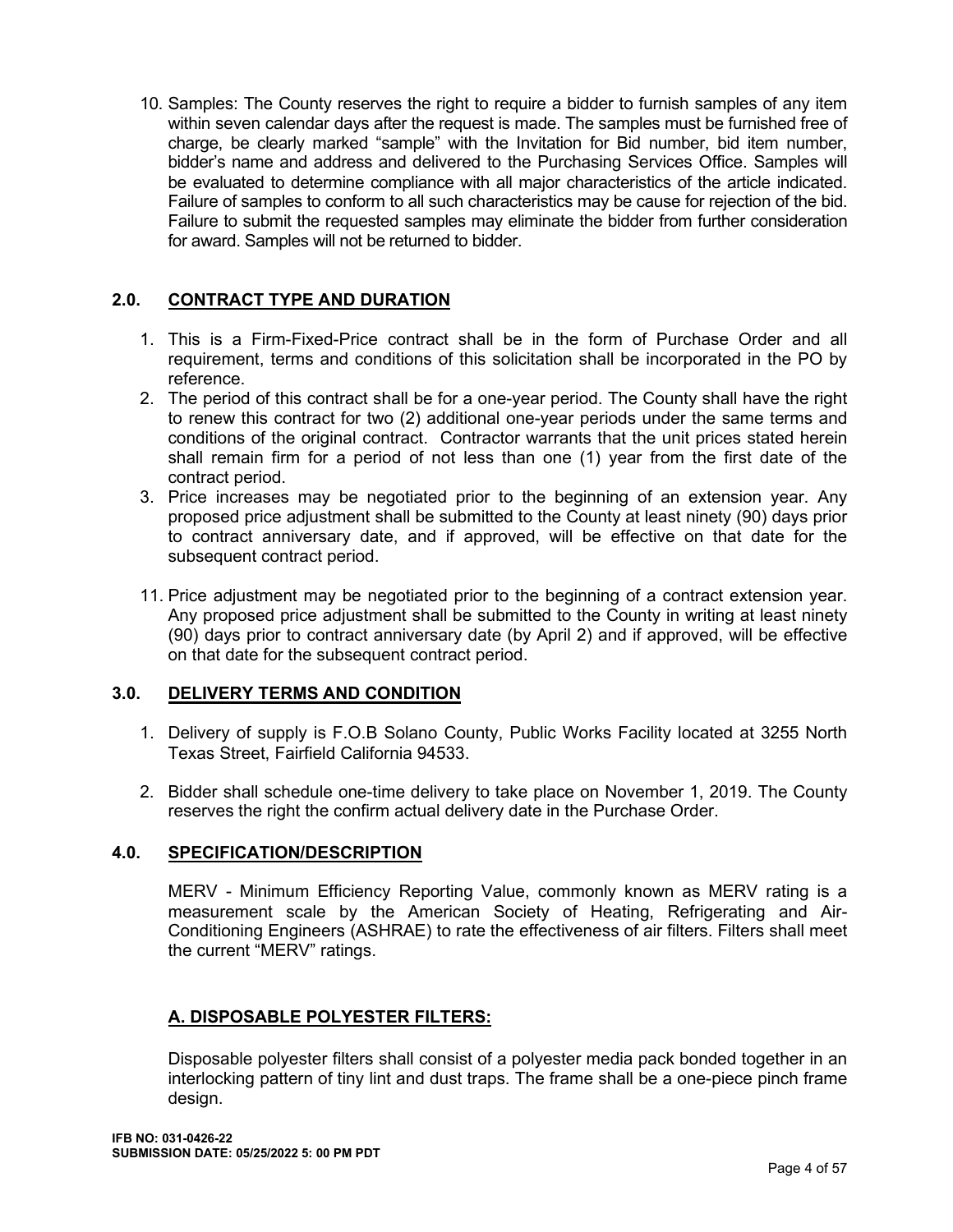### **B. HIGH CAPACITY PLEATED PANEL FILTERS:**

The filters shall consist of a pleated media pack contained in a die cut beverage board frame. The media shall consist of a 100% synthetic, hydrophobic media and shall be white in color and un-dyed. The media shall be formed into uniformly shaped pleats with equal height measured from pleat apex to apex. The media shall have an expanded metal grid with 95% open area bonded to the air leaving side to shape the pleats and prevent fluttering in operation. The expanded metal grid shall be made of electroplate galvanized steel to inhibit rust. The media shall be a minimum of 1/4" larger than the inside dimension of the die cut frame to completely seal the pack inside the filter. The filters shall contain no less than the number of pleats per lineal foot as specified in the following schedule:

| <b>Filter</b><br><b>Thickness</b> | <b>Pleats Per</b><br>Foot |
|-----------------------------------|---------------------------|
| 1"                                | 14                        |
| 2"                                | 15                        |
| 1 II                              | 11                        |

The pleated media pack shall be contained in a frame made from two pieces of die cut beverage board with high wet strength characteristics. The die-cut shall use a 7-strap diagonal support pattern based on a 24x24 face size to increase adhesion points between the media pack and frame. Diagonal support members shall be an integral part of both die cut pieces, providing support for the media pack on both sides. The two mating pieces of the die cut frame shall fully overlap around the entire perimeter of the filter. Pleat Support Fingers (4" sizes only) Two (2) sets of pleat stabilizers (fingers) shall be inserted into the filters to maintain proper pleat separation and reduce fluttering in operation. The entire inside surface of both die cut frame pieces shall be coated with a water repellent adhesive to bond the pack inside the frame on all four edges. The pleat tips shall be bonded to the diagonal support members at all points of contact. The adhesive shall be water repellent and maintain its bonding characteristics when wet. The adhesive shall not soften or dissolve when the filter is wet. The filters shall meet the following minimum performance requirements based on the ASHRAE 52.2-2007 Test Standard. MERV results shall be after a conditioning step. Tests conducted on 24 x 24 size filters shall be representative of the performance of all sizes purchased.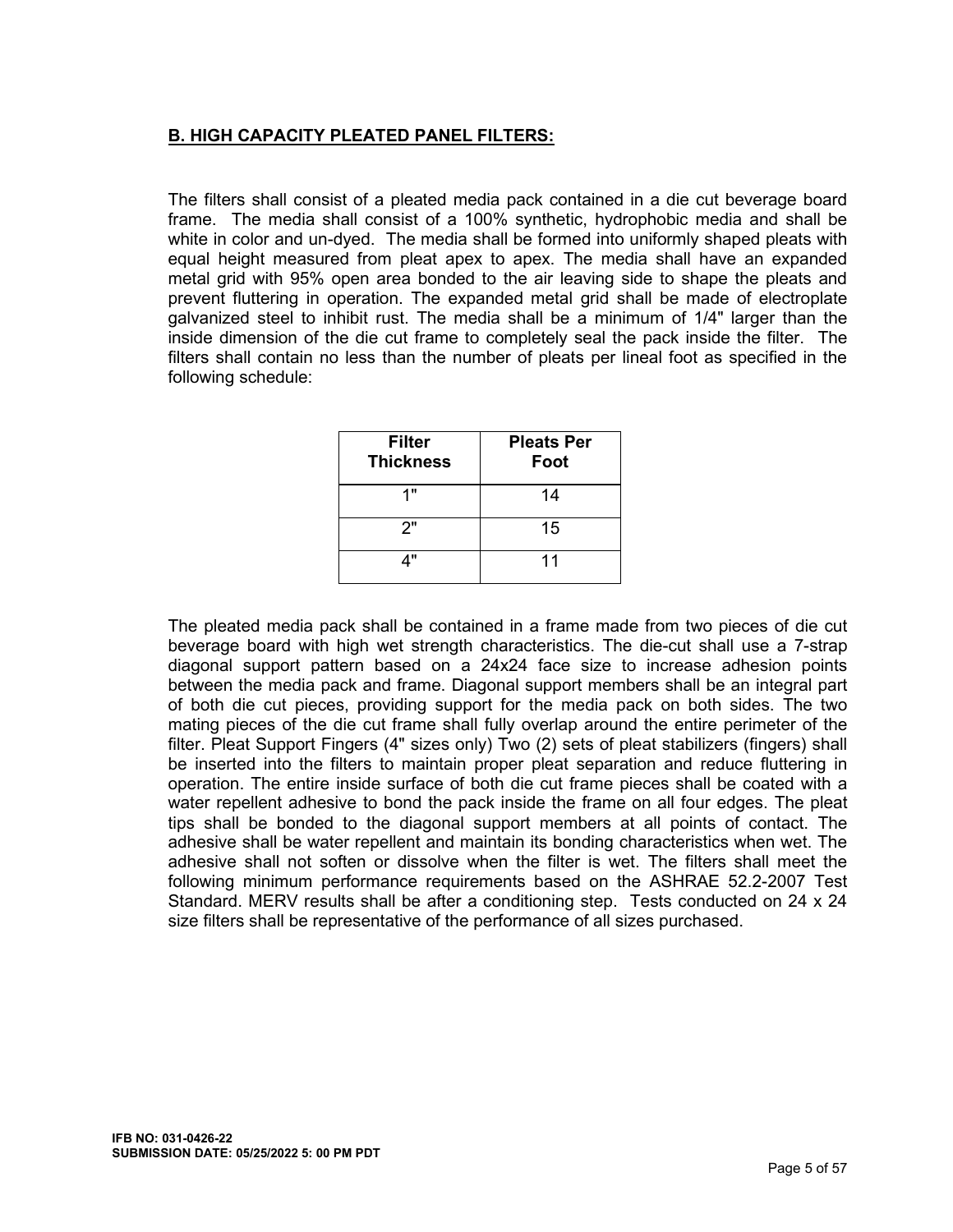| <b>Nominal Size</b>                                                                         | 24x24x2 | 24x24x4 |
|---------------------------------------------------------------------------------------------|---------|---------|
| Rated Face Velocity (FPM)                                                                   | 500     | 500     |
| Rated Air Flow Capacity (CFM)                                                               | 2000    | 2000    |
| Initial Resistance (In. W.G.) @ Rated Air Flow                                              | 0.26"   | 0.18"   |
| Final Resistance (In. W.G.)                                                                 | 1.00"   | 1.00"   |
| <b>MERV</b> (Conditioned)                                                                   | 13      | 13      |
| Micron<br>Particle<br><b>Size</b><br>$3 - 10$<br>E <sub>3</sub><br>Average<br>(Conditioned) | 70%     | 70%     |

The filter shall have a maximum operating temperature of 225 °F. The filters shall be classified Class 2 per U.L. Standard 900.

### **C. EXTENDED SURFACE POCKET FILTERS:**

The filters shall consist of a series of media pockets attached to a metal header. The media shall consist of a high loft melt-blown synthetic fiber media on the air entering side and a spun-bond synthetic scrim backing on the air leaving side. The media shall be formed into pockets by a sonic sealing process around three sides to seal the edges. No stitching. Fabric ribbon separators shall be sealed inside the pockets to form aerodynamic channels. The Separators shall control the amount of pocket inflation and prevent adjacent pockets from touching when inflated. The header shall be made from a single piece of galvanized steel roll formed with multiple bends to provide a flanged inner track (seat) to support the individual pocket retainers. The header shall be 13/16" thick, +/- 1/16". Each pocket shall be attached to a galvanized steel retainer that fits inside the header. The pocket retainers shall be designed to firmly secure the pockets in the header and prevent bypass. Each pocket shall be double sealed into the assembled filter. Adjacent retainers securing the pockets shall be fastened together by a series of punch through stakes with the media clamped in between. Each assembled pocket shall be bonded with adhesive to the flanged track on the inside of the header at all points of contact. The filters shall meet the following performance requirements based on the ASHRAE 52.1 and 52.2 Test Standards. Tests on 24x24 size filters shall be representative of the performance of all sizes purchased.

| <b>Filter Size</b>                           | 24x24x22,<br>6 Pocket |
|----------------------------------------------|-----------------------|
| <b>Rated Filter Efficiency</b>               | 80-85%                |
| <b>Rated Air Flow Capacity</b><br>(CFM)      | 2000                  |
| Initial Resistance $@$ 375<br>FPM (In. W.G.) | 0.30"                 |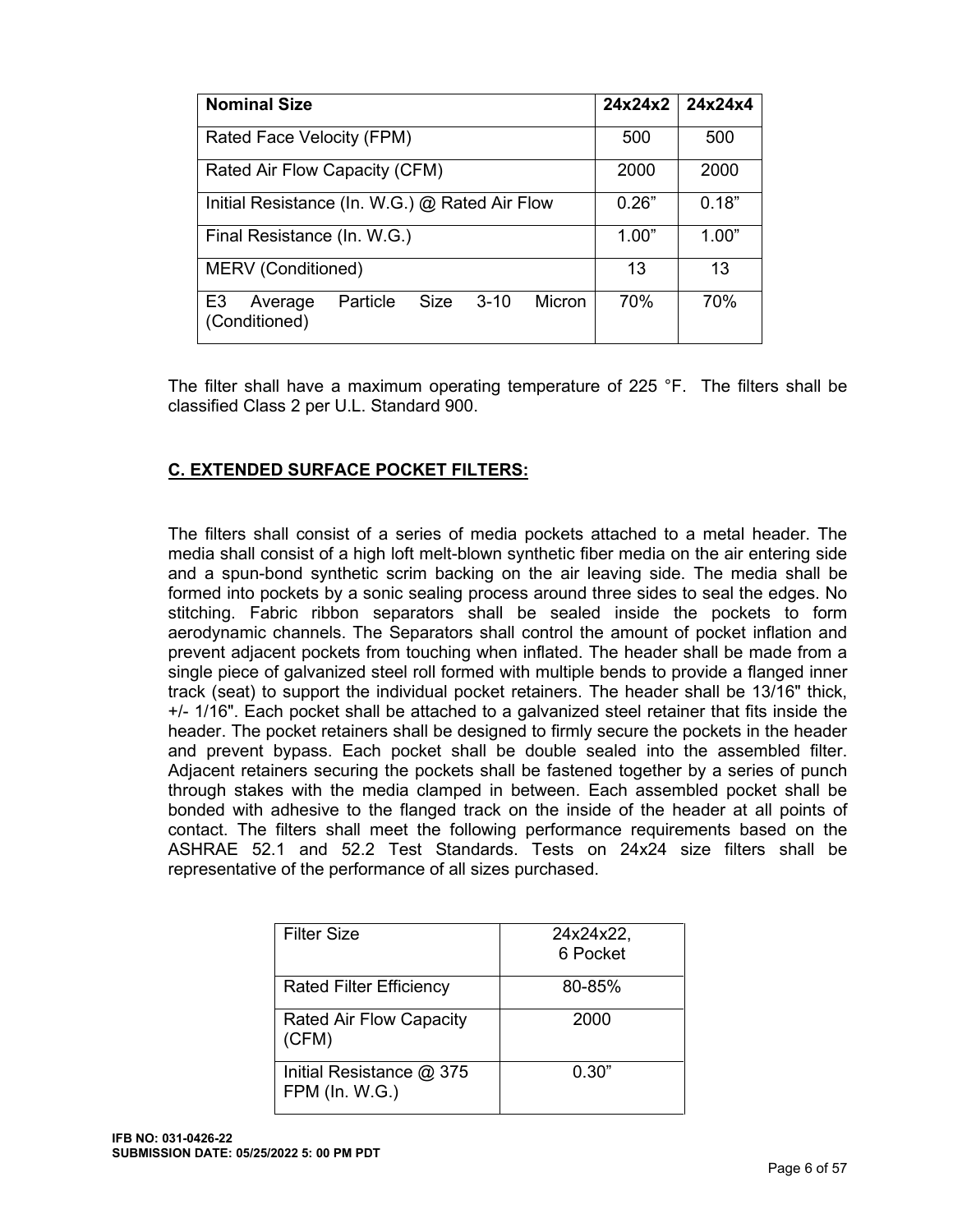| Final Resistance (In. W.G.)                         | 1.50" |
|-----------------------------------------------------|-------|
| <b>MERV Rating</b>                                  | 13    |
| <b>Dust Holding Capacity</b><br>(Grams) @ 1.5" W.G. | 145q  |

The filters shall be classified Class 2 per U.L. Standard 900

### **D. EXTENDED SURFACE RIGID CELL PLEATED FILTERS:**

The filters consist of a pleated media pack contained in galvanized steel cell sides. The media shall be made from synthetic fibers formed into a dual layer mat. A nonwoven, spun bonded synthetic scrim backing shall be applied to the air leaving side for protection and support. The media shall be a minimum of  $\frac{1}{2}$ " larger than the inside of the cell sides to completely seal the pack inside the filter. The media shall be formed into uniformly shaped pleats supported by an expanded metal grid with 95% open area bonded to the air leaving side. The expanded metal grid shall be made of electroplate galvanized steel to inhibit rust. The inside of the cell sides shall be 100% coated with adhesive to seal the media pack around all four edges. The sealant must be water resistant to maintain the pack-to-cell-side bond under high humidity or moisture conditions. The cell sides shall be made of galvanized steel in a pan type (box) construction to contain the media pack and allow the maximum amount of media inside the filter. Plastic pleat stabilizers (fingers) shall be inserted from both sides of the filter to maintain proper pleat spacing and prevent fluttering in operation. The stabilizers shall be thoroughly bonded to the pleat pack to prevent shifting and maintain alignment over the life of the filter. Four (4) support braces shall be riveted to the cell sides on both sides of the filter to provide extra rigidity and reinforcement for the media pack. The braces shall be connected from midpoint to midpoint on all four (4) sides. The filters shall contain a minimum amount of media per the following schedule:

| <b>Size</b> | <b>Media Area(ft2)</b> |
|-------------|------------------------|
| 24x24x12    | 58                     |
| 24x20x12    | 47                     |
| 24x12x12    | 28                     |
| 20x20x12    | 39                     |

The filters shall meet the following performance requirements based on ASHRAE 52.2- 2007 Test Standard. Tests conducted on 24x24 size filters at a face velocity of 500 FPM shall be representative of the performance of all sizes purchased.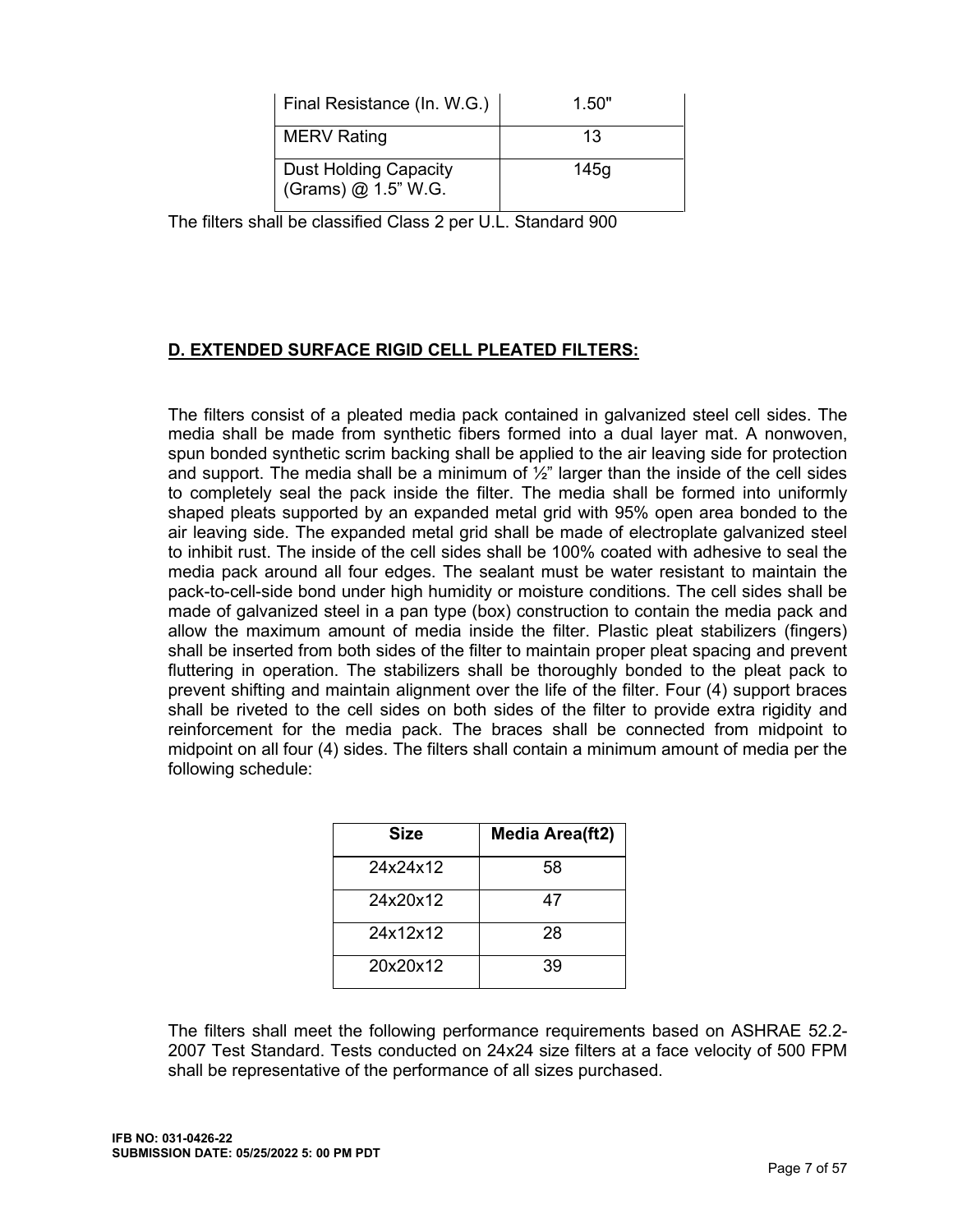| <b>Filter Size</b>                             | 24x24x12 |
|------------------------------------------------|----------|
| <b>Filter Efficiency</b>                       | 80-85%   |
| Rated Air Flow (CFM)                           | 2000     |
| Initial Resistance (In. W.G.) @ Rated Air Flow | .58"     |
| Final Resistance (In. W.G.)                    | 1.50"    |
| <b>MERV Rating</b>                             | 13       |

The filters shall be classified Class 2 per U.L. Standard 900. The filters shall operate at temperatures up to 180 °F without materially affecting filter integrity or performance.

### **E. HIGH CAPACITY EXTENDED SURFACE MINI-PEAT FILTERS:**

The filters consist of a pleated synthetic media pack contained in cell sides made of high impact plastic. The media shall be made of a continuous sheet of Dura-Tuff™ 100% synthetic media pleated to form an extended surface, mini-pleat media pack. The media shall be molded into a series of preformed channels that will direct airflow through the pack. The media shall be water resistant. Humidity or exposure to sensible moisture shall have no affect on the performance of the filters other than a temporary rise in resistance. The media shall be very durable and highly resistant to tearing or abrasion. The media shall be molded into a series of preformed channels that shall form the pleats. Beads of adhesive shall be applied to the media, bonding the pleats into a rigid pack. The cell sides shall be made of a high strength, high impact polystyrene plastic. The frame shall be moisture, chemical and corrosion resistant. The frame shall mechanically lock together at each corner. The media pack shall be sealed into the cell sides by foamed hot-melt adhesive, preventing bypass between the pack and frame. The filters shall contain a minimum amount of media per the following schedule:

| Size    | <b>Media Area(ft2)</b> |
|---------|------------------------|
| 24x24x4 | 49                     |

The filters shall meet the following minimum performance requirements based on the ASHRAE 52.2 Test Standards. Tests conducted on 24x24 size filters shall be representative of the performance of all sizes purchased. The filters shall be classified Class 1 per U.L. Standard 900. The filters shall be totally incinerable. No metal components are acceptable. The filter shall operate at temperatures up to 140°F without materially affecting filter integrity or performance.

| <b>Filter Size</b>       | 24x24x4 |
|--------------------------|---------|
| <b>Filter Efficiency</b> | 90-95%  |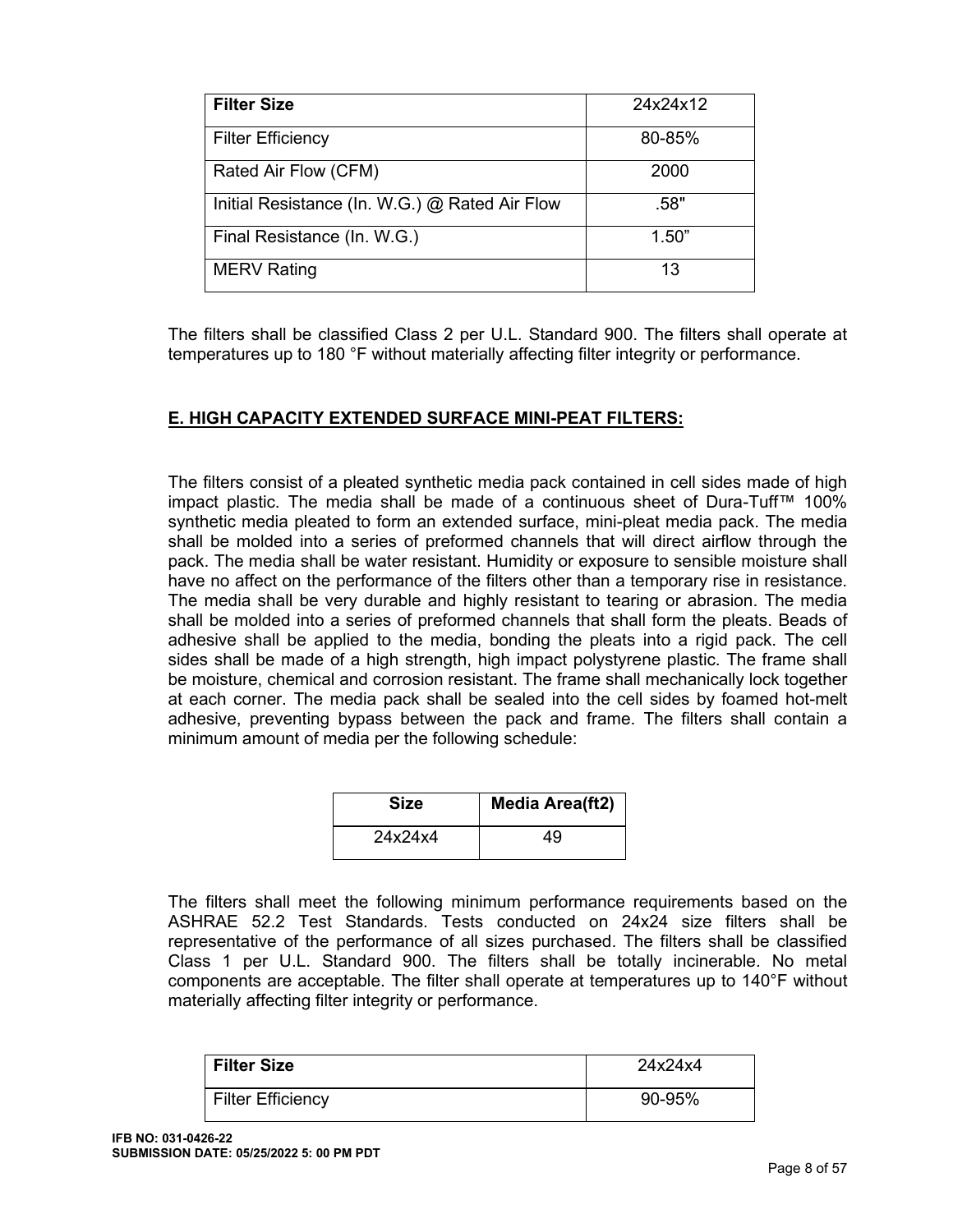| Rated Air Flow (CFM)                           | 2000  |
|------------------------------------------------|-------|
| Initial Resistance (In. W.G.) @ Rated Air Flow | .43"  |
| Final Resistance (In. W.G.)                    | 1.50" |
| <b>MERV Rating</b>                             | 13    |

### **F. HIGH CAPACITY HEPA FILTERS:**

Each filter shall be individually tested for efficiency (penetration) and initial resistance at rated air flow. The penetration and resistance values shall be indicated on the filter label. The filters shall meet the requirements of IES-RP-CC001.3. The filters shall provide a minimum efficiency (penetration) of 99.99% (.01% penetration) on 0.3 micron particles (IES-RP-1.3 Type A).

**Scan Test:** The filters shall be scanned for leak detection.

**Resistance:** The filters shall have an initial (clean) resistance of 1.35" W.G. @ 500 FPM.

**Construction:** The filters shall consist of a pleated media pack sealed inside rigid cell sides.

**Media:** The media shall be made from ultra-fine micro-glass fibers formed into a wet laid, high density paper. The media shall be pleated to form an extended area media pack. The media shall be water resistant and temperature resistant to 1000°F. Moisture shall have no effect on the performance of the filter other than a temporary rise in resistance.

**Separators:** Pleat spacing shall be maintained by corrugated separators inserted between each pleat. The separators shall be made of Aluminum. The aluminum separators shall be hemmed to dull the sharp edges of slit metal.

**Cell Sides:** The cell sides shall be made from 16gauge galvanized steel and have a four piece box construction.

**Media Pack Bond:** The media pack shall be sealed inside the cell sides with urethane

**Gasket Seal:** The gasket shall be made of neoprene and be applied to the filter on the downstream side.

**Underwriters Laboratories, Inc. Classification:** U**.**L. Class 1 per U.L. Standard 900

### **G. HIGH CAPACITY EXTENDED SURFACE V-BANK MINI-PLEAT FILTERS:**

This specification covers extended surface, mini-pleat filters. The filters shall consist of a series of four (4) mini-pleat media packs assembled in a V-bank arrangement and sealed in a support structure made of high impact polystyrene plastic components. No metal components are acceptable. The media shall be made of a continuous sheet of 100% synthetic fibers with dual layer construction pleated to form an extended surface, minipleat media pack. The media shall be water resistant. Humidity or exposure to sensible moisture shall have no affect on the performance of the filters other than a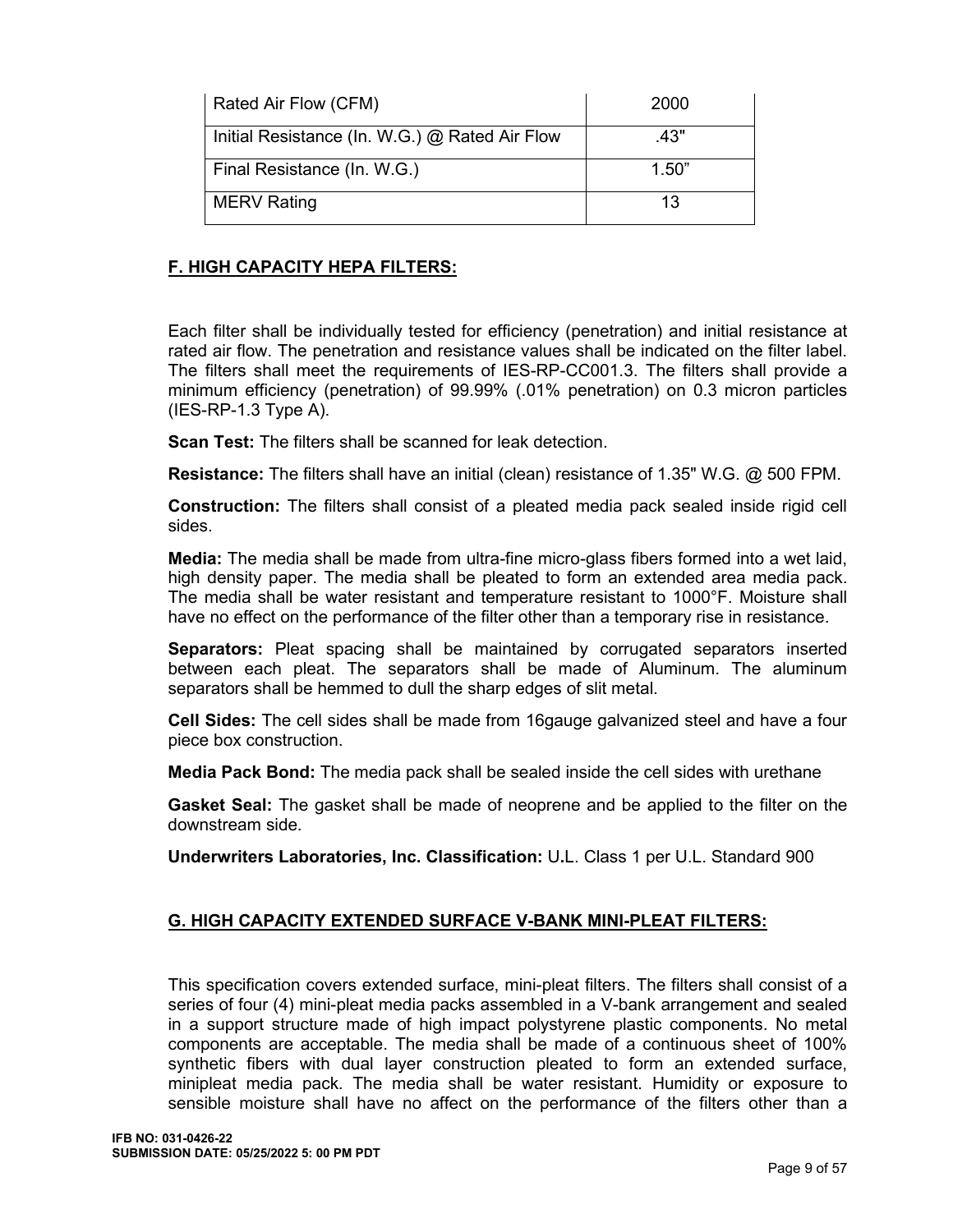temporary rise in resistance. The media shall be very durable and highly resistant to tearing or abrasion. The separators shall be beads of adhesive to maintain proper pleat spacing over the life of the filter. The ends of the mini-pleat packs shall be contained in preformed panels that properly position the packs and allow them to be completely sealed. The pleat packs shall be supported by high strength plastic struts. The packs shall be bonded to the support struts along their entire length. The plastic end panels and support struts shall be formed with a header on the air entering side for proper latching or installation into side access systems. The plastic support struts lock mechanically into the end panels.

**Performance:** The filters shall meet the following minimum performance requirements based on the ASHRAE 52.2 Test Standard. Tests conducted on 24x24 size filters shall be representative of the performance of all sizes purchased.

- Required efficiency performance: 80-85%. Rated air flow capacity (CFM) 2000. Initial Resistance @ 500 FPM (In. W.G.) 0.38. Final Resistance (In. W.G.) 1.50". MERV Rating 13.
- Required efficiency performance: 90-95%. Rated air flow capacity (CFM) 2000. Initial Resistance @ 500 FPM (In. W.G.) 0.46. Final Resistance (In. W.G.) 1.50". MERV Rating 14.

The filters shall be classified Class 1 per U.L. Standard 900. The filters shall be totally incinerable. No metal components are acceptable. The filter shall operate at temperatures up to 140°F (60oC) without materially affecting filter integrity or performance.

**Reverse and\or Standard Flow:** The County will require standard flow and reverse flow models. The plastic end panels shall be notched for use with 12" spring latches in reverse air flow applications.

| Filter Order "2022"                |             |                |  |
|------------------------------------|-------------|----------------|--|
| <b>Deliver to Probation 2-08</b>   |             |                |  |
| <b>Filter Size</b>                 | <b>MERV</b> | Total          |  |
| 12X24X4                            | 14          | 8              |  |
| 17X22X2                            | 14          | $\overline{2}$ |  |
| 17X34X2                            | 13          | $\mathfrak{D}$ |  |
| 24X24X4                            | 14          | 24             |  |
| Total filters to address below     |             | 36             |  |
| Ship to: Carl Castro/Mike Jenschke |             |                |  |
| <b>Solano County Probation</b>     |             |                |  |
| c/o General Services - FacOps      |             |                |  |
| 675 Texas Street                   |             |                |  |
| Fairfield, CA. 94533               |             |                |  |

### **SECTION IV: DELIVERY LOCATIONS AND QUANTITIES**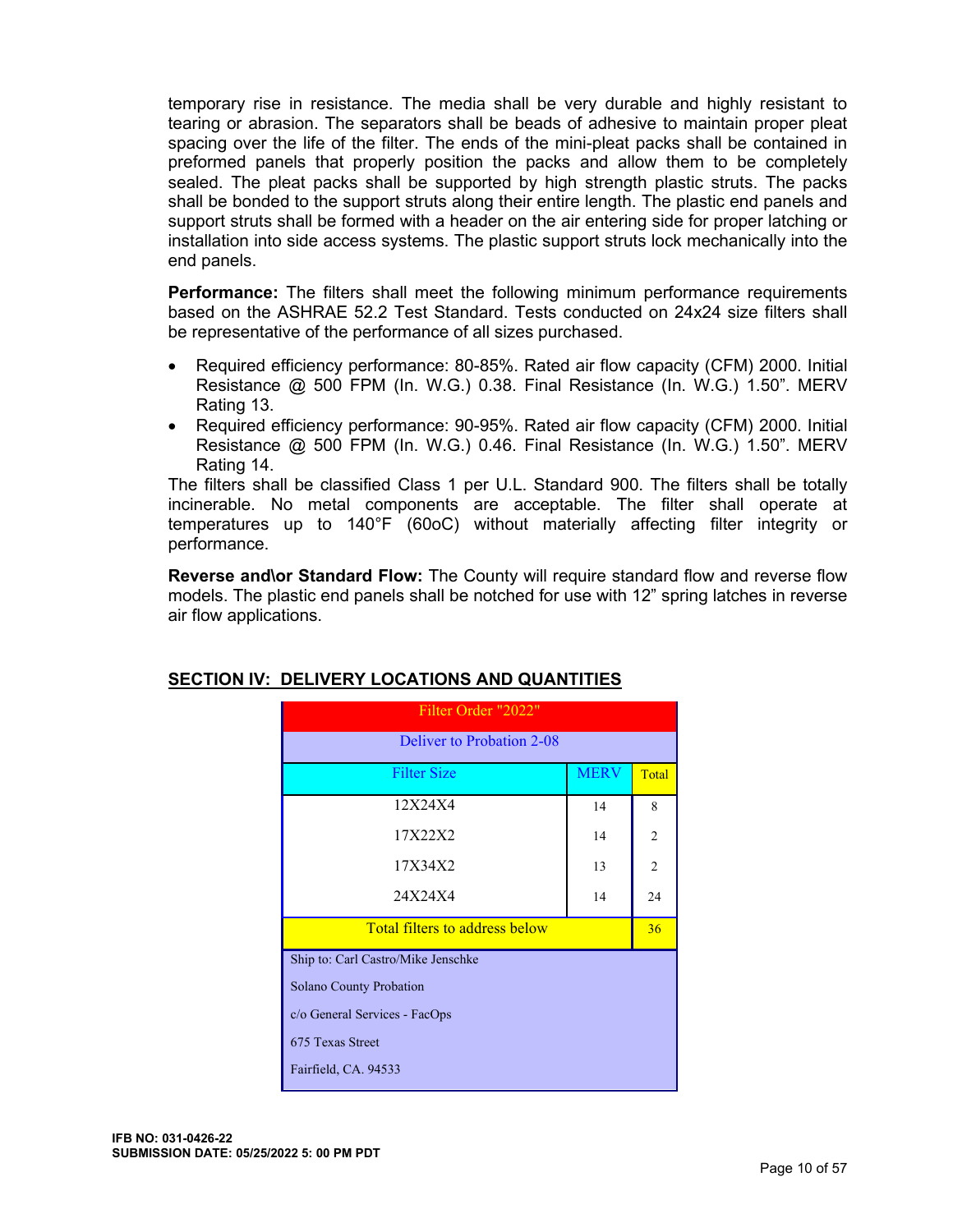| Filter Order "2022"                 |             |                |
|-------------------------------------|-------------|----------------|
| Deliver to CAC 2-09                 |             |                |
| <b>Filter Size</b>                  | <b>MERV</b> | Total          |
| 14X30X1                             | Poly        | $\overline{4}$ |
| 16X20X1                             | 13          | $\overline{4}$ |
| 16X20X2                             | 13          | $\overline{2}$ |
| 17X22X2                             | 10          | 12             |
| 20X20X1                             | 13          | 2              |
| 20X25X1                             | 13          | $\overline{2}$ |
| 20X25X4                             | 14          | 40             |
| 24X24X2                             | 13          | $\overline{2}$ |
| 24X12X4                             | 14          | 72             |
| 24X24X4                             | 14          | 270            |
| 33X37X4                             | 10          | 2              |
| Total filters to address below      |             | 412            |
| Ship to: Carl Castro/Mike Jenschke  |             |                |
| Solano County Administration Center |             |                |
| c/o General Services - FacOps       |             |                |
| 675 Texas Street                    |             |                |
| Fairfield, CA. 94533                |             |                |

| Filter Order "2022"                   |             |       |
|---------------------------------------|-------------|-------|
| Deliver to CoGen 2-02                 |             |       |
| <b>Filter Size</b>                    | <b>MERV</b> | Total |
| 24X24X1                               | 13          | 1     |
| <b>Total filters to address below</b> |             |       |
| Ship to: Jeff Eichenberger            |             |       |
| <b>Solano County Probation</b>        |             |       |
| c/o General Services - FacOps         |             |       |
| 512 Clay St.                          |             |       |
| Fairfield, CA. 94533                  |             |       |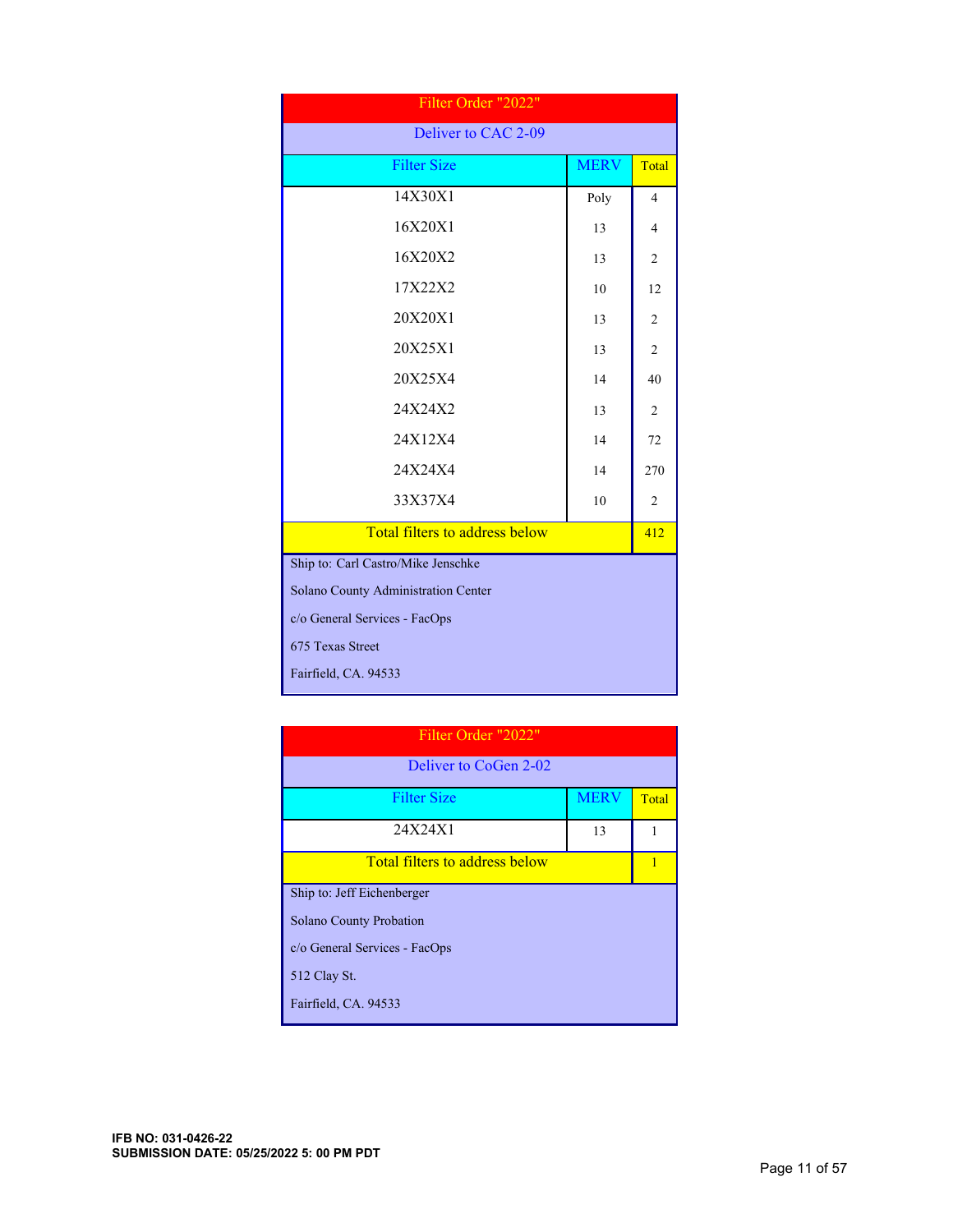| Filter Order "2022"                   |             |                |
|---------------------------------------|-------------|----------------|
| Deliver to Facilities (CEC) Bldg 2-39 |             |                |
| <b>Filter Size</b>                    | <b>MERV</b> | Total          |
| 12X24X4                               | 14          | 12             |
| 24X24X4                               | 14          | 28             |
| 10X41X1                               | 13          | $\overline{2}$ |
| 7X52X1                                | 13          | $\overline{2}$ |
| 20X20X2                               | 13          | 4              |
| <b>Total filters to address below</b> |             | 48             |
| Ship to: Carl Castro/Mike Jenschke    |             |                |
| Solano County Administration Center   |             |                |
| 675 Texas St.                         |             |                |
| c/o General Services - Fac Ops        |             |                |
| Fairfield, CA. 94533                  |             |                |

| Filter Order "2022"                  |             |       |
|--------------------------------------|-------------|-------|
| Deliver to Facilities (AG) Bldg 2-40 |             |       |
| <b>Filter Size</b>                   | <b>MERV</b> | Total |
| 20X20X2                              | 13          | 16    |
| 16X25X2                              | 13          | 16    |
| Total filters to address below       |             | 32    |
| Ship to: Carl Castro/Mike Jenschke   |             |       |
| Solano County Administration Center  |             |       |
| 675 Texas St.                        |             |       |
| c/o General Services – Fac Ops       |             |       |
| Fairfield, CA. 94533                 |             |       |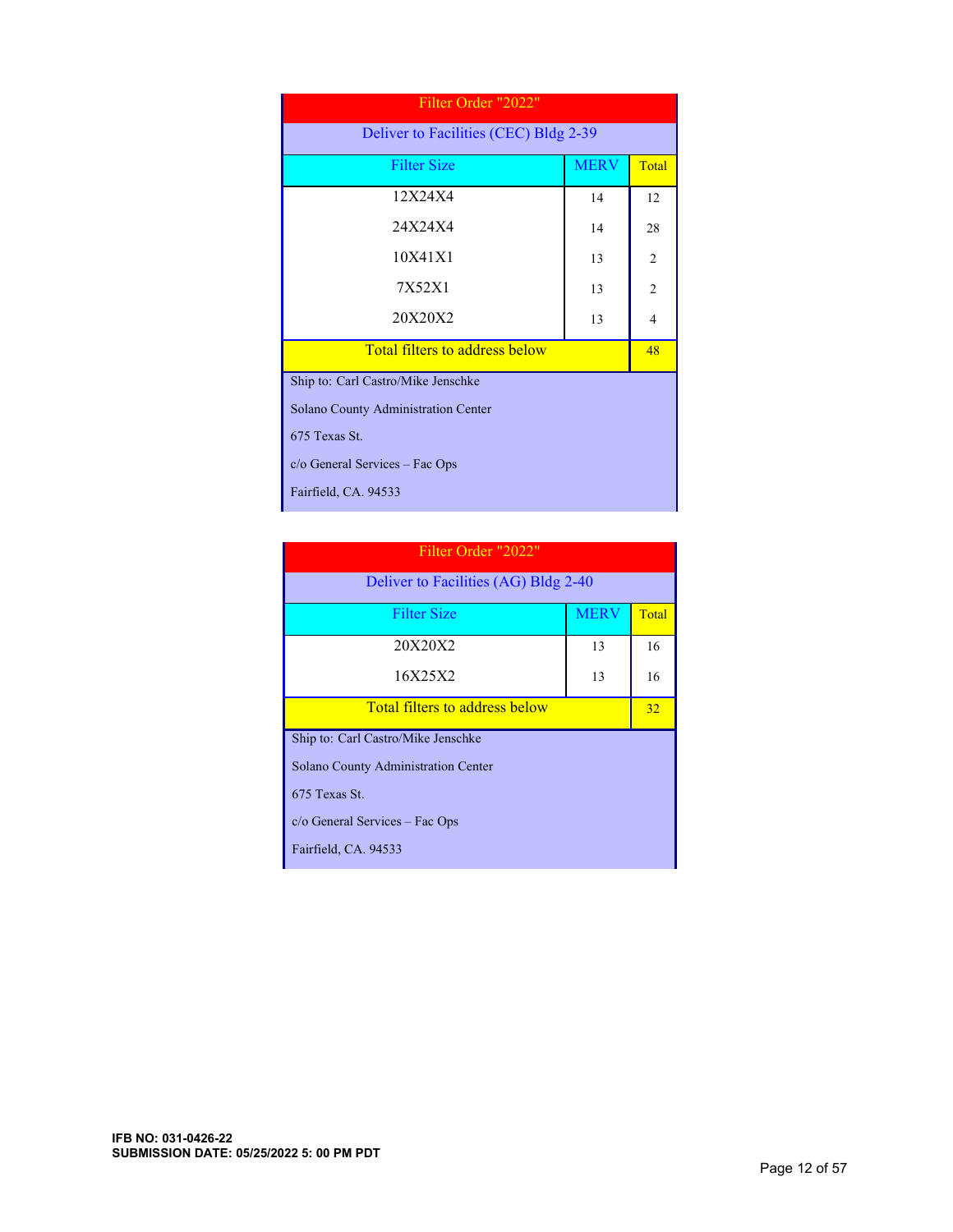| Filter Order "2022"                                                |             |       |
|--------------------------------------------------------------------|-------------|-------|
| <b>OES Facility Bldg 2-35</b>                                      |             |       |
| <b>Filter Size</b>                                                 | <b>MERV</b> | Total |
| 14X20X2                                                            | 13          | 4     |
| 14X25X1                                                            | 13          | 8     |
| 16X20X2                                                            | 13          | 4     |
| Total filters to address below                                     |             | 16    |
| Ship to: Carl Castro/Mike Jenschke                                 |             |       |
| <b>Solano County Facilities</b>                                    |             |       |
| c\o General Services - FacOps                                      |             |       |
| 512 Clay St.                                                       |             |       |
| Fairfield, CA. 94533                                               |             |       |
| Filter Order "2022"                                                |             |       |
| Deliver to H&SS - Fairfield Bldg 2-46                              |             |       |
| <b>Filter Size</b>                                                 | <b>MERV</b> | Total |
| 16X20X2                                                            | 13          | 92    |
| 16X25X2                                                            | 13          | 264   |
|                                                                    |             |       |
| Total filters to address below                                     |             | 356   |
| Ship to: Scott Barton                                              |             |       |
| Solano County Health and Social Services                           |             |       |
| c/o General Services - FacOps                                      |             |       |
| 275 Beck Ave.                                                      |             |       |
| Fairfield, CA. 94533                                               |             |       |
| Filter Order "2022"                                                |             |       |
| Deliver to H&SS - Fairfield Bldg 2-89                              |             |       |
| <b>Filter Size</b>                                                 | <b>MERV</b> | Total |
| 12X24X12                                                           | 14          | 18    |
| 24X24X12                                                           | 14          | 60    |
| 12X24X2                                                            | 14          | 18    |
| Total filters to address below                                     |             | 96    |
| Ship to: Scott Barton                                              |             |       |
| Solano County Health and Social Services C/O Gen. Services Fac.Ops |             |       |
| 2101 Courage Drive                                                 |             |       |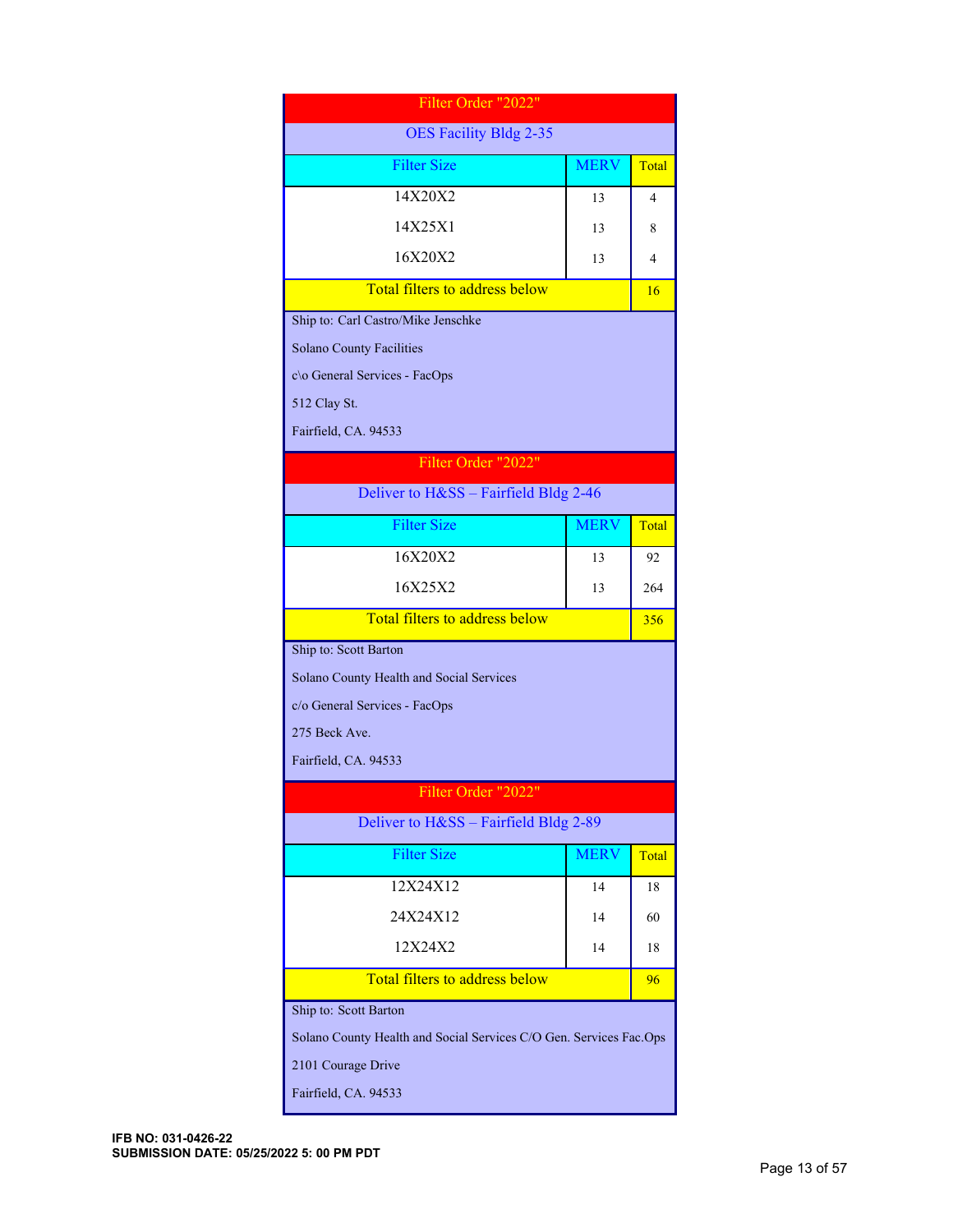| Filter Order "2022"                   |             |                |
|---------------------------------------|-------------|----------------|
| Deliver to H&SS - Fairfield Bldg 2-49 |             |                |
| <b>Filter Size</b>                    | <b>MERV</b> | Total          |
| 12X24X4                               | 14          | 10             |
| 24X24X4                               | 14          | 50             |
| 12X24X2                               | 13          | 10             |
| 18X24X2                               | 13          | 16             |
| 24X24X2                               | 13          | 132            |
| 10X16X2                               | 13          | 2              |
| 14X16X2                               | 13          | $\mathfrak{D}$ |
| <b>Total filters to address below</b> |             | 222            |

#### Ship to: Scott Barton

Solano County Health and Social Services C/O Gen. Services Fac.Ops

2201 Courage Drive.

Fairfield, CA. 94533

| Filter Order "2022"                   |                                    |       |  |
|---------------------------------------|------------------------------------|-------|--|
|                                       | Deliver to Juvenile Hall Bldg 2-16 |       |  |
| <b>Filter Size</b>                    | <b>MERV</b>                        | Total |  |
| 12X24X2                               | 13                                 | 16    |  |
| 16X20X2                               | 13                                 | 8     |  |
| 16X25X2                               | 13                                 | 24    |  |
| 18X24X2                               | 13                                 | 32    |  |
| 24X24X2                               | 13                                 | 52    |  |
| 24X24X15, 8 Pocket                    | 15                                 | 40    |  |
| 5 Pocket Clean-Pak                    | 14                                 | 24    |  |
| <b>Total filters to address below</b> |                                    | 196   |  |
| Ship to: Mike Little                  |                                    |       |  |
| Solano County Juvenile Hall           |                                    |       |  |
| c\o General Services - FacOps         |                                    |       |  |
| 740 Beck Ave                          |                                    |       |  |
| Fairfield, CA. 94533                  |                                    |       |  |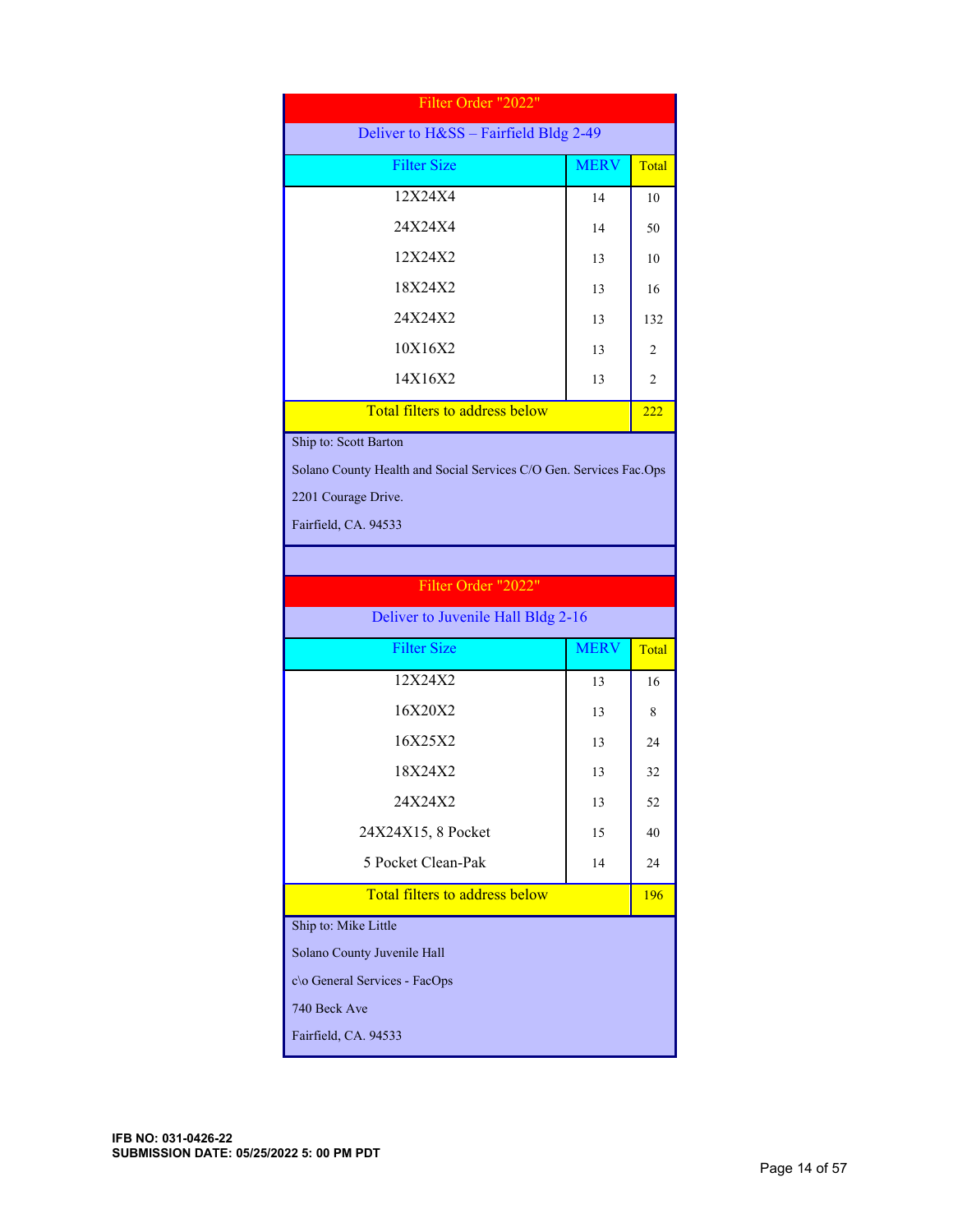| Filter Order "2022"                    |             |                |
|----------------------------------------|-------------|----------------|
| Deliver to Fairfield Library Bldg 9-02 |             |                |
| <b>Filter Size</b>                     | <b>MERV</b> | Total          |
| 20X20X2                                | 13          | $\overline{4}$ |
| 24X24X2                                | 13          | 192            |
| <b>Total filters to address below</b>  |             | 196            |
| Ship to: Frank Chavez/Mike Little      |             |                |
| Solano County Library                  |             |                |
| c\o General Services - FacOps          |             |                |
| 1150 Kentucky Ave                      |             |                |
| Fairfield, CA. 94533                   |             |                |

| Filter Order "2022"                                   |             |                |
|-------------------------------------------------------|-------------|----------------|
| Deliver to Facilities (L&J North Mech Room) 2-10      |             |                |
| <b>Filter Size</b>                                    | <b>MERV</b> | <b>Total</b>   |
| 18X24X2                                               | 13          | 8              |
| 20X20X2                                               | 13          | $\mathfrak{D}$ |
| 24X24X2                                               | 13          | 352            |
| 572518 6 Pocket Clean-Pak                             | 14          | 384            |
| 572574 6 Pocket Clean-Pak                             | 14          | 8              |
| Total filters to address below                        |             | 754            |
| Ship to: Mike Little                                  |             |                |
| <b>Solano County Facilities</b>                       |             |                |
| 512 Clay Street Storage behind OES in Mechanical Room |             |                |
| Fairfield, CA. 94533                                  |             |                |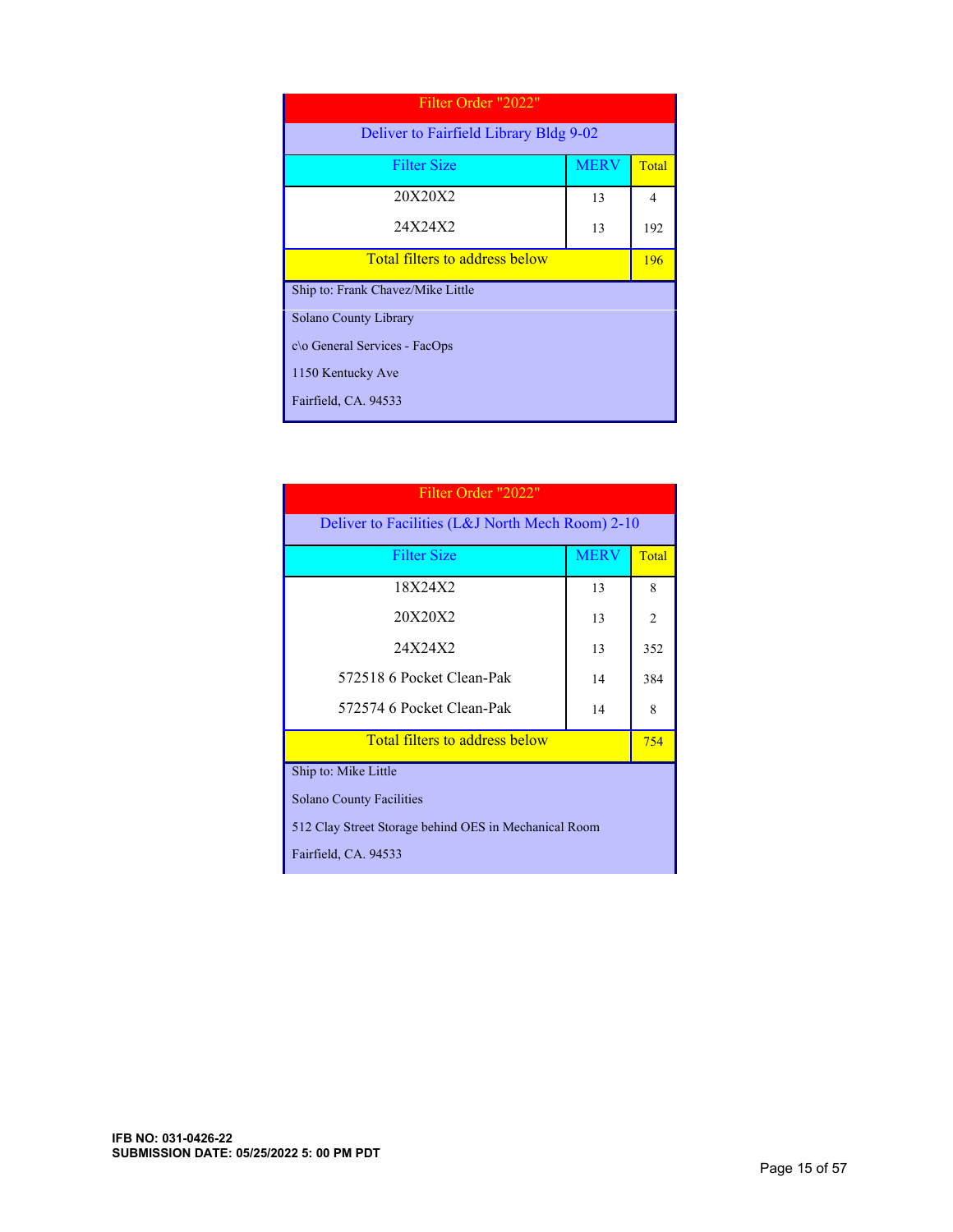| Filter Order "2022"                           |             |       |
|-----------------------------------------------|-------------|-------|
| Deliver to Justice Center - Vallejo Bldg 2-78 |             |       |
| <b>Filter Size</b>                            | <b>MERV</b> | Total |
| 16X20X2                                       | 13          | 6     |
| 16X25X2                                       | 13          | 6     |
| 20X20X2                                       | 13          | 12    |
| 20X25X2                                       | 13          | 6     |
| 24X24X2                                       | 13          | 80    |
| 572518 6 Pocket Clean-Pak                     | 14          | 40    |
| <b>Total filters to address below</b>         |             | 150   |
| Ship to: Michael Jenschke                     |             |       |
| Solano County Justice Center                  |             |       |
| c\o General Services - FacOps                 |             |       |
| 355 Tuolumne St.                              |             |       |
| Vallejo, CA. 94590                            |             |       |

| Filter Order "2022"                           |             |                |
|-----------------------------------------------|-------------|----------------|
| Deliver to Justice Center - Vallejo Bldg 2-77 |             |                |
| <b>Filter Size</b>                            | <b>MERV</b> | <b>Total</b>   |
| 12X24X2                                       | 13          | $\overline{4}$ |
| 20X20X2                                       | 13          | 48             |
| 20X25X2                                       | 13          | 88             |
| 24X24X2                                       | 13          | 8              |
| 1155803 VARI-PAK Model S                      | 13          | 8              |
| 1155804 VARI-PAK Model S                      | 13          | 16             |
| Total filters to address below                |             | 172            |
| Ship to: Michael Jenschke                     |             |                |
| Solano County Justice Center                  |             |                |
| c\o General Services - FacOps                 |             |                |
| 321 Tuolumne St.                              |             |                |
| Vallejo, CA. 94590                            |             |                |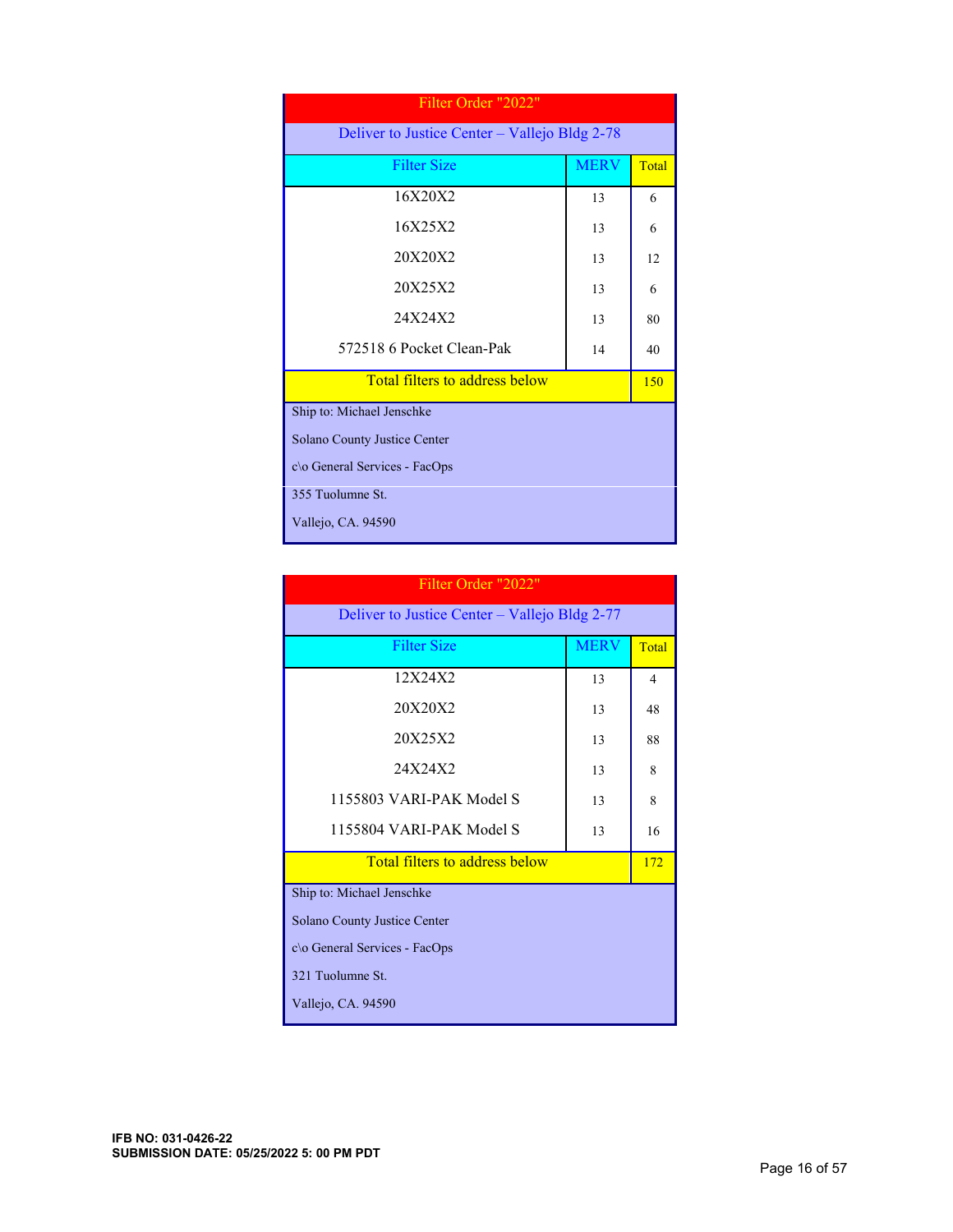| Filter Order "2022"                           |             |       |
|-----------------------------------------------|-------------|-------|
| Deliver to Justice Center – Vallejo Bldg 2-48 |             |       |
| <b>Filter Size</b>                            | <b>MERV</b> | Total |
| 12X24X2                                       | 13          | 24    |
| 24X24X2                                       | 13          | 72    |
| 1155803 VARI-PAK Model S                      | 13          | 12    |
| 1155804 VARI-PAK Model S                      | 13          | 36    |
| <b>Total filters to address below</b>         |             | 144   |
| Ship to: Michael Jenschke                     |             |       |
| <b>Solano County Justice Center</b>           |             |       |
| c\o General Services - FacOps                 |             |       |
| 365 Tuolumne St.                              |             |       |
| Vallejo, CA. 94590                            |             |       |

| Filter Order "2022"               |             |                |
|-----------------------------------|-------------|----------------|
| Deliver to Claybank SDF Bldg 2-22 |             |                |
| <b>Filter Size</b>                | <b>MERV</b> | Total          |
| 14X25X1                           | 13          | 2              |
| 16X20X2                           | 13          | 112            |
| 16X25X1                           | 13          | 4              |
| 16X25X2                           | 13          | 32             |
| 18X24X1                           | 13          | $\overline{4}$ |
| 20X20X2                           | 13          | 64             |
| 20X25X2                           | 13          | 64             |
| 20X30X2                           | 10          | $\overline{4}$ |
| 15X30-1/8X1                       | 10          | 4              |
| 15-5/8X20-3/4X2                   | 10          | $\overline{4}$ |
| Total filters to address below    |             | 294            |
| Ship to: Frank Chavez             |             |                |
| <b>Solano Detention Facility</b>  |             |                |
| c\o General Services - FacOps     |             |                |
| 2500 Claybank Rd.                 |             |                |
| Fairfield, CA. 94533              |             |                |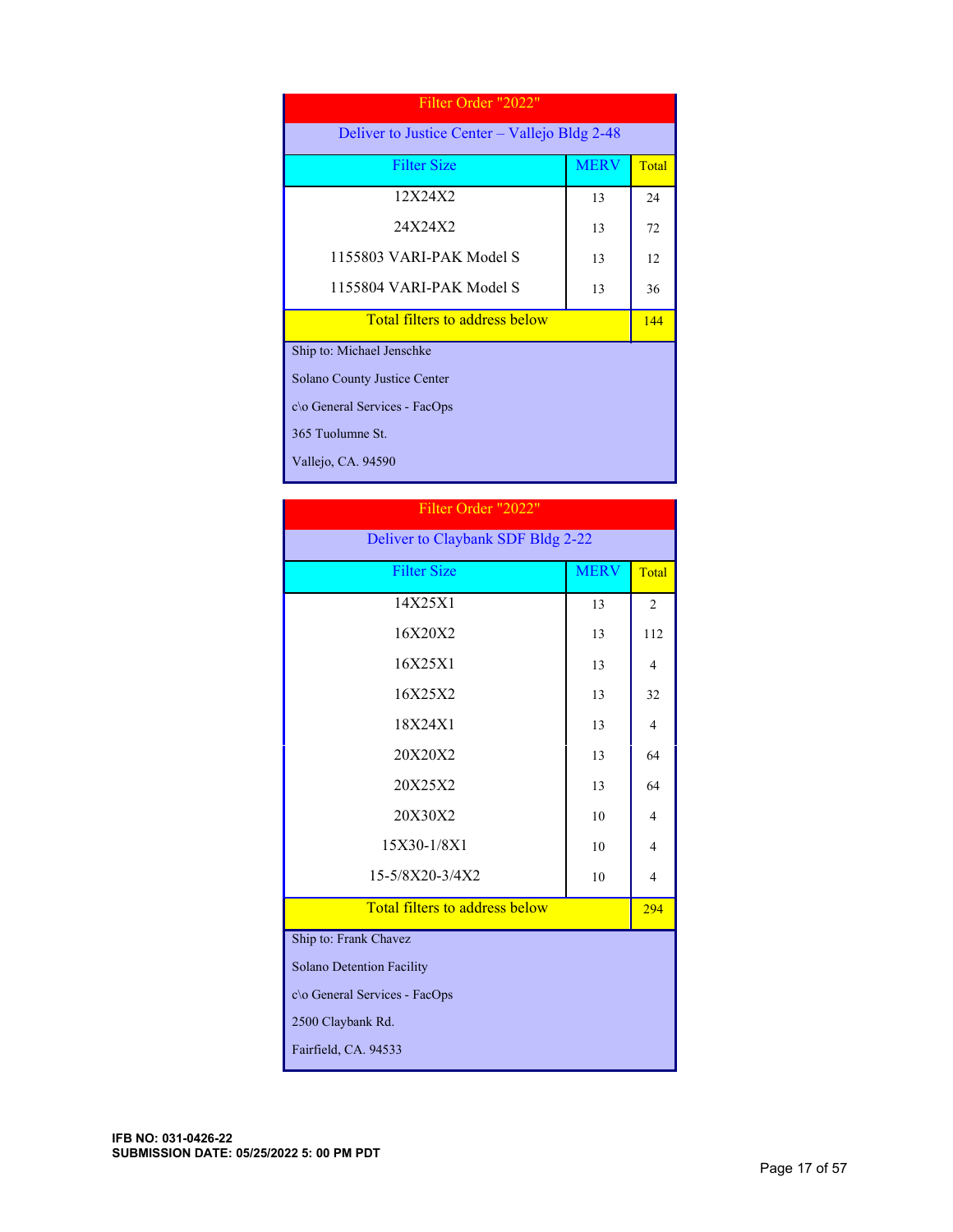| Filter Order "2022"                          |             |                          |
|----------------------------------------------|-------------|--------------------------|
| Deliver to Claybank For Stanton Correctional |             |                          |
| <b>Filter Size</b>                           | <b>MERV</b> | Total                    |
| 12X24X2                                      | 13          | 72                       |
| 14X20X2                                      | 13          | 8                        |
| 16X20X2                                      | 13          | 8                        |
| 18X24X4                                      | 13          | 32                       |
| 24X24X1                                      | 13          | 4                        |
| 24X24X2                                      | 13          | 160                      |
| 24X24X4                                      | 13          | 8                        |
| 18X18X2                                      | 10          | $\overline{\mathcal{L}}$ |
| 572518 6 Pocket Clean-Pak                    | 14          | 160                      |
| 572574 6 Pocket Clean-Pak                    | 14          | 72                       |
| Mini-Pleat Synthetic Media, HC, BX           | 14          | $\overline{4}$           |
| Total filters to address below               |             | 532                      |
| Ship to: Jagdeep Sanghera                    |             |                          |
| <b>Solano Detention Facility</b>             |             |                          |
| c\o General Services - FacOps                |             |                          |
| 2450 Claybank Rd.                            |             |                          |
| Fairfield, CA. 94533                         |             |                          |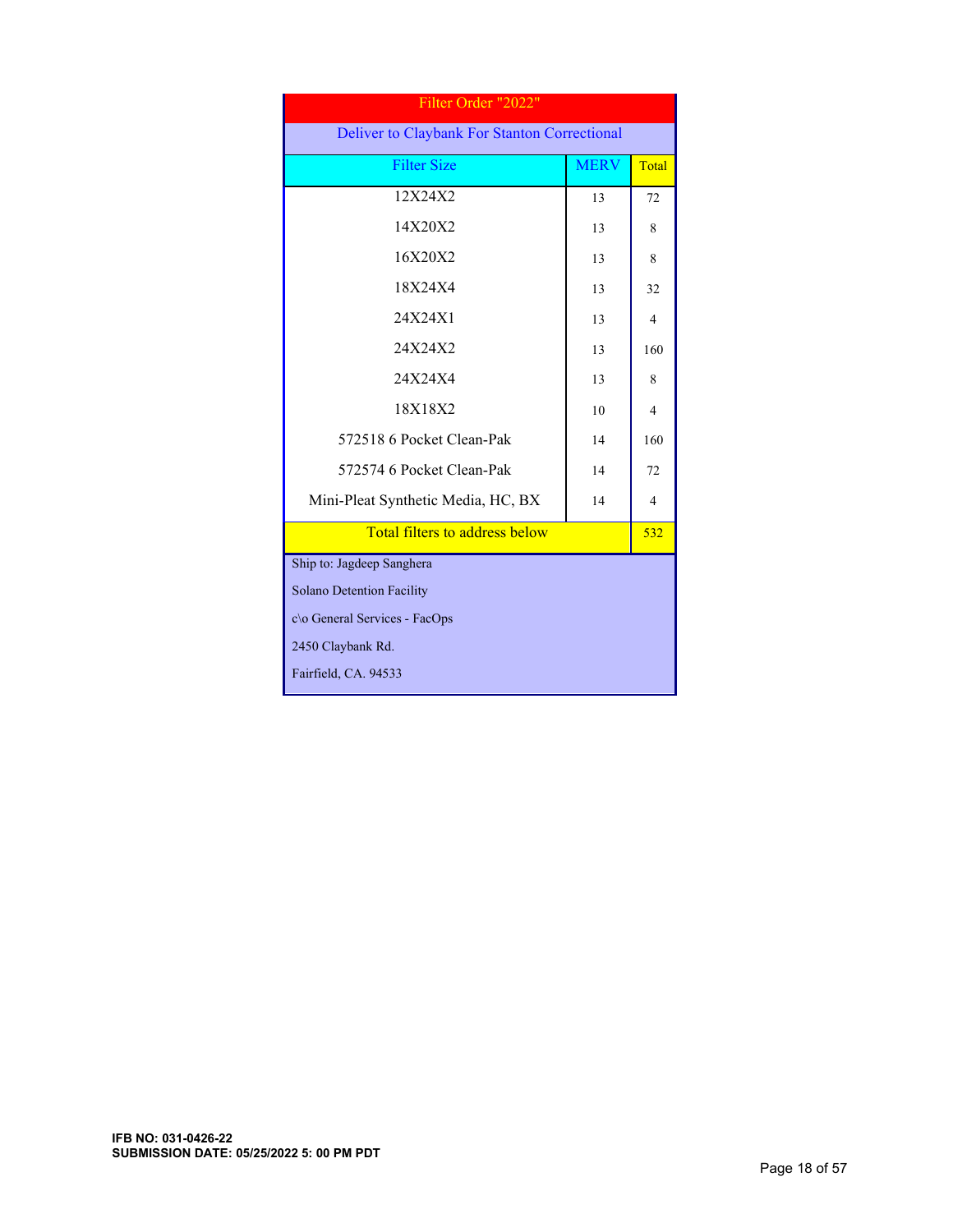| Filter Order "2022"                               |             |       |
|---------------------------------------------------|-------------|-------|
| Deliver to Claybank For New Animal Care Bldg 2-23 |             |       |
| <b>Filter Size</b>                                | <b>MERV</b> | Total |
| 16X20X2                                           | 13          | 34    |
| 16X25X2                                           | 13          | 16    |
| 18X24X2                                           | 13          | 18    |
| 20X20X2                                           | 13          | 32    |
| 20X24X2                                           | 13          | 8     |
| 25X25X2                                           | 13          | 10    |
| <b>Total filters to address below</b>             |             | 118   |
| Ship to: Jagdeep Sanghera                         |             |       |
| <b>Solano Detention Facility</b>                  |             |       |
| c\o General Services - FacOps                     |             |       |
| 2450 Claybank Rd.                                 |             |       |
| Fairfield, CA. 94533                              |             |       |

| Filter Order "2022"                       |             |       |
|-------------------------------------------|-------------|-------|
| <b>Rourke Training Facility Bldg 2-54</b> |             |       |
| <b>Filter Size</b>                        | <b>MERV</b> | Total |
| 11X20-3/8X4                               | 10          | 16    |
| $11-3/8X26-7/8X4$ (Exact)                 | 10          | 56    |
| 18X24X4                                   | 11          | 16    |
| <b>Total filters to address below</b>     |             | 88    |
| Ship to: Michael Little                   |             |       |
| Solano County Facilities (Conex Box)      |             |       |
| c\o General Services - FacOps             |             |       |
| 3255 North Texas St.                      |             |       |
| Fairfield, CA. 94533                      |             |       |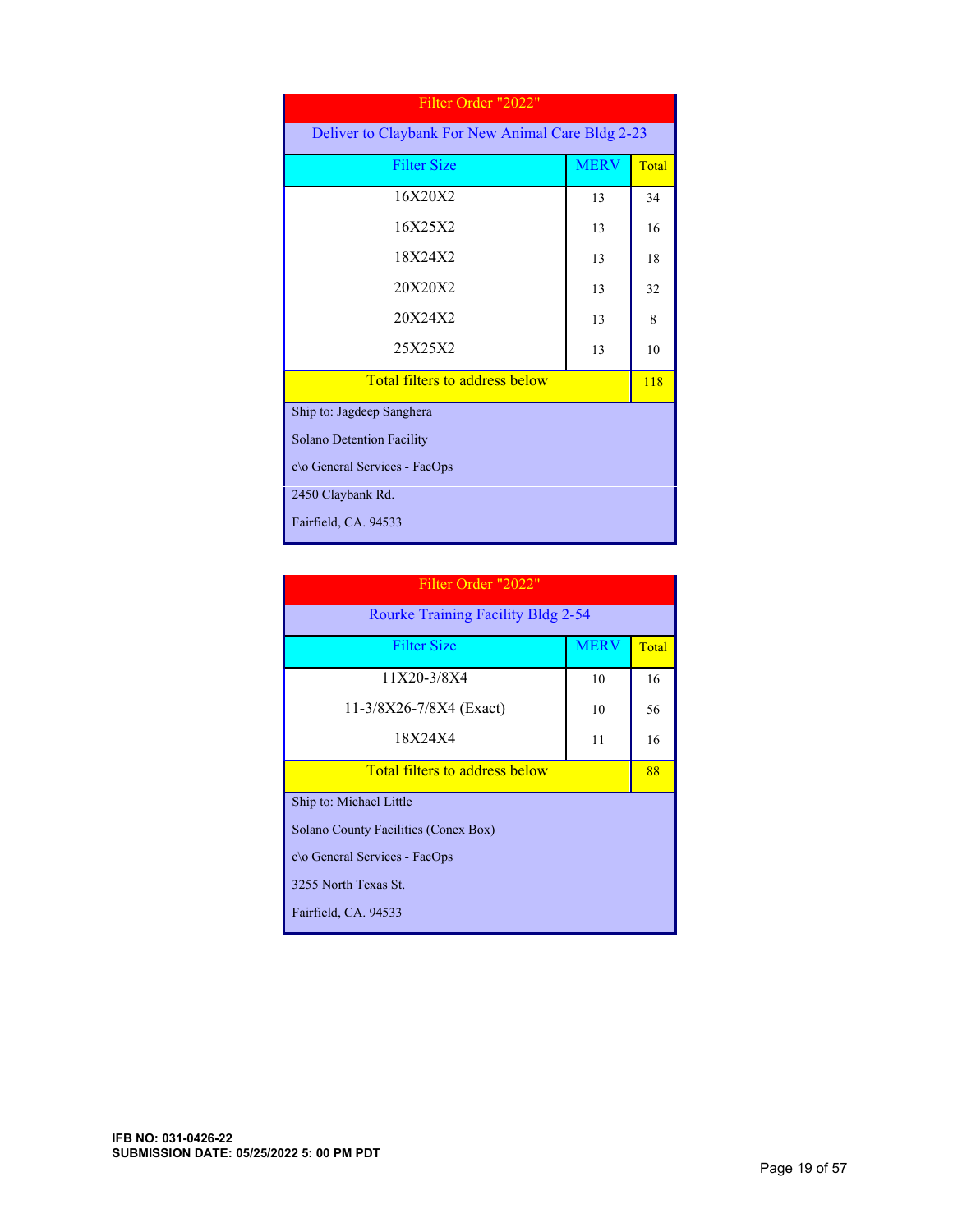| Filter Order "2022"                  |             |       |
|--------------------------------------|-------------|-------|
| Cordelia Warehouse Bldg 2-14         |             |       |
| <b>Filter Size</b>                   | <b>MERV</b> | Total |
| 14X24X1                              | 13          | 6     |
| 14X30X1                              | 13          | 6     |
| 20X30X1                              | 13          | 6     |
| Total filters to address below       |             | 18    |
| Ship to: Michael Little              |             |       |
| Solano County Facilities (Conex Box) |             |       |
| c\o General Services - FacOps        |             |       |
| 3255 North Texas St.                 |             |       |
| Fairfield, CA. 94533                 |             |       |

| Filter Order "2022"                   |                                 |       |  |
|---------------------------------------|---------------------------------|-------|--|
|                                       | Family Justice Center Bldg 2-19 |       |  |
| <b>Filter Size</b>                    | <b>MERV</b>                     | Total |  |
| 16X16X2                               | 13                              | 16    |  |
| 16X25X1                               | 13                              | 16    |  |
| 20X20X1                               | 13                              | 8     |  |
| 20X25X1                               | 13                              | 16    |  |
| 20X25X2                               | 13                              | 4     |  |
| <b>Total filters to address below</b> |                                 | 60    |  |
| Ship to: Michael Little               |                                 |       |  |
| Family Justice Center (Conex Box)     |                                 |       |  |
| c\o General Services - FacOps         |                                 |       |  |
| 3255 North Texas St.                  |                                 |       |  |
| Fairfield, CA. 94533                  |                                 |       |  |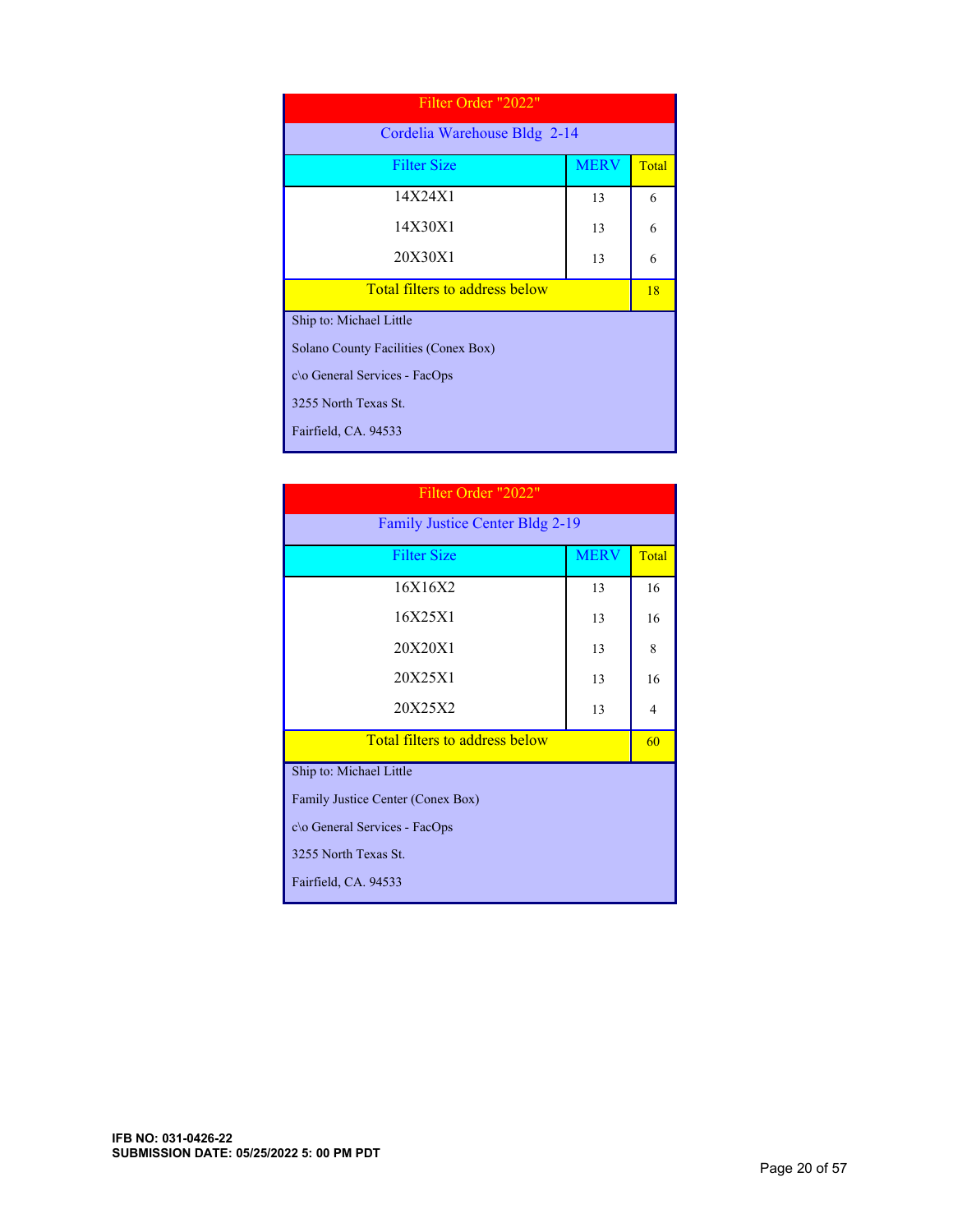| Filter Order "2022"                   |             |       |
|---------------------------------------|-------------|-------|
| Heavy Equipment Shop Bldg 2-24        |             |       |
| <b>Filter Size</b>                    | <b>MERV</b> | Total |
| 18X24X1                               | 13          | 4     |
| <b>Total filters to address below</b> |             | 4     |
| Ship to: Michael Little               |             |       |
| Solano County Facilities (Conex Box)  |             |       |
| c\o General Services - FacOps         |             |       |
| 3255 North Texas St.                  |             |       |
| Fairfield, CA. 94533                  |             |       |

| Filter Order "2022"                   |             |                |
|---------------------------------------|-------------|----------------|
| Sign Shop Building 2-25               |             |                |
| <b>Filter Size</b>                    | <b>MERV</b> | Total          |
| 16X25X2                               | 13          | 1              |
| 20X25X2                               | 13          | 1              |
| <b>Total filters to address below</b> |             | $\overline{2}$ |
| Ship to: Preston Cross                |             |                |
| Solano County Facilities (Conex Box)  |             |                |
| c\o General Services - FacOps         |             |                |
| 3255 North Texas St.                  |             |                |
| Fairfield, CA. 94533                  |             |                |

| Filter Order "2022"                   |             |                |
|---------------------------------------|-------------|----------------|
| Road Maintenance Shop Bldg 2-27       |             |                |
| <b>Filter Size</b>                    | <b>MERV</b> | Total          |
| 14X24x1                               | 13          | 1              |
| 14x20x2                               | 13          | 1              |
| <b>Total filters to address below</b> |             | $\overline{2}$ |
| Ship to: Preston Cross                |             |                |
| Solano County Facilities (Conex Box)  |             |                |
| c\o General Services - FacOps         |             |                |
| 3255 North Texas St.                  |             |                |
| Fairfield, CA. 94533                  |             |                |
|                                       |             |                |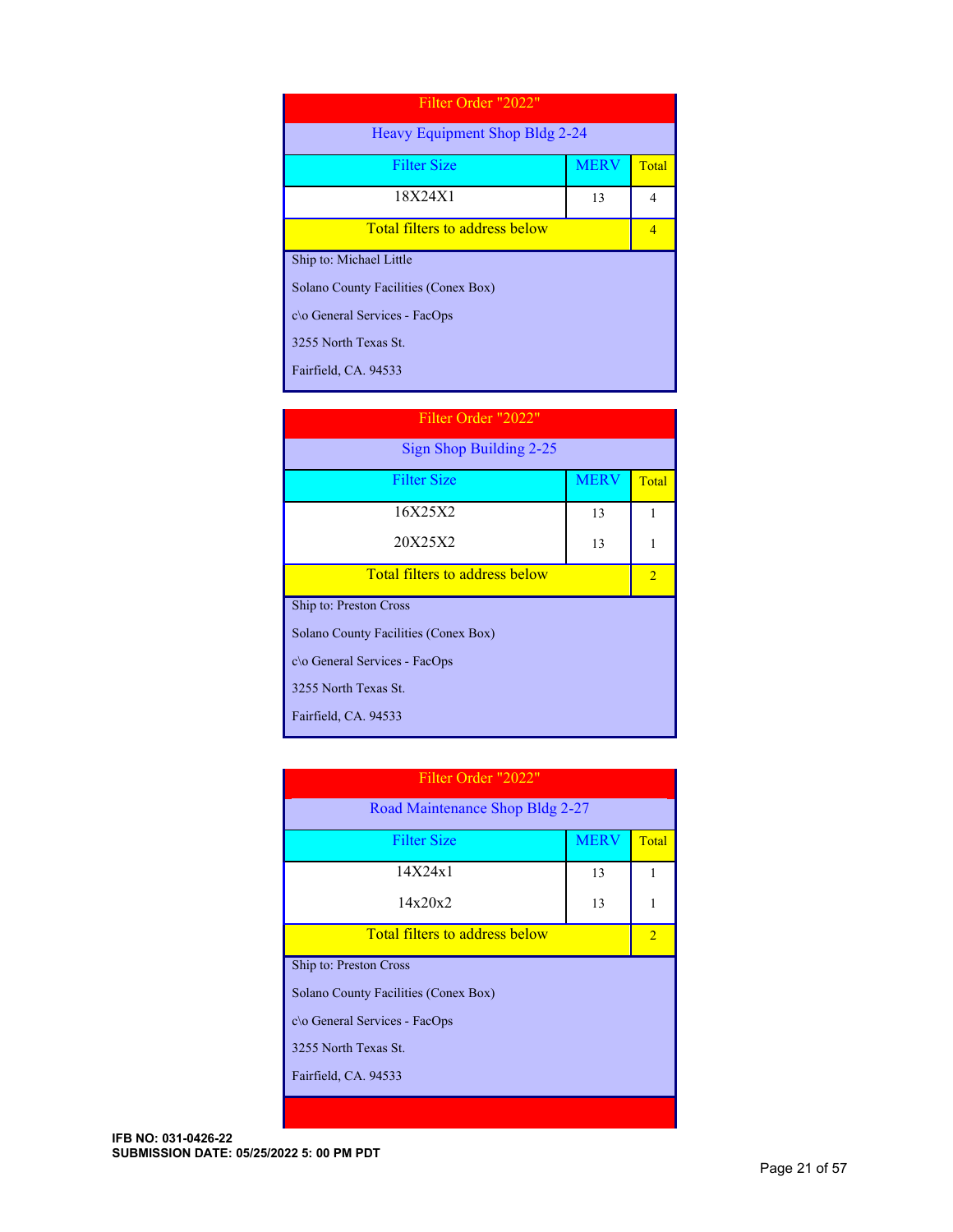| Filter Order "2022"                  |             |       |
|--------------------------------------|-------------|-------|
| Facilities Shop Bldg 2-28            |             |       |
| <b>Filter Size</b>                   | <b>MERV</b> | Total |
| 16X16X2                              | 13          | 16    |
| 16X20X2                              | 13          | 4     |
| 16X25X2                              | 13          | 8     |
| 20X20X1                              | 13          | 16    |
| 20X20X2                              | 8           | 8     |
| Total filters to address below       |             | 52    |
| Ship to: Michael Little              |             |       |
| Solano County Facilities (Conex Box) |             |       |
| c\o General Services - FacOps        |             |       |
| 3255 North Texas St.                 |             |       |
| Fairfield, CA. 94533                 |             |       |
| Filter Order "2022"                  |             |       |
| <b>Communications Building 2-29</b>  |             |       |
| <b>Filter Size</b>                   | <b>MERV</b> | Total |
| 10X30X1 Fiberglass Disposable Filter |             | 4     |
| 15X30X1                              | 13          | 2     |
| 20X25X2                              | 13          | 4     |
| Total filters to address below       |             | 10    |
| Ship to: Jim Tatom                   |             |       |
| Solano County Facilities (Conex Box) |             |       |
| c\o General Services - FacOps        |             |       |
| 3255 North Texas St.                 |             |       |
|                                      |             |       |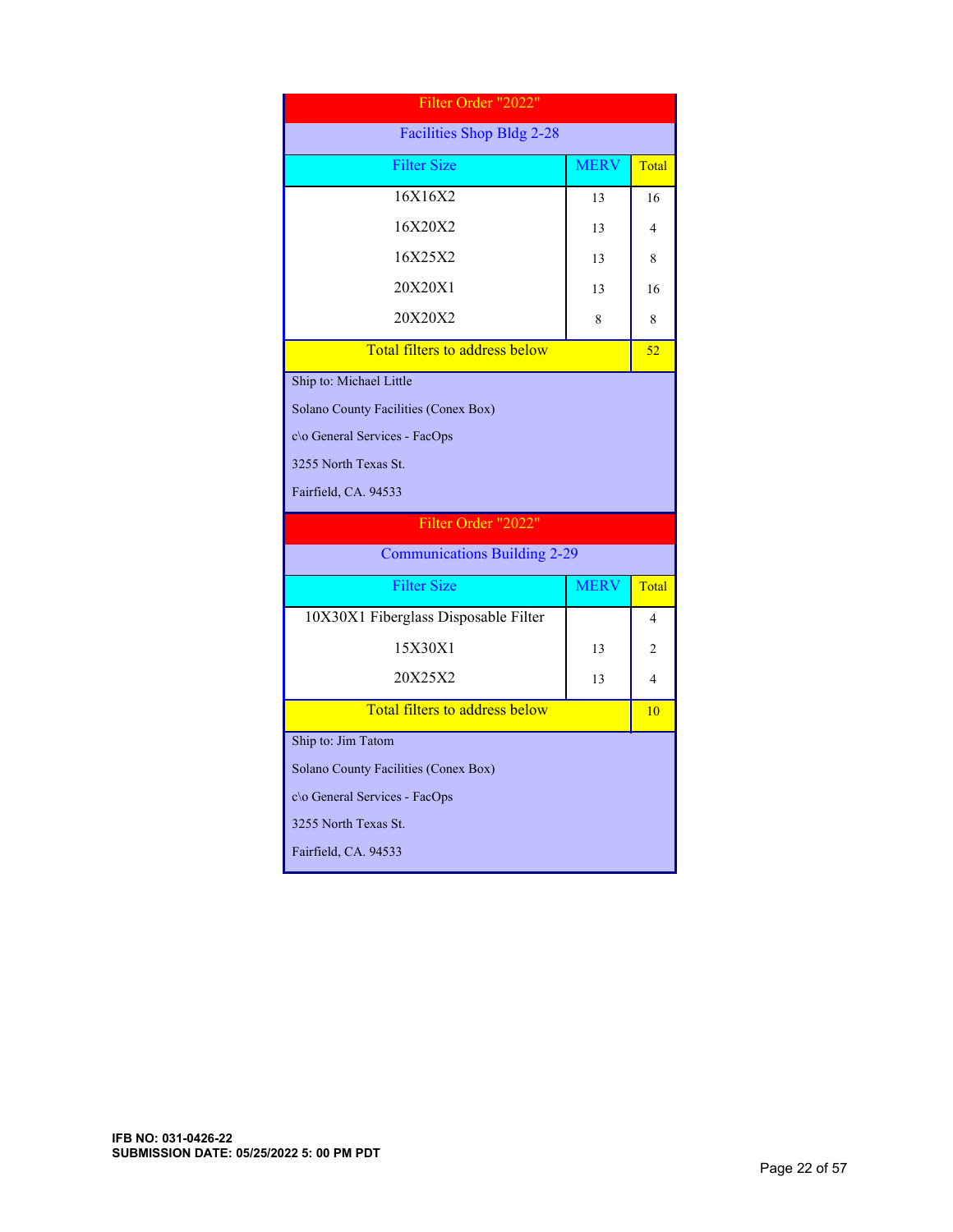| Filter Order "2022"                   |             |                |
|---------------------------------------|-------------|----------------|
| Small Garage Bldg 2-30                |             |                |
| <b>Filter Size</b>                    | <b>MERV</b> | Total          |
| 20X20X1                               | 10          |                |
| <b>Total filters to address below</b> |             | $\overline{2}$ |
| Ship to: Preston Cross                |             |                |
| Solano County Facilities (Conex Box)  |             |                |
| c\o General Services - FacOps         |             |                |
| 3255 North Texas St.                  |             |                |
| Fairfield, CA. 94533                  |             |                |

| Filter Order "2022"                  |             |       |
|--------------------------------------|-------------|-------|
| U.S. Post Office Bldg 2-37           |             |       |
| <b>Filter Size</b>                   | <b>MERV</b> | Total |
| 16X20X2                              | 13          | 24    |
| 16X25X2                              | 13          | 12    |
| 20X20X2                              | 13          | 12    |
| 20X25X2                              | 13          | 6     |
| Total filters to address below       |             | 54    |
| Ship to: Michael Little              |             |       |
| Solano County Facilities (Conex Box) |             |       |
| c\o General Services - FacOps        |             |       |
| 3255 North Texas St.                 |             |       |
| Fairfield, CA. 94533                 |             |       |
| Filter Order "2022"                  |             |       |
| Lake Solano Nature Center Bldg 2-58  |             |       |
| <b>Filter Size</b>                   | <b>MERV</b> | Total |
| 15X20X2                              | 13          | 12    |
| 18X20X2                              | 13          | 3     |
| Total filters to address below       |             | 15    |
| Ship to: Michael Little              |             |       |
| Solano County Facilities (Conex Box) |             |       |
| c\o General Services - FacOps        |             |       |
| 3255 North Texas St.                 |             |       |
| Fairfield, CA. 94533                 |             |       |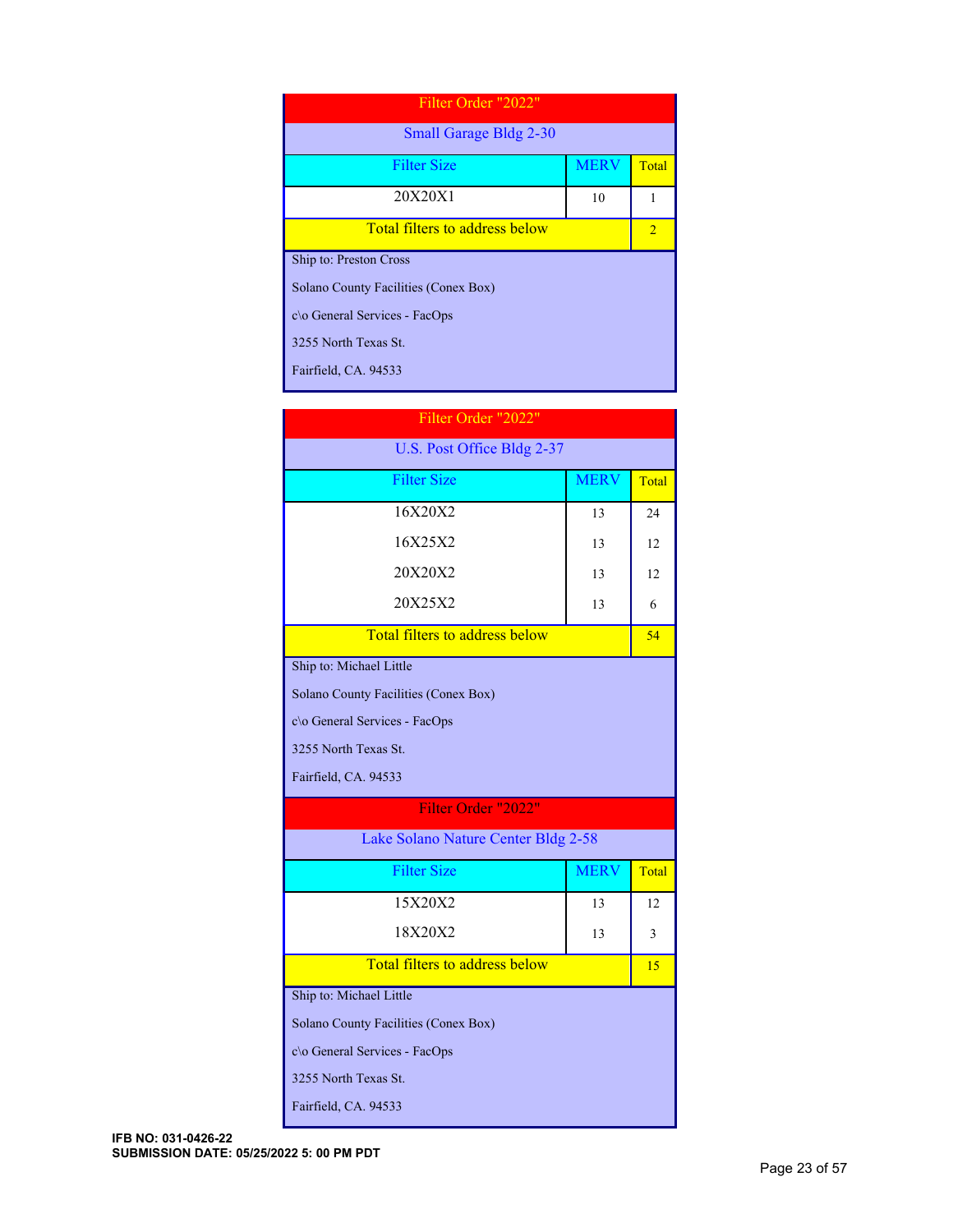| Filter Order "2022"                   |             |                |
|---------------------------------------|-------------|----------------|
| Rio Vista Sandy Beach Bldg 3-37       |             |                |
| <b>Filter Size</b>                    | <b>MERV</b> | Total          |
| 18X25X1                               | 13          | $\overline{2}$ |
| <b>Total filters to address below</b> |             | $\overline{2}$ |
| Ship to: Preston Cross                |             |                |
| Solano County Facilities (Conex Box)  |             |                |
| c\o General Services - FacOps         |             |                |
| 3255 North Texas St.                  |             |                |
| Fairfield, CA. 94533                  |             |                |

| Filter Order "2022"                        |    |    |  |  |  |
|--------------------------------------------|----|----|--|--|--|
| WJC Govt. Center. Bldg 3-06                |    |    |  |  |  |
| <b>MERV</b><br><b>Filter Size</b><br>Total |    |    |  |  |  |
| 12X12X1<br>10                              |    |    |  |  |  |
| 16X20X2<br>13                              |    |    |  |  |  |
| 16X25X2<br>13                              |    |    |  |  |  |
| 12X24X12 V-Bank (Fwd Flow)                 | 14 | 16 |  |  |  |
| 24X24X12 V-Bank (Fwd Flow)                 | 14 | 32 |  |  |  |
| <b>Total filters to address below</b>      |    |    |  |  |  |
| Ship to: Michael Little                    |    |    |  |  |  |
| Solano County Facilities (Conex Box)       |    |    |  |  |  |
| $c \circ$ General Services – FacOps        |    |    |  |  |  |
| 3255 North Texas St.                       |    |    |  |  |  |
| Fairfield, CA 94533                        |    |    |  |  |  |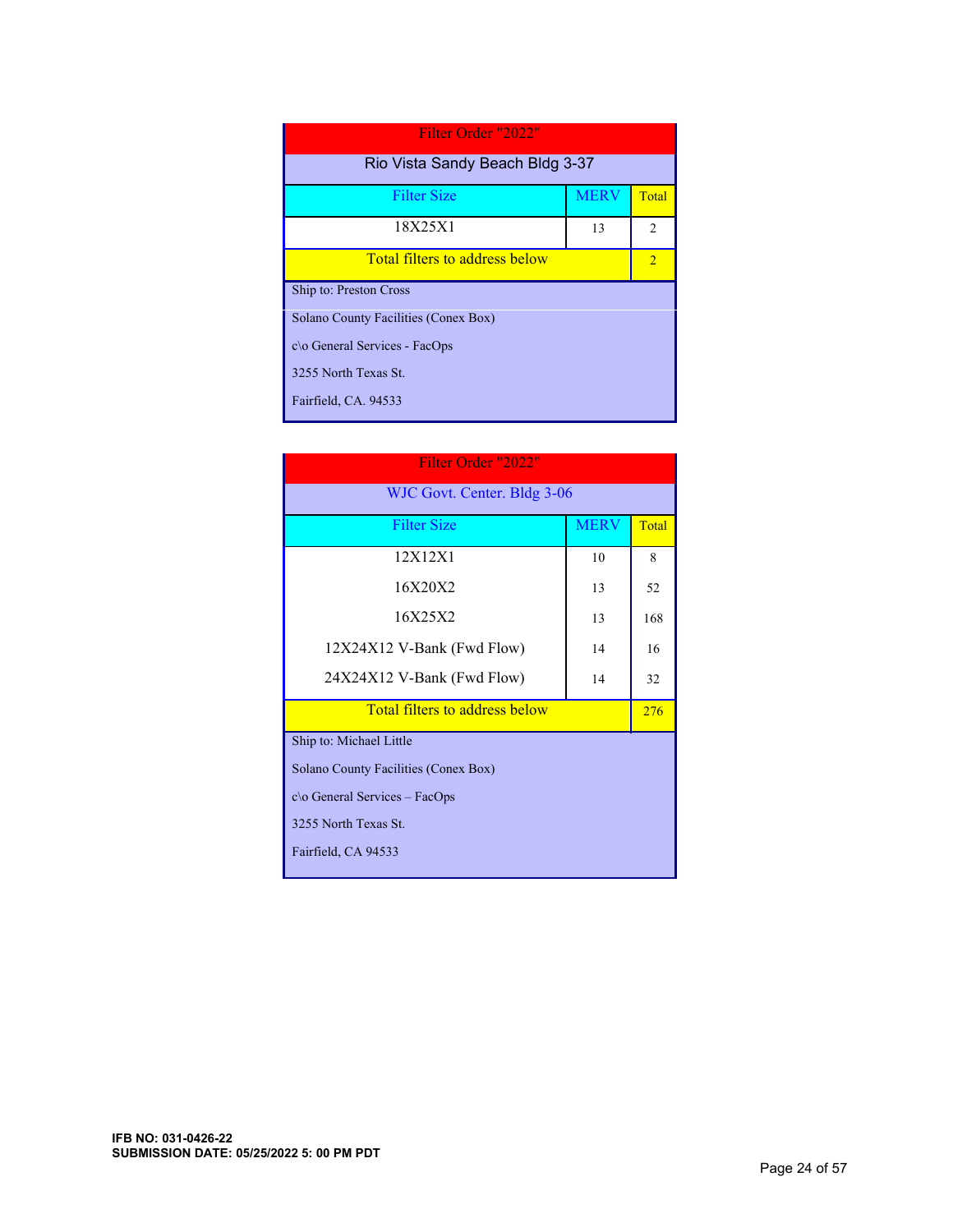| Filter Order "2022"                   |             |       |  |  |  |
|---------------------------------------|-------------|-------|--|--|--|
| Library Tech Services Bldg 9-05       |             |       |  |  |  |
| <b>Filter Size</b>                    | <b>MERV</b> | Total |  |  |  |
| 16X20X2                               | 13          | 8     |  |  |  |
| 16X25X2<br>13                         |             |       |  |  |  |
| 20X20X2                               | 13          | 8     |  |  |  |
| <b>Total filters to address below</b> |             |       |  |  |  |
| Ship to: Michael Little               |             |       |  |  |  |
| Solano County Facilities (Conex Box)  |             |       |  |  |  |
| c\o General Services - FacOps         |             |       |  |  |  |
| 3255 North Texas St.                  |             |       |  |  |  |
| Fairfield, CA. 94533                  |             |       |  |  |  |

| <b>Filter Order "2022"</b>            |             |                |  |  |
|---------------------------------------|-------------|----------------|--|--|
| Suisun Vets Building 2-51             |             |                |  |  |
| <b>Filter Size</b>                    | <b>MERV</b> | Total          |  |  |
| 16X25X4                               | 13          | $\overline{4}$ |  |  |
| 20X25X4                               | 13          | $\overline{2}$ |  |  |
| 24X24X4                               | 13          | 4              |  |  |
| <b>Total filters to address below</b> |             |                |  |  |
| Ship to: Frank Chavez                 |             |                |  |  |
| Solano County Facilities (Conex Box)  |             |                |  |  |
| c\o General Services - FacOps         |             |                |  |  |
| 3255 North Texas St.                  |             |                |  |  |
| Fairfield, CA. 94533                  |             |                |  |  |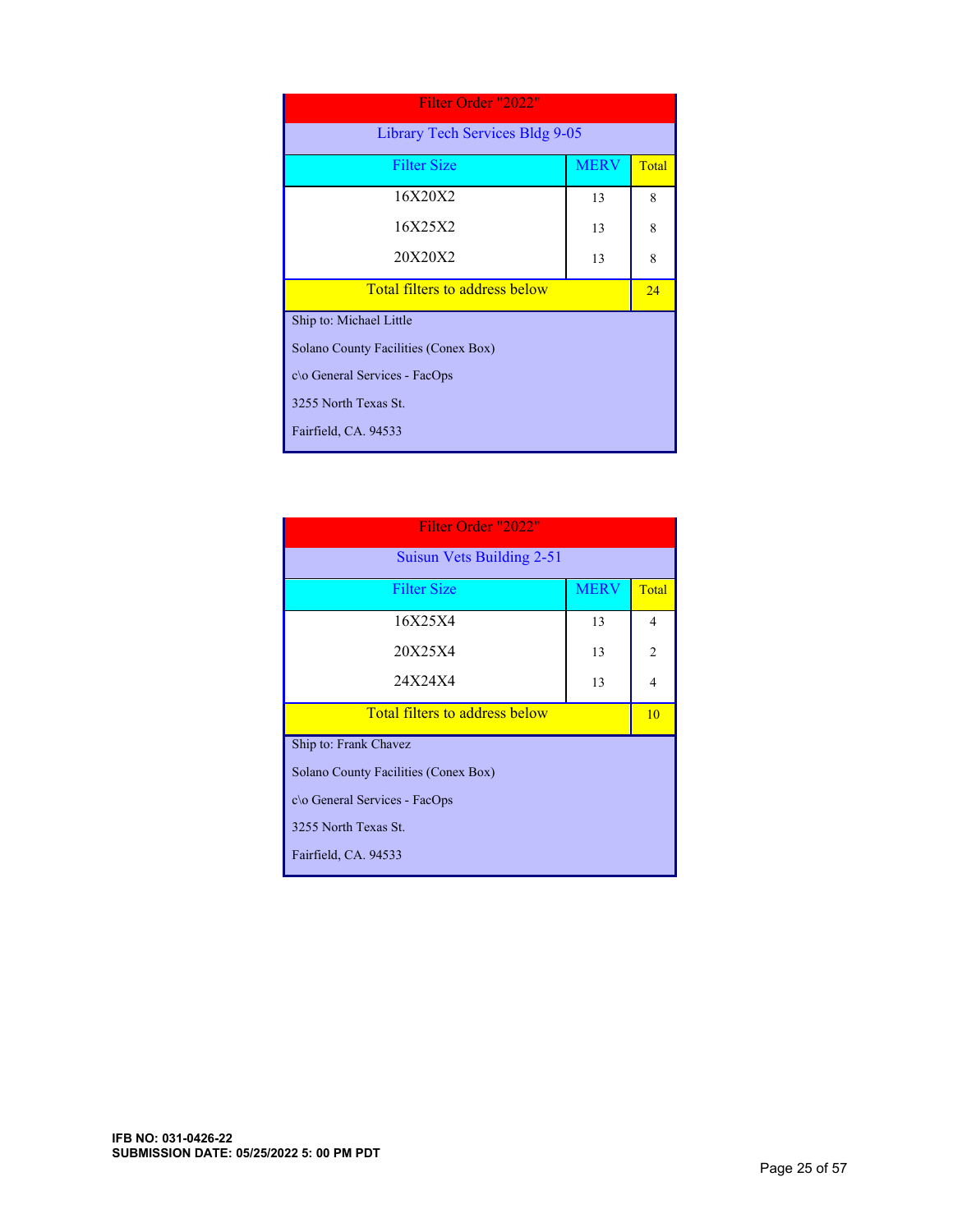| Filter Order "2022"                  |             |       |  |  |  |
|--------------------------------------|-------------|-------|--|--|--|
| Dixon Vets Bldg 2-07                 |             |       |  |  |  |
| <b>Filter Size</b>                   | <b>MERV</b> | Total |  |  |  |
| 16X20X2                              | 13          | 8     |  |  |  |
| 16X25X2<br>13                        |             |       |  |  |  |
| 20X20X2                              | 13          | 16    |  |  |  |
| 20X30X2                              | 13          | 16    |  |  |  |
| 24X24X4                              | 13          | 16    |  |  |  |
| Total filters to address below       |             | 64    |  |  |  |
| Ship to: Frank Chavez                |             |       |  |  |  |
| Solano County Facilities (Conex Box) |             |       |  |  |  |
| c\o General Services - FacOps        |             |       |  |  |  |
| 3255 North Texas St.                 |             |       |  |  |  |
| Fairfield, CA. 94533                 |             |       |  |  |  |

| Filter Order "2022"                   |             |       |  |  |  |
|---------------------------------------|-------------|-------|--|--|--|
| Rio Vista Vets Bldg 2-43              |             |       |  |  |  |
| <b>Filter Size</b>                    | <b>MERV</b> | Total |  |  |  |
| 16X20X2                               | 13          | 16    |  |  |  |
| 20X20X2<br>13                         |             |       |  |  |  |
| <b>Total filters to address below</b> |             |       |  |  |  |
| Ship to: Frank Chavez                 |             |       |  |  |  |
| Solano County Facilities (Conex Box)  |             |       |  |  |  |
| c\o General Services - FacOps         |             |       |  |  |  |
| 3255 North Texas St.                  |             |       |  |  |  |
| Fairfield, CA. 94533                  |             |       |  |  |  |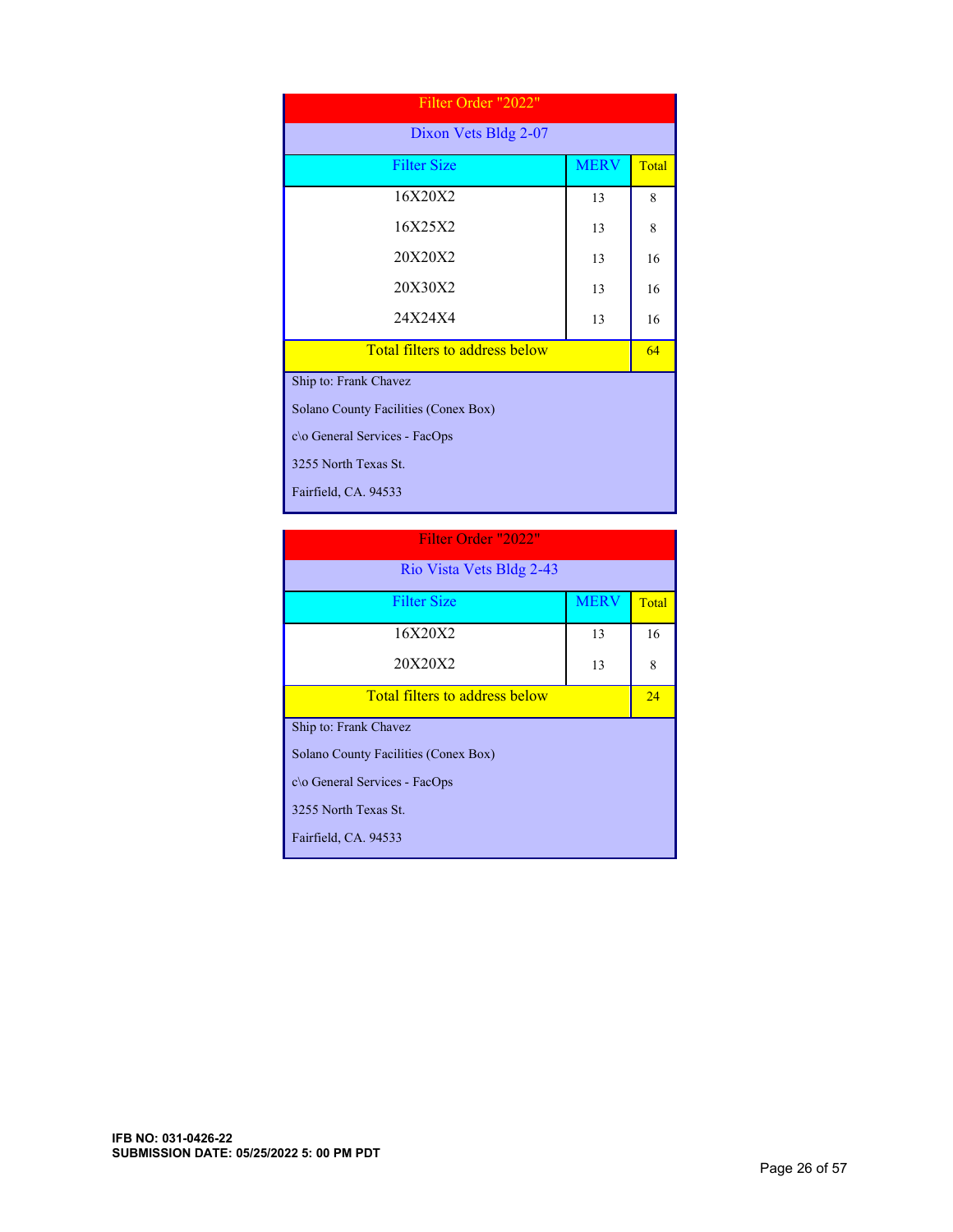| Filter Order "2022"                        |    |    |  |  |  |  |
|--------------------------------------------|----|----|--|--|--|--|
| Vacaville Veterans Bldg 2-62               |    |    |  |  |  |  |
| <b>Filter Size</b><br><b>MERV</b><br>Total |    |    |  |  |  |  |
| 14X20X1                                    | 13 | 6  |  |  |  |  |
| 18X25X2<br>13                              |    |    |  |  |  |  |
| 20X20X2                                    | 13 | 16 |  |  |  |  |
| 20X24X2                                    | 13 | 8  |  |  |  |  |
| 20X25X1                                    | 13 | 6  |  |  |  |  |
| 20X25X2                                    | 13 | 8  |  |  |  |  |
| 25X25X2                                    | 13 | 6  |  |  |  |  |
| <b>Total filters to address below</b>      |    |    |  |  |  |  |
| Ship to: Frank Chavez                      |    |    |  |  |  |  |
| Solano County Facilities (Conex Box)       |    |    |  |  |  |  |
| c\o General Services - FacOps              |    |    |  |  |  |  |
| 3255 North Texas St.                       |    |    |  |  |  |  |
| Fairfield, CA. 94533                       |    |    |  |  |  |  |

| <b>Filter Order "2022"</b>            |             |       |  |  |
|---------------------------------------|-------------|-------|--|--|
| Vallejo Veterans Hall 3-01            |             |       |  |  |
| <b>Filter Size</b>                    | <b>MERV</b> | Total |  |  |
| 16X16X2                               | 13          | 20    |  |  |
| 16X25X2<br>13                         |             |       |  |  |
| <b>Total filters to address below</b> |             |       |  |  |
| Ship to: Frank Chavez                 |             |       |  |  |
| Solano County Facilities (Conex Box)  |             |       |  |  |
| c\o General Services - FacOps         |             |       |  |  |
| 3255 North Texas St.                  |             |       |  |  |
| Fairfield, CA. 94533                  |             |       |  |  |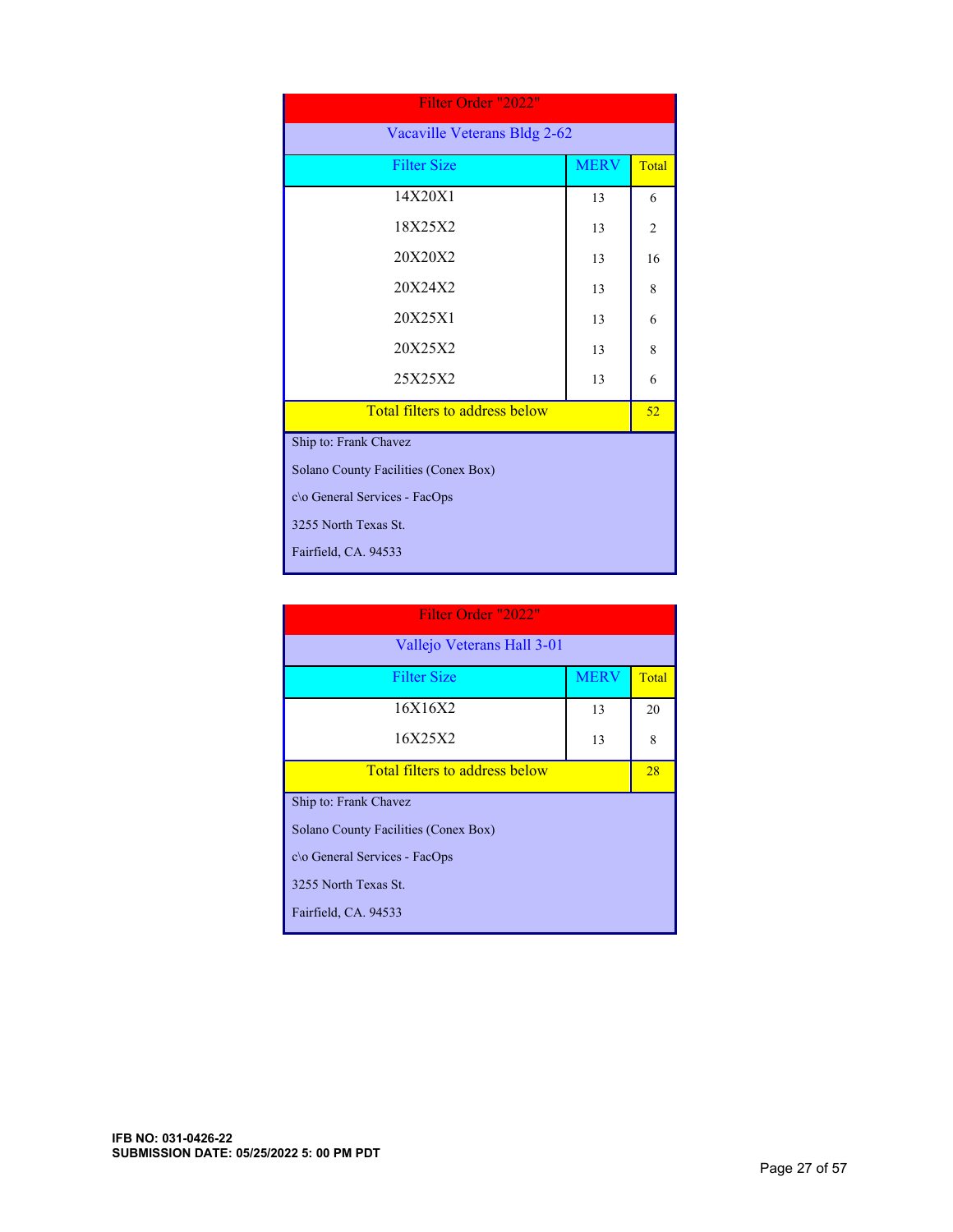### **5.0. INSTRUCTIONS TO BIDDERS**

1. INFORMED BIDDERS. Before submitting bids, bidders must fully inform themselves of the conditions, requirements and specifications of the products or materials to be furnished. Failure to do so will be at bidder's own risk and they cannot secure relief on the plea of error.

2. BID FORMS. Bid must be submitted via electronic submission via Bonfire website at <https://solanocounty.bonfirehub.com/login> .

3. PRICES, NOTATIONS, AND MISTAKES. All prices and notations must be ink or typewritten. Mistakes may be crossed out and corrections typed or printed adjacent to the mistake and initialed in ink by the person who signs bid. Prices shall be stated in units and quotations made separately on each item. In case of conflict, unit prices will govern. Where there is a conflict between words and figures, words will govern.

4. OFFERS OF MORE THAN ONE PRICE. Bidders are allowed to submit more than one bid but not more than two bids. Bidders may submit one base bid and one alternate bid. Where bidder submits more than one bid, one bid shall be marked "base bid" and the other shall be marked "alternate bid." Base bid and the alternate bid shall be submitted in accordance with the terms and conditions of this bid solicitation. The County reserves the sole right to accept or reject any alternate offer, in whole or part. Any such acceptance, in whole or in part, shall be in the best interest of the County.

5. TERMS OF THE OFFER. Solano County's acceptance of bidder's offer shall be limited to the terms herein unless expressly agreed in writing by Solano County. Bids offering terms other than those shown herein will be declared non-responsive and will not be considered.

6. BIDDER AGREEMENT TO TERMS AND CONDITIONS. Submission of a signed bid will be interpreted to mean bidder has agreed to all the terms and conditions set forth in the pages of this solicitation.

7. CANCELLATION OF CONTRACT. The County of Solano may cancel this contract without cause at any time by giving thirty (30) days written notice to the supplier/vendor. The County of Solano may cancel this contract with cause at any time by giving ten (10) days written notice to the vendor. Cancellation for cause shall be at the discretion of the County of Solano and shall be, but is not limited to, failure to supply the service specified within the time allowed or within the terms, conditions, or provisions of this contract. The successful bidder may not cancel this contract without prior written consent of Purchasing Services.

8. COMPLIANCE OR DEVIATION TO SPECIFICATIONS. Bidder hereby agrees that the services offered will meet all the requirements of the specifications in this solicitation unless deviations from them are clearly indicated in the bidder's response. Bidder may submit an attachment entitled "Exception to Specifications," which must be signed by bidder's authorized representative. An explanation must be made for each item to which an exception is taken, giving in detail the extent of the exception and the reason for which it is taken. Bids failing to comply with this requirement will be considered non-responsive. Submittal of brochure or other manufacturer literature is desirable but shall not be an acceptable substitution for the requirement. The County reserves the sole and independent right to accept or reject any exception or deviation in whole or part. Any such acceptance, in whole or in part, shall be in the best interest of the County.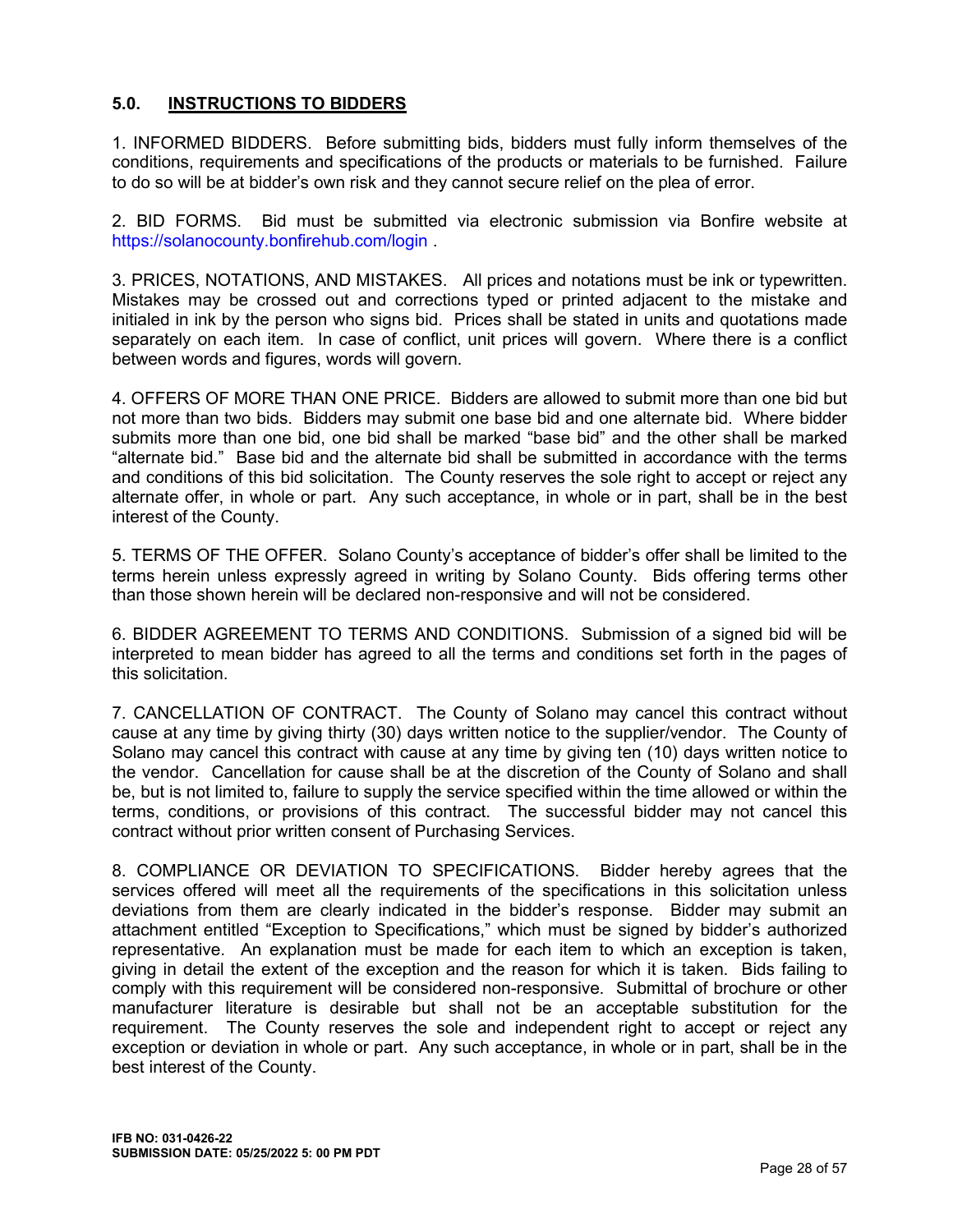9. COMPLIANCE WITH LAWS. All bids shall comply with current federal, state, local and other laws relative thereto.

10. FORCE MAJEURE. If execution of this contract shall be delayed or suspended and if such failure arises out of causes beyond the control of and without fault or negligence of the Vendor, the vendor shall notify the County of Solano, in writing, within twenty-four (24) hours, after the delay. Such causes may include but are not limited to acts of God, war, acts of public enemy, acts of any governmental entity in its sovereign or contractual capacity, fires, floods, epidemics, strikes and unusually severe weather.

11. FORMATION OF CONTRACT. Bidder's signed bid and Solano County's written acceptance shall constitute a binding contract.

12. LAWS GOVERNING CONTRACT. This contract shall be in accordance with the laws of the State of California. The parties stipulate that this contract was entered into in the County of Solano, in the State of California. The parties further stipulate that the County of Solano, California, is the only appropriate forum for any litigation resulting from a breach hereof or any questions risen here from.

13. NOMENCLATURES. The terms successful bidder, supplier, vendor, and contractor may be used interchangeably in this solicitation and shall refer exclusively to the person, company, or corporation with whom the County of Solano enters into a contract as a result of this solicitation.

14. SELL OR ASSIGN. The successful bidder shall not have the right to sell, assign, or transfer, any rights or duties under this contract without the specific written consent of the County of Solano.

15. SEVERABILITY. If any provisions, or portions of any provisions, of this contract are held invalid, illegal, or unenforceable, they shall be severed from the contract and the remaining provisions shall be valid and enforceable.

16. BID PREPARATION. Solano County shall not pay for any information herein requested, or is it liable for any costs incurred by prospective bidders.

17. PROMPT PAYMENT TERMS. Discounts for payments made twenty (20) days or more from receipt of invoice will be considered in award of bid. Payment discounts must be clearly shown on the Bid Form. Normal payment terms are net 30-45 days, after receipt of invoice and equipment acceptance.

18. TAXES-SALES. California sales tax should be shown separately on the bid form, when and where indicated (if not indicated on bid sheet do not include in your bid).

19. TAXES, FEDERAL EXCISE. The County of Solano is exempt from federal excise tax.

20. DEADLINE FOR BID SUBMITTALS. Unless otherwise specified, the time of day for the following events shall be between 8:00 a.m. and 4:30 p.m., Pacific Time.

21. BIDS MUST BE SUBMITTED ON OR BEFORE THE SUBMISSION DATE AND TIME. Contractors shall respond to the IFB and any exhibits, attachments, or amendments. A contractor's failure to submit a bid as required on or before the deadline shall cause the bid to be disqualified.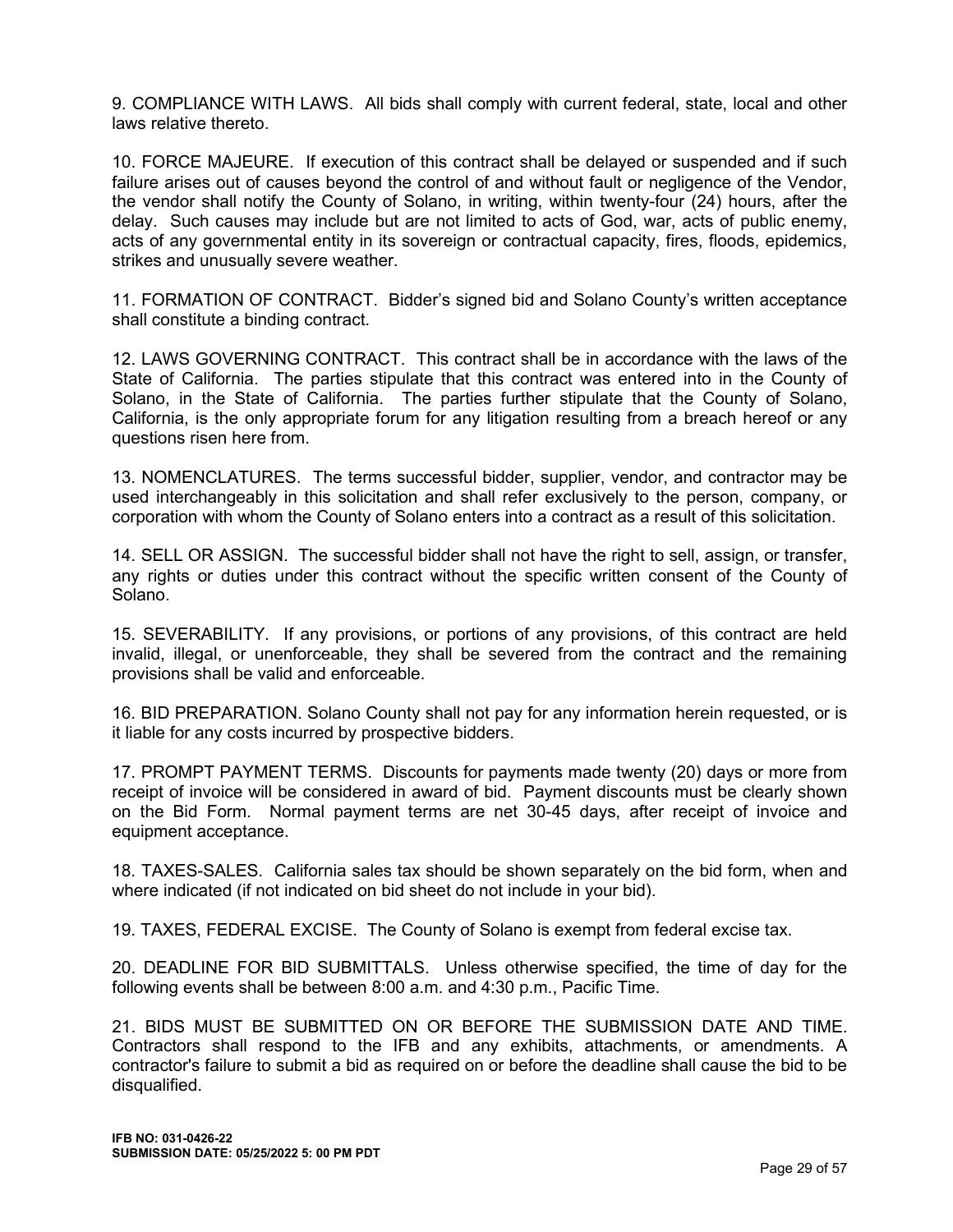22 BID SUBMITTALS. An electronic submission of Bids via Bonfire E-Procurement Platform Solano County Portal at<https://solanocounty.bonfirehub.com/login> are due **no later than May 25, 2022 at 5:00 pm (PDT).** *Late submittals will not be accepted***.** The County will not pay any costs associated with the preparation, submittal, or presentation of any bid. Please register as a Vendor with E-Procurement Platform, Solano County Portal at <https://solanocounty.bonfirehub.com/login> for uninterrupted notification and access to County bidding opportunities. The County will only accept submission of all bids via Bonfire Interactive E Procurement Platform. Any hard copy submission, any other submission method (email, fax, etc.) will be retained in the file unopened and will be considered disqualified from consideration in further bidding process.

23. BID AMENDMENT. The County shall not accept any amendments, revisions, or alterations to bids after the deadline for submittal.

24. BID WITHDRAWAL. To withdraw a bid, contractor must submit a written request, signed by an authorized representative, to the Bid Coordinator prior to the official deadline / submittal date and time. After withdrawing a previously submitted bid, the contractor may submit another at any time up to the deadline for submittals.

25. BIDS FOR ADDITIONAL SERVICES. If a contractor indicates an offer of services in addition to those required by and described in this IFB, these additional services may be added to the contract before, or at any time during an agreed to contract period, at the sole discretion of the County.

26. BID ERRORS. Contractors are liable for all errors or omissions contained in their bids. Contractors will not be allowed to alter documents after the deadline for submitting bids.

27. CONFLICT OF INTEREST. By submitting a bid, the contractor certifies that no amount shall be paid directly or indirectly to an employee or official of the County of Solano as wages, compensation, or gifts in exchange for acting as an officer, agent, employee, subcontractor, or consultant to the Contractor in connection with the procurement under this IFB.

28. NON-DISCRIMINATION. No person shall be excluded from participation in, be denied benefits of, be discriminated against in the admission or access to, or be discriminated against in treatment or employment in the County's contracted programs or activities on the grounds of disability, age, race, color, religion, sex, national origin, or any other classification protected by federal or California State Constitutional or statutory law; nor shall they be excluded from participation in, be denied benefits of, or be otherwise subjected to discrimination in the performance of contracts with the County or in the employment practices of the County's contractors. Accordingly, all vendors entering into contracts with the County shall, upon request, be required to show proof of such nondiscrimination and to post in conspicuous places.

29. RIGHT TO REFUSE PERSONNEL. Any personnel involved in this service shall submit to a criminal history screening during the contract period, if directed by the County at contractor's sole expense. The County reserves the right to refuse, at its sole discretion, any subcontractors or any personnel provided by the prime contractor or its subcontractors that fails to submit to screening or for any other reason that is in the best interest of the County.

30. LICENSURE. The contractor must hold all necessary and applicable insurance, as well as all business and professional licenses. The County may require any or all contractors to submit evidence of proper documents.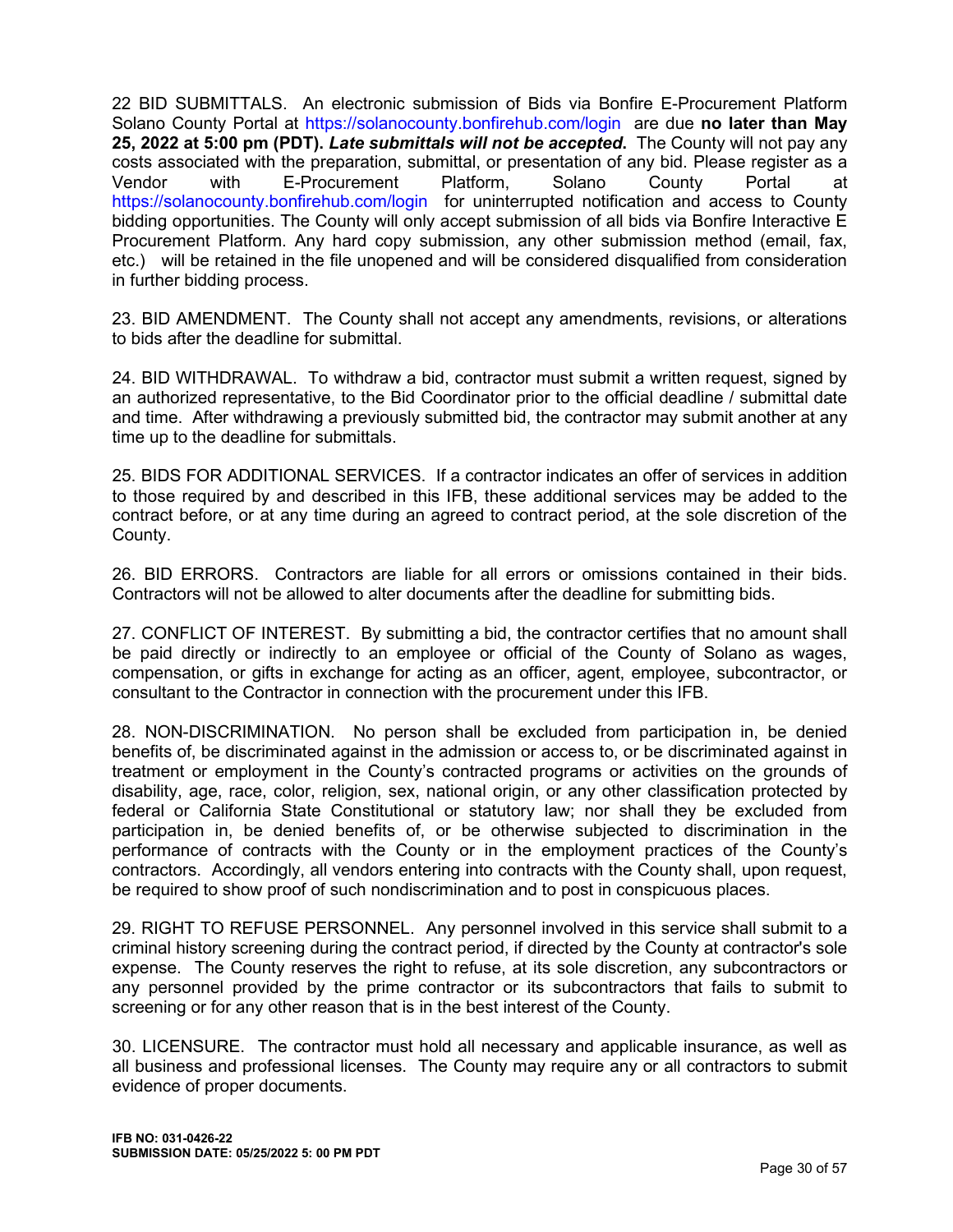31. PROTESTS. Any actual or prospective bidder, offeror, or contractor who is aggrieved in connection with the solicitation or award of a contract may protest to the Director of General Services. The protest shall be submitted in writing to the Director of General Services within seven (7) calendar days after such aggrieved person or company knows or should have known of the facts giving rise thereto. The protesting contractor/vendor shall file a detailed statement specifying the grounds for the protest. The protest letter must be mailed to the Director of General Services, 675 Texas Street, Suite 2500, Fairfield, CA 94533.

32. CONTRACT AWARD. The awarded bidder(s) will be issued a purchase order(s) by the County for the duration of each contract year.

33. CONTRACT MONITORING. The contractor shall be responsible for the completion of all work services set out in the contract. All work services are subject to inspection, evaluation, and acceptance by the County. The County may employ all reasonable means to ensure that the work is progressing and being performed in compliance with the contract. At reasonable times, the County may inspect those areas of the contractor's place of business that are related to the performance of the contract. If the County requires such an inspection, the contractor shall provide reasonable access and assistance.

34. CONTRACT AMENDMENT. If during the course of this contract, additions to and/or deletions from services provided are required as a result of changes to any statute, bylaw or regulation, the County shall notify the contractor. Added work shall be within the general scope of this IFB. In such instances, the County shall provide the contractor a written description of the additional work, and the contractor shall submit a time schedule for accomplishing the additional work and a price for the additional work based on the rates included in the contractor's bid. If the County and the contractor reach an agreement regarding work services and associated compensation, said agreement shall become effective by means of a contract amendment. Any such amendment requiring additional work must be mutually agreed upon by the parties and signed by the contractor and must be approved by other County officials as required by County laws and regulations. The contractor shall not commence additional work until the County has issued a written contract amendment and secured all required approvals.

### 35. LOCAL VENDOR PREFERENCE:

35.1 In order to address the competitive disadvantage faced by local businesses that seek to enter into contracts with the County because of the higher costs of doing business in the County, and to encourage businesses to locate and remain in the County, the County has implemented a local preference policy.

#### 35.2 Definition of Local Business

For purposes of this section, a "local business" means a business enterprise, including but not limited to a sole proprietorship, partnership, or corporation, which has the following:

- a valid business license issued from the County or a political subdivision within the County; and
- its principal business office, or a satellite office with at least one full-time employee, located in the County.

#### 35.3. Preference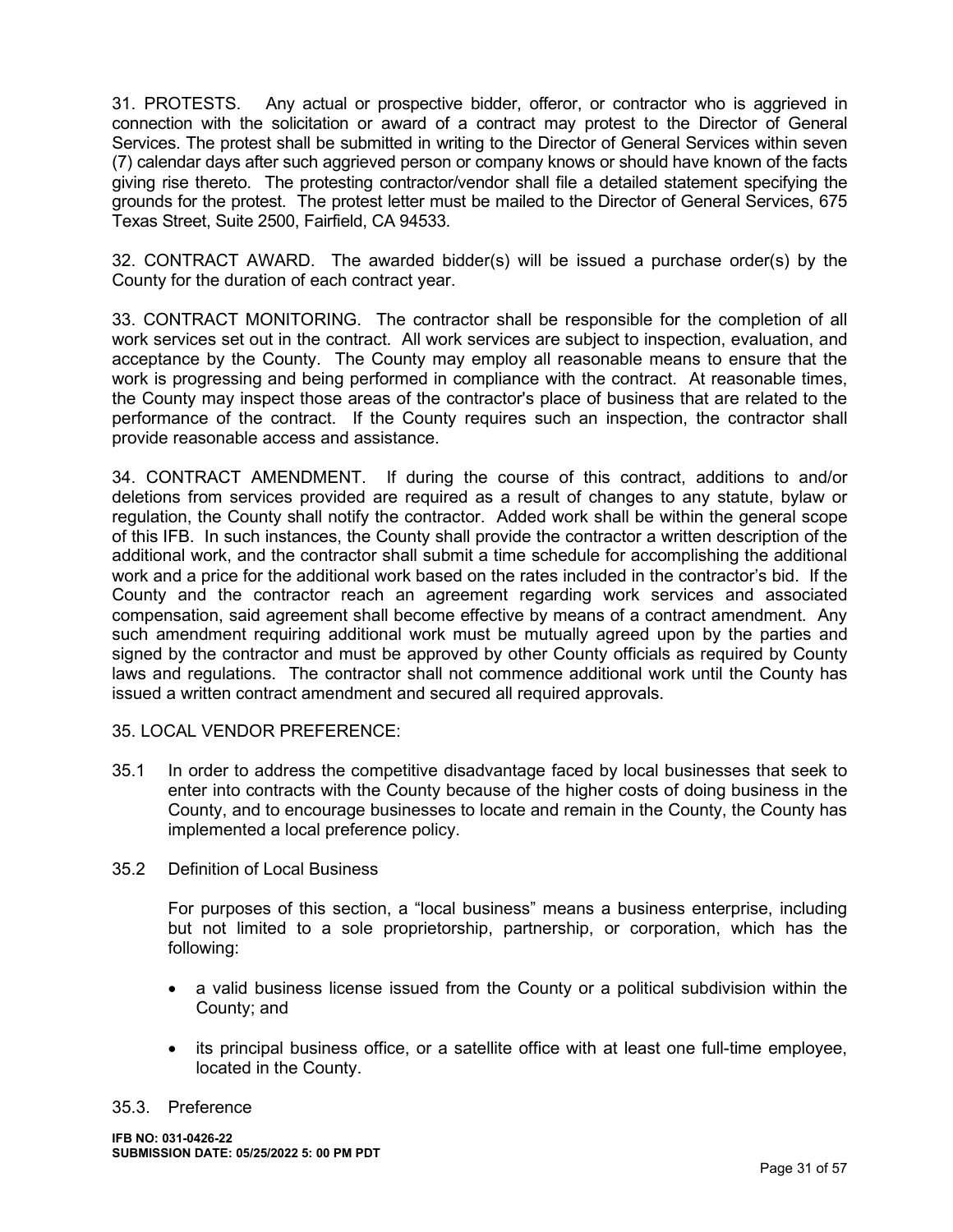- Where the lowest responsible bidder is not a local business, the purchasing agent shall provide the lowest responsible local business bidder, should one exist and its bid is within five percent (5%) of the lowest responsible bidder, with notice and an opportunity to reduce its bid to match that of the lowest responsible bidder. Notice shall be by telephone and either facsimile or electronic mail. The local business shall have five (5) business days after the date of such notice to match the lowest bid, in writing. Should the local business so match, it shall be deemed the lowest responsible bidder and receive the award.
- Should the lowest responsible local business bidder decline to match as set forth above, the purchasing agent shall provide the next lowest responsible local business bidder, should one exist and its bid is within five percent (5%) of the lowest responsible bidder, with the same notice and opportunity to match the bid of the lowest responsible bidder as above. This process shall continue as necessary, until an award is made either to a responsible local business bidder within five percent (5%) of the lowest responsible bidder, or the lowest responsible bidder itself.
- In instances where a local business and a non-local business submit equivalent, lowest responsible bids, the purchasing agent shall give preference to the local business.
- No contract awarded to a local business under this section shall be assigned or subcontracted in any manner that permits more than fifty (50) percent or more of the dollar value of the contract to be performed by an entity that is not a local business.
- 35.4 Declaration of Compliance

In submitting a bid subject to this section, a local business shall affirm its compliance with Sections 22-24 of the Solano County Code, on a form to be provided by the purchasing agent (Declaration form included in this bid

35.5 Notice

The purchasing agent shall provide adequate notice of the provisions of this section to prospective bidders.

35.6 Exceptions

The exceptions provided for in section 2.11 of the County's Purchasing & Contracting Policy Manual shall apply to this section. Furthermore, this section is made expressly inapplicable to public works or other projects to the extent the application would be prohibited by state or federal law.

### 36.0 BIDDER REGISTRATION WITH BONFIRE INTERACTIVE (EFFECTIVE IMMEDIATELY)

The County of Solano, Purchasing Services is now partnering with **Bonfire Interactive** to create an electronic procurement portal that will allow you to receive notifications of County business opportunities and submit bids and proposals to Solano County digitally. All Vendors who wish to compete for County work, must register with Bonfire Interactive.

BIDDER REGISTRATION PROCEDURE: To subscribe with Bonfire Interactive and receive electronic notifications regarding upcoming and/or current bidding opportunities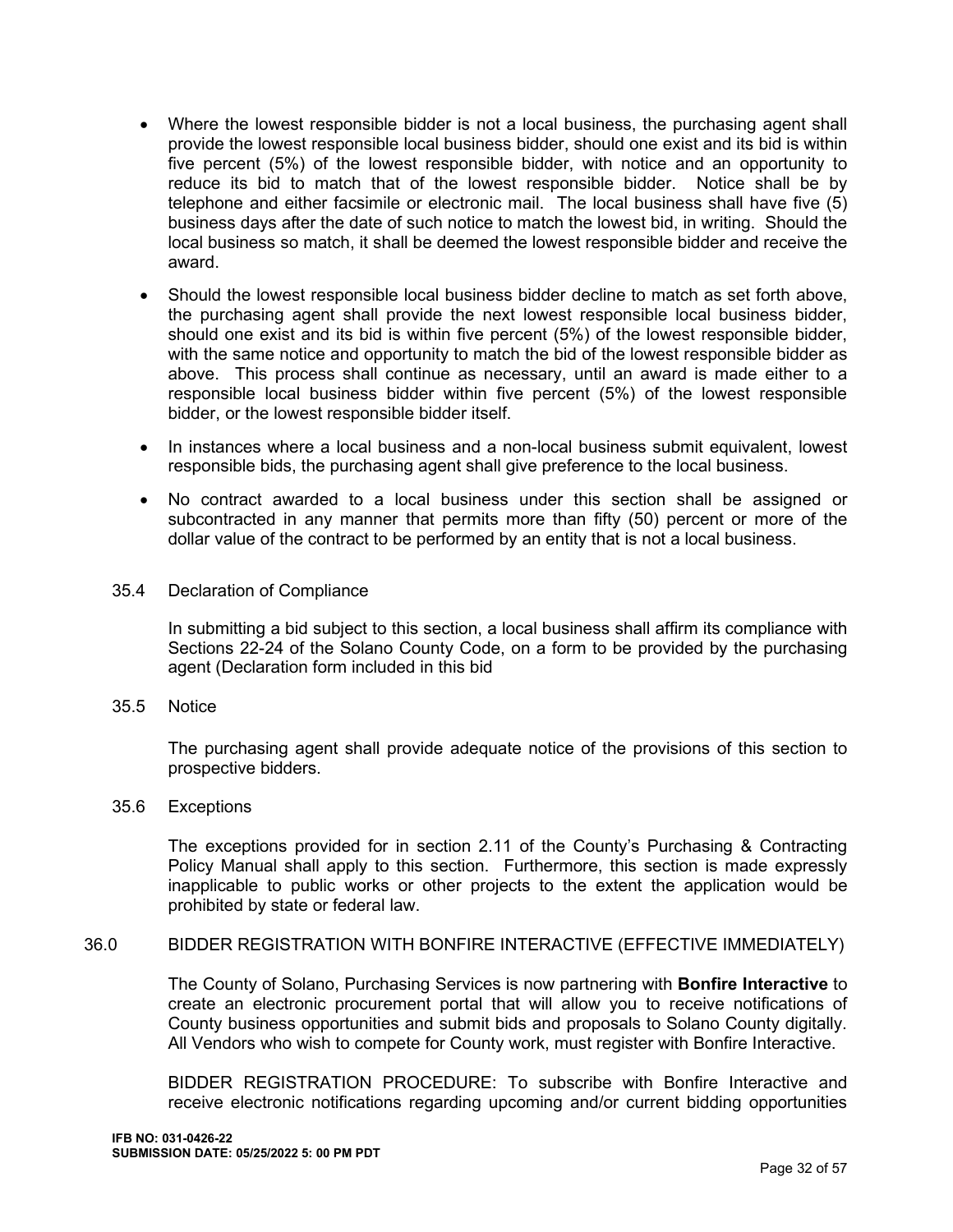with the County of Solano, visit the vendor registration page at <https://solanocounty.bonfirehub.com/portal/?tab=login> and follow the instructions provided.

When registration is completed, vendors will receive email notifications of bidding opportunities that match the commodity/services listed in the vendor profile. It is critical to list the National Institute of Purchasing (NIGP) codes related to the services and/or commodities offered by the vendors/contractors.

Remember that all vendors are also required to be register with the County of Solano.<br>The vendor applications may be obtained here: The vendor applications may be obtained here: [\(http://www.solanocounty.com/civicax/filebank/blobdload.aspx?blobid=31209\)](http://www.solanocounty.com/civicax/filebank/blobdload.aspx?blobid=31209).

For further information, please contact Solano County Purchasing Services at [Purchasing@solanocounty.com](mailto:Purchasing@solanocounty.com) or (707) 784-6320.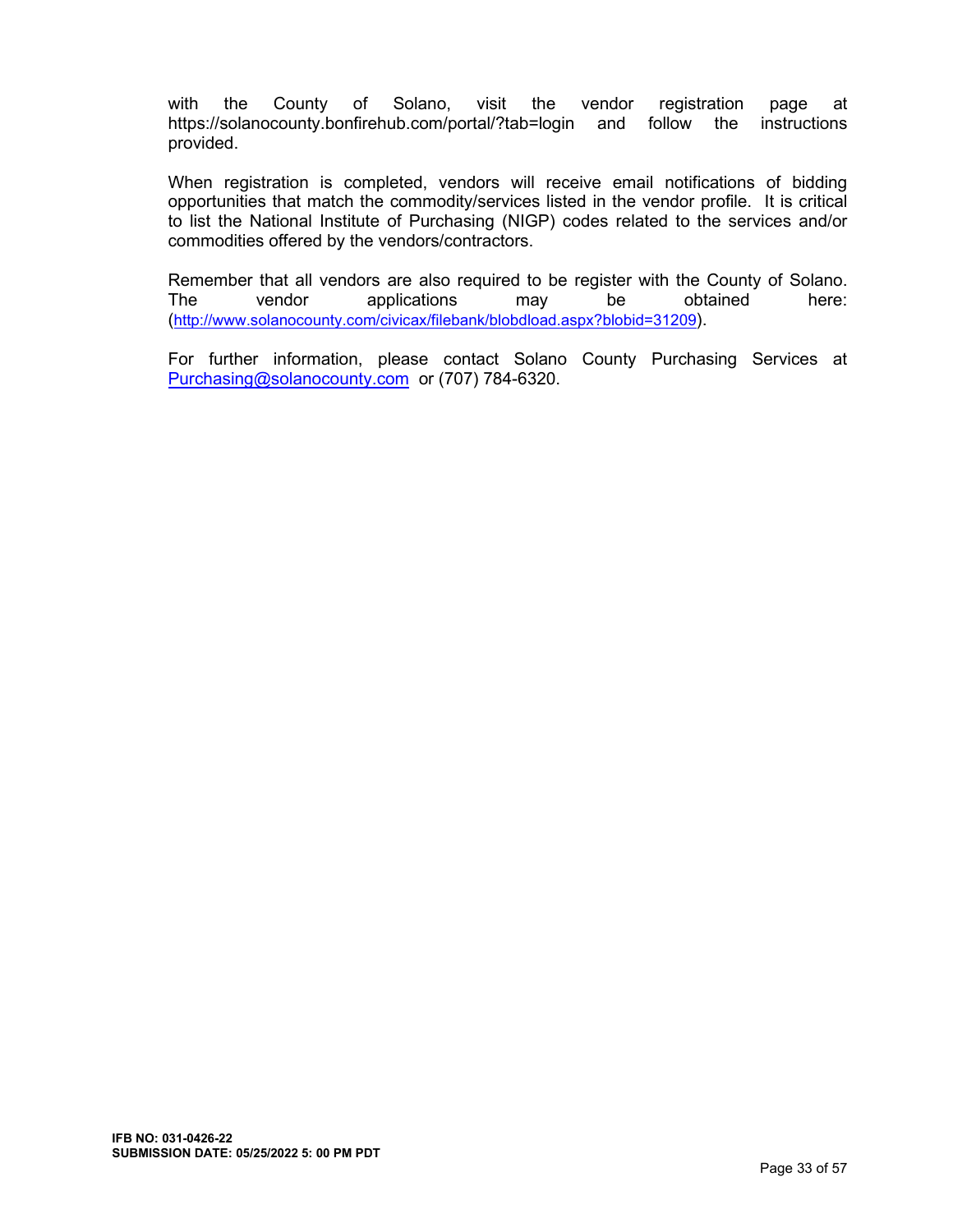### **6.0. ATTACHMENT AND EXHIBITS**

Complete the following required attachments and include with bid response.

| <b>ATTACHMENT 1:</b> | <b>BID SHEET</b>                 |
|----------------------|----------------------------------|
| <b>ATTACHMENT 2:</b> | <b>SIGNATURE PAGE</b>            |
| <b>ATTACHMENT 3:</b> | <b>AGENCY REFERENCE FORM</b>     |
| <b>ATTACHMENT 4:</b> | NON-COLLUSION DECLARATION FORM   |
| <b>ATTACHMENT 5:</b> | <b>CERTIFICATE OF COMPLIANCE</b> |
| <b>ATTACHMENT 6:</b> | <b>COUNTY RESERVATIONS</b>       |
| ATTACHMENT 7:        | DECLARATION OF LOCAL BUSINESS    |
| <b>ATTACHMENT 8:</b> | DEBARMENT CERTIFICATION          |
| ATTACHMENT 9:        | <b>IFB CHECKLIST</b>             |
|                      |                                  |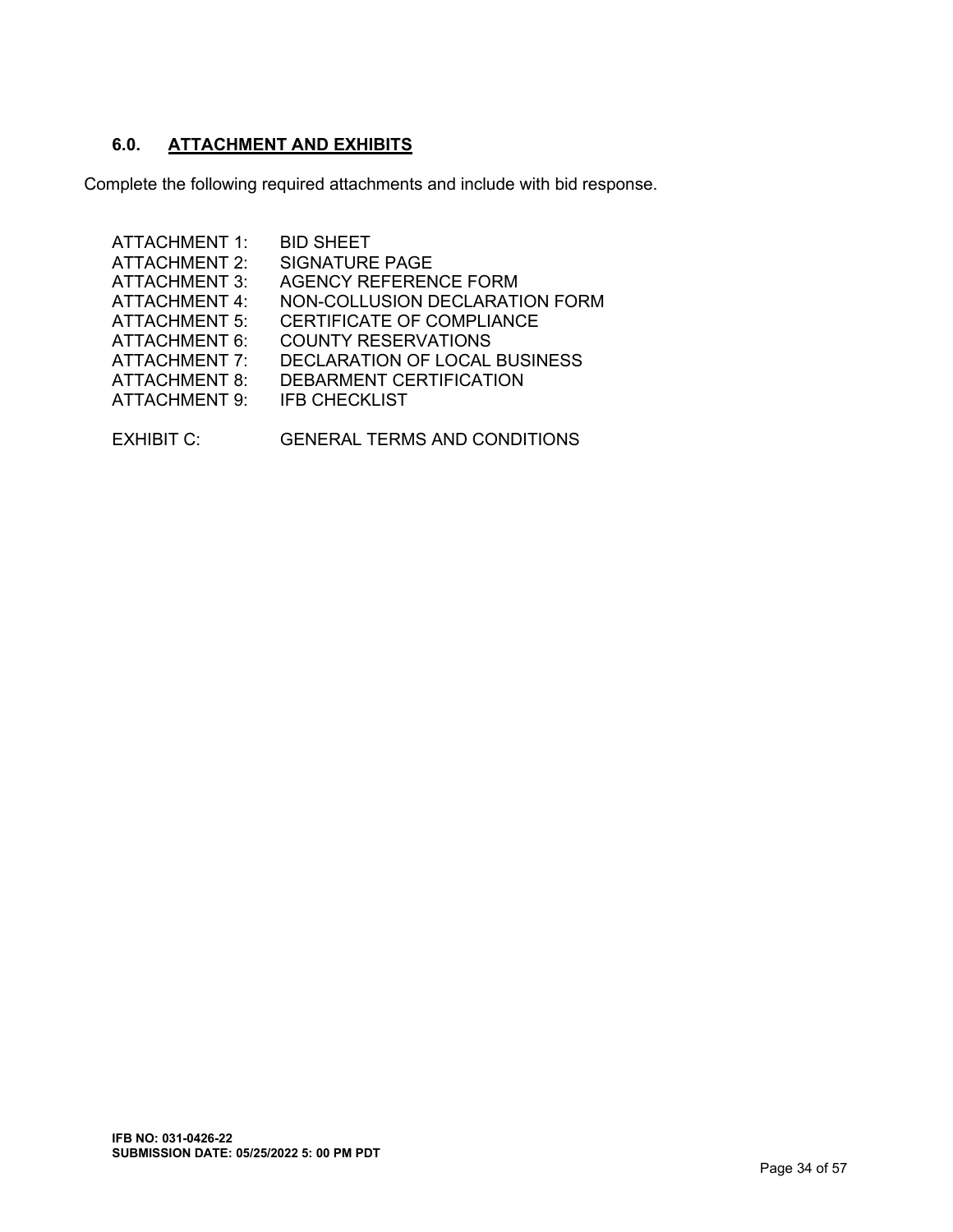### **ATTACHMENT 1**



 $\mathsf{I}$ 

### **COUNTY OF SOLANO INVITATION FOR BID (IFB) NO. 031-0426-22** REPLACEMENT HVAC FILTERS BID SHEET

| <b>Submit Quote to</b>                                                                                            | <b>IFB Coordinator</b>                        |  |  |  |
|-------------------------------------------------------------------------------------------------------------------|-----------------------------------------------|--|--|--|
| digitally via Bonfire E-Procurement Platform Solano County                                                        | Nes Despabiladeras                            |  |  |  |
| Portal website at https://solanocounty.bonfire.com or via                                                         | <b>IFB Coordinator</b>                        |  |  |  |
| email to RFP Coordinator at                                                                                       | Email: nadespabiladeras@solanocounty.com      |  |  |  |
| nadespabiladeras@solanocounty.com or                                                                              | Phone: 707-784-6322                           |  |  |  |
|                                                                                                                   |                                               |  |  |  |
| IFB Release Date: April 26, 2022                                                                                  | Bid Submission Date: May 25, 2022 5:00 PM PDT |  |  |  |
| Please quote on this sheet in spaces indicated below for the articles described.                                  |                                               |  |  |  |
| Note: for complete details, delivery terms and other requirement, please refer to the IFB Section A & B entirely. |                                               |  |  |  |
| <b>Vendor Information:</b>                                                                                        |                                               |  |  |  |
| <b>Name of the Business:</b>                                                                                      | <b>Contact Person:</b>                        |  |  |  |
| Address:                                                                                                          | Email:                                        |  |  |  |
|                                                                                                                   | <b>Phone Number:</b>                          |  |  |  |

| <b>ITEM</b>                                                                                                                                                 | <b>QTY</b> | <b>UNIT</b> | MODEL/<br><b>BRAND</b> | <b>ESTIMATED TIME</b><br><b>ARRIVAL (ETA)</b> | <b>DESCRIPTION / SPECIFICATION</b> | <b>UNIT PRICE</b> | <b>TOTAL</b> |
|-------------------------------------------------------------------------------------------------------------------------------------------------------------|------------|-------------|------------------------|-----------------------------------------------|------------------------------------|-------------------|--------------|
|                                                                                                                                                             |            |             |                        |                                               |                                    |                   |              |
|                                                                                                                                                             |            |             |                        |                                               |                                    |                   |              |
|                                                                                                                                                             |            |             |                        |                                               |                                    |                   |              |
|                                                                                                                                                             |            |             |                        |                                               |                                    |                   |              |
|                                                                                                                                                             |            |             |                        |                                               |                                    |                   |              |
|                                                                                                                                                             |            |             |                        |                                               |                                    |                   |              |
|                                                                                                                                                             |            |             |                        |                                               |                                    |                   |              |
|                                                                                                                                                             |            |             |                        |                                               |                                    |                   |              |
|                                                                                                                                                             |            |             |                        |                                               |                                    |                   |              |
| <b>PRICE</b>                                                                                                                                                |            |             |                        |                                               |                                    |                   |              |
| <b>SALES TAX</b>                                                                                                                                            |            |             |                        |                                               |                                    |                   |              |
| <b>DISCOUNT</b>                                                                                                                                             |            |             |                        |                                               |                                    |                   |              |
| <b>TOTAL PRICE</b>                                                                                                                                          |            |             |                        |                                               |                                    |                   |              |
| $\Box$ NO<br>DECLARATION OF LOCAL BUSINESS: PLEASE CHECK ONE: CIVES                                                                                         |            |             |                        |                                               |                                    |                   |              |
| <b>SPECIAL NOTES:</b>                                                                                                                                       |            |             |                        |                                               |                                    |                   |              |
| THE UNDERSIGNED OFFERS AND AGREES TO FURNISH THE ABOVE ARTICLE(S) AT THE PRICES AND TERMS STATED SUBJECT TO THE<br>INSTRUCTIONS AND CONDITIONS OF THIS IFB. |            |             |                        |                                               |                                    |                   |              |
|                                                                                                                                                             |            |             |                        |                                               |                                    |                   |              |
|                                                                                                                                                             |            |             |                        |                                               |                                    |                   |              |
|                                                                                                                                                             |            |             |                        |                                               |                                    |                   |              |
|                                                                                                                                                             |            |             |                        |                                               |                                    |                   |              |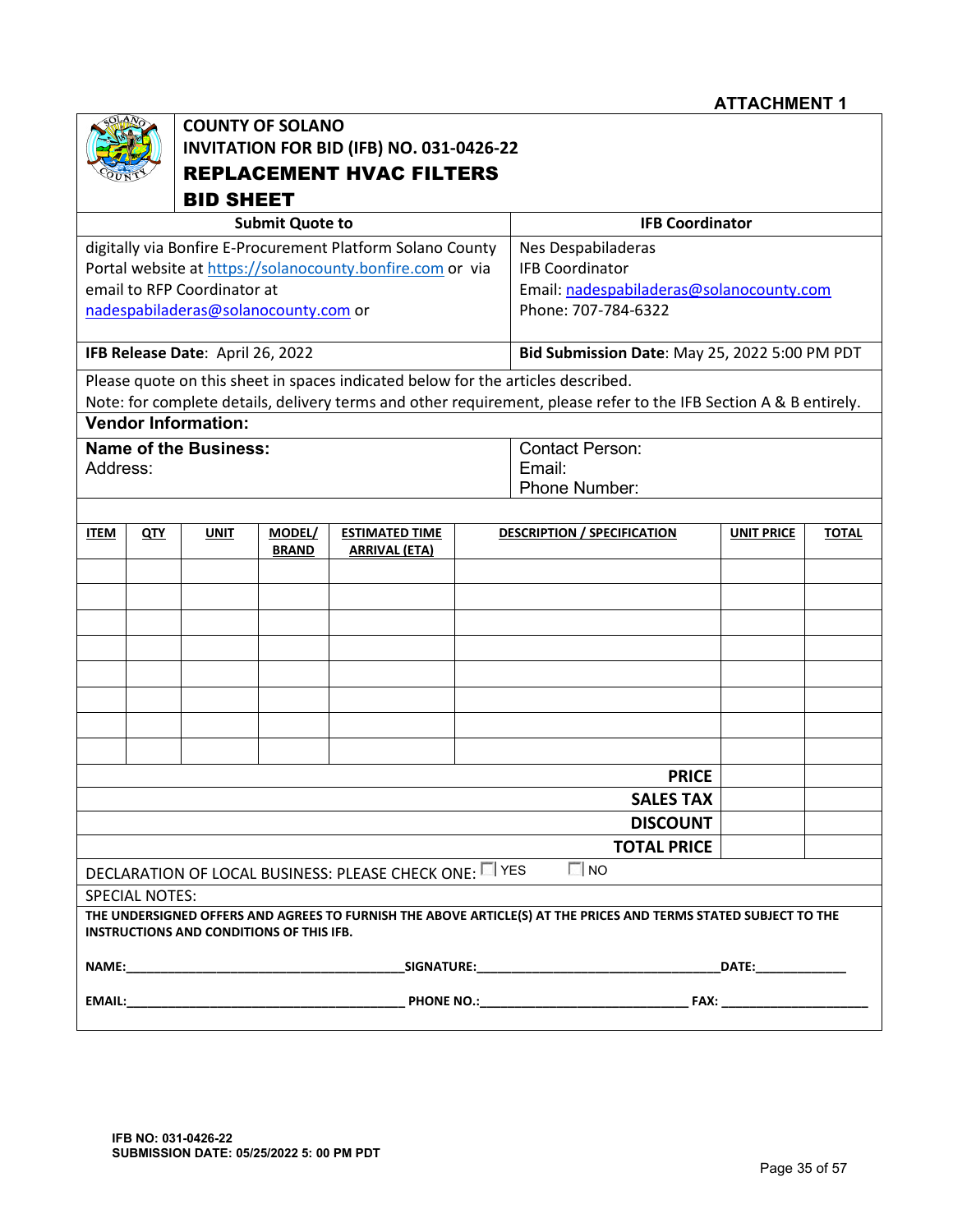### **ATTACHMENT 2**

### COUNTY OF SOLANO INVITATION FOR BIDS(IFB) NO.: 031-0426-22 REPLACEMENT HVAC FILTERS

### **SIGNATURE PAGE**

Every submittal must contain a fully executed signature page, supplying all required information, signature, and type name and title of the individual legally authorized to commit the contractor to a binding contract to execute all specifications, provisions, terms and conditions contained herein.

I hereby certify that I have read, acknowledge, understand, and agree to the content(s) of the following notices:

- Agency Reference Form
- Non-Collusion Declaration
- Certification of Compliance
- \_\_\_ County Reservations
- Declaration of a Local Business
- \_\_\_ Debarment Certification

CERTIFICATION – RESPOND TO THE FOLLOWING BY WRITING (**YES**), (**NO**) OR (**N/A**), AND INITIAL.

| FORMS, ATTACHMENTS AND CERTIFICATIONS                        | YES/NO/N/A | <b>INITIAL</b> |
|--------------------------------------------------------------|------------|----------------|
| Public Works Reforms (Sb 854) Fact Sheet                     |            |                |
| Non-Collusion Declaration (Complete form and return with bid |            |                |
| document)                                                    |            |                |
| <b>Certification of Compliance</b>                           |            |                |
| <b>County Reservations</b>                                   |            |                |
| Other documents (Specify)                                    |            |                |

### SIGNATURE AND ACKNOWLEDGMENT:

| COMPANY / FIRM NAME      |            |
|--------------------------|------------|
| ADDRESS (INCLUDING ZIP)  |            |
| I CONTACT PERSON:        |            |
| <b>EMAIL AND WEBSITE</b> |            |
| <b>PHONE</b>             | SIGNATURE: |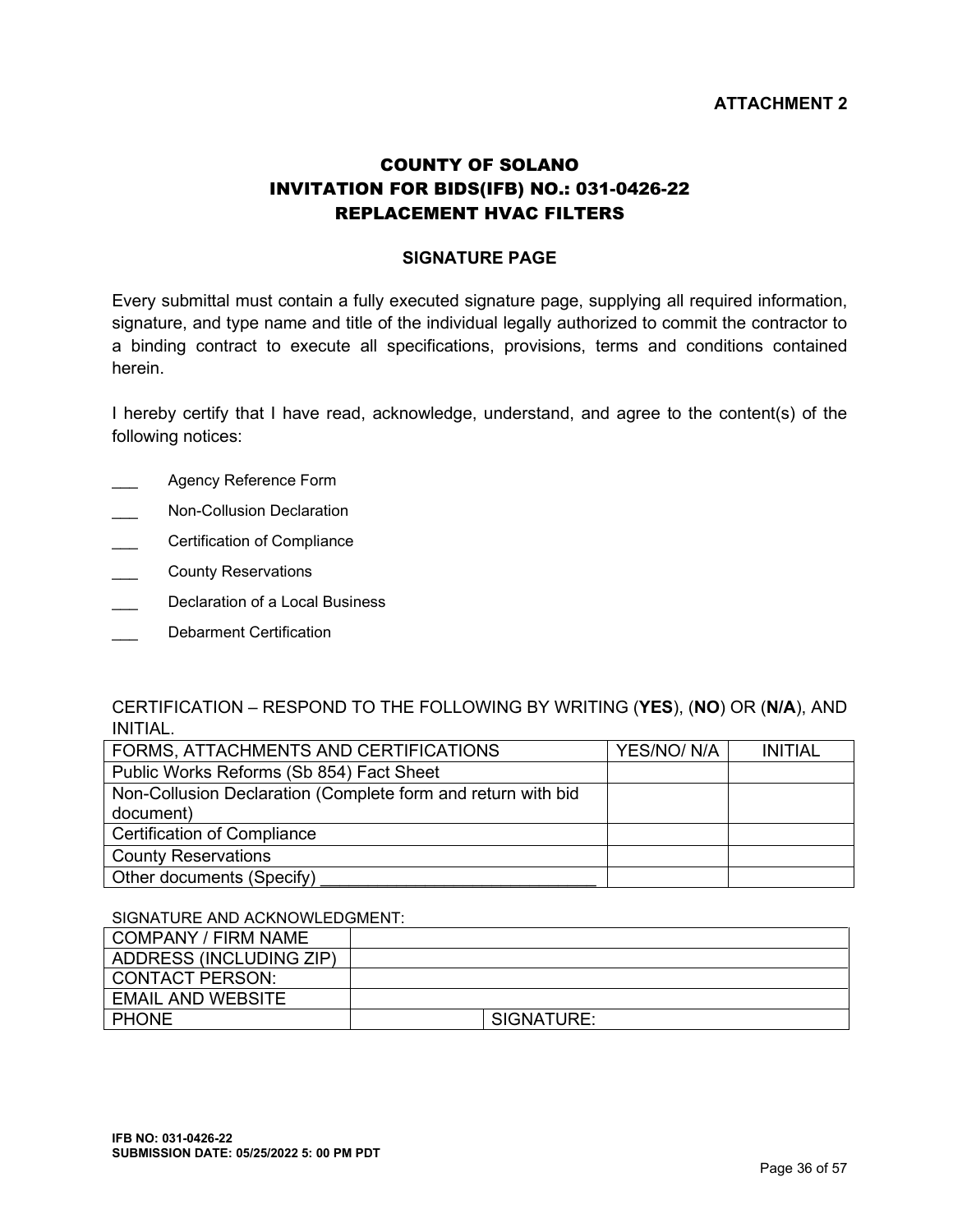### COUNTY OF SOLANO INVITATION FOR BIDS(IFB) NO.: 031-0426-22 REPLACEMENT HVAC FILTERS

### **AGENCY REFERENCE FORM**

Supply Three (3) References of Government Agencies and/or Firms for whom Bidder has provided similar Services during the last three (3) years:

| <b>LIST OF REFERENCES</b>      |  |
|--------------------------------|--|
| 1. AGENCY OR FIRM NAME:        |  |
| <b>BUSINESS ADDRESS:</b>       |  |
| <b>CONTACT PERSON:</b>         |  |
| TELEPHONE:                     |  |
| <b>EMAIL ADDRESS:</b>          |  |
| <b>DESCRIPTION OF SERVICE:</b> |  |
| DATES(S) WHEN SERVICE PROVIDED |  |
| 2. AGENCY OR FIRM NAME:        |  |
| <b>BUSINESS ADDRESS:</b>       |  |
| <b>CONTACT PERSON:</b>         |  |
| TELEPHONE:                     |  |
| <b>EMAIL ADDRESS:</b>          |  |
| <b>DESCRIPTION OF SERVICE</b>  |  |
| DATES(S) WHEN SERVICE PROVIDED |  |
| 3. AGENCY OR FIRM NAME:        |  |
| <b>BUSINESS ADDRESS:</b>       |  |
| <b>CONTACT PERSON:</b>         |  |
| TELEPHONE:                     |  |
| <b>DESCRIPTION OF SERVICE</b>  |  |
| DATES(S) WHEN SERVICE PROVIDED |  |

I certify that I am authorized by the company named above to respond to this request**.** SIGNATURE AND ACKNOWLEDGMENT:

| COMPANY / FIRM NAME     |            |
|-------------------------|------------|
| ADDRESS (INCLUDING ZIP) |            |
| I CONTACT PERSON:       |            |
| EMAIL AND WEBSITE       |            |
| <b>PHONE</b>            | SIGNATURE: |

### **COMPLETE THIS FORM AND RETURN WITH BID DOCUMENT**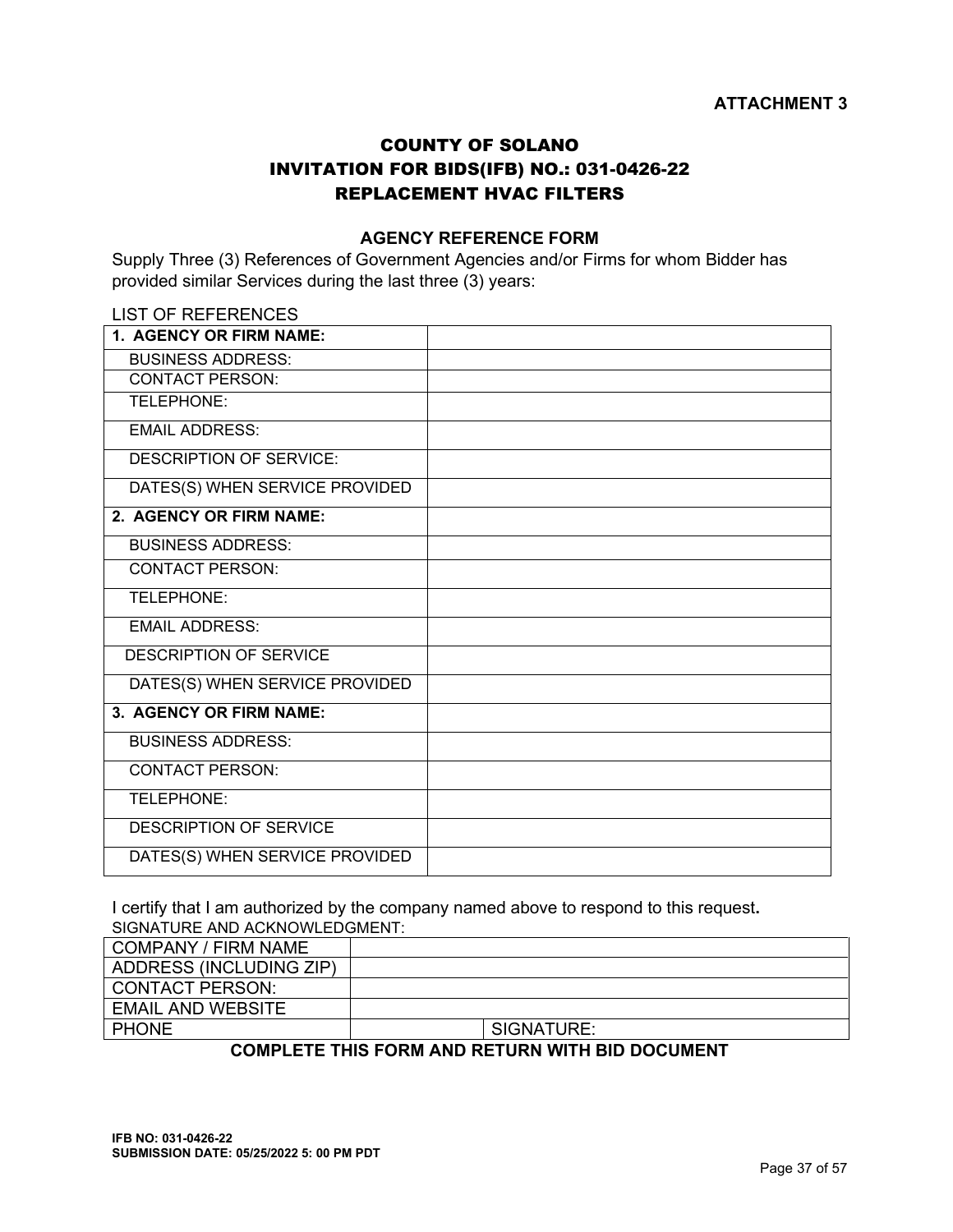### COUNTY OF SOLANO INVITATION FOR BIDS(IFB) NO.: 031-0426-22 REPLACEMENT HVAC FILTERS

### **NON-COLLUSION DECLARATION PURSUANT TO PUBLIC CONTRACT CODE SEC. 7106**

The undersigned declares: I am the \_\_\_\_\_\_\_\_\_\_\_\_\_\_\_\_\_\_\_\_\_ of \_\_\_\_\_\_\_\_\_\_\_\_\_\_\_\_\_\_\_\_\_, the party making the foregoing bid.

The bid is not made in the interest of, or on behalf of, any undisclosed person, partnership, company, association, organization, or corporation. The bid is genuine and not collusive or sham. The bidder has not directly or indirectly induced or solicited any other bidder to put in a false or sham bid. The bidder has not directly or indirectly colluded, conspired, connived, or agreed with any bidder or anyone else to put in a sham bid, or to refrain from bidding. The bidder has not in any manner, directly or indirectly, sought by agreement, communication, or conference with anyone to fix the bid price of the bidder or any other bidder, or to fix any overhead, profit, or cost element of the bid price, or of that of any other bidder. All statements contained in the bid are true. The bidder has not, directly or indirectly, submitted his or her bid price or any breakdown thereof, or the contents thereof, or divulged information or data relative thereto, to any corporation, partnership, company association, organization, bid depository, or to any member or agent thereof to effectuate a collusive or sham bid, and has not paid, and will not pay, any person or entity for such purpose.

Any person executing this declaration on behalf of a bidder that is a corporation, partnership, joint venture, limited liability company, limited liability partnership, or any other entity, hereby represents that he or she has full power to execute, and does execute, this declaration on behalf of the bidder.

I declare under penalty of perjury under the laws of the State of California that the foregoing is true and correct and that this declaration is executed by:

### **READ AND ACKNOWLEDGE ON THE ATTACHMENT 2 SIGNATURE PAGE**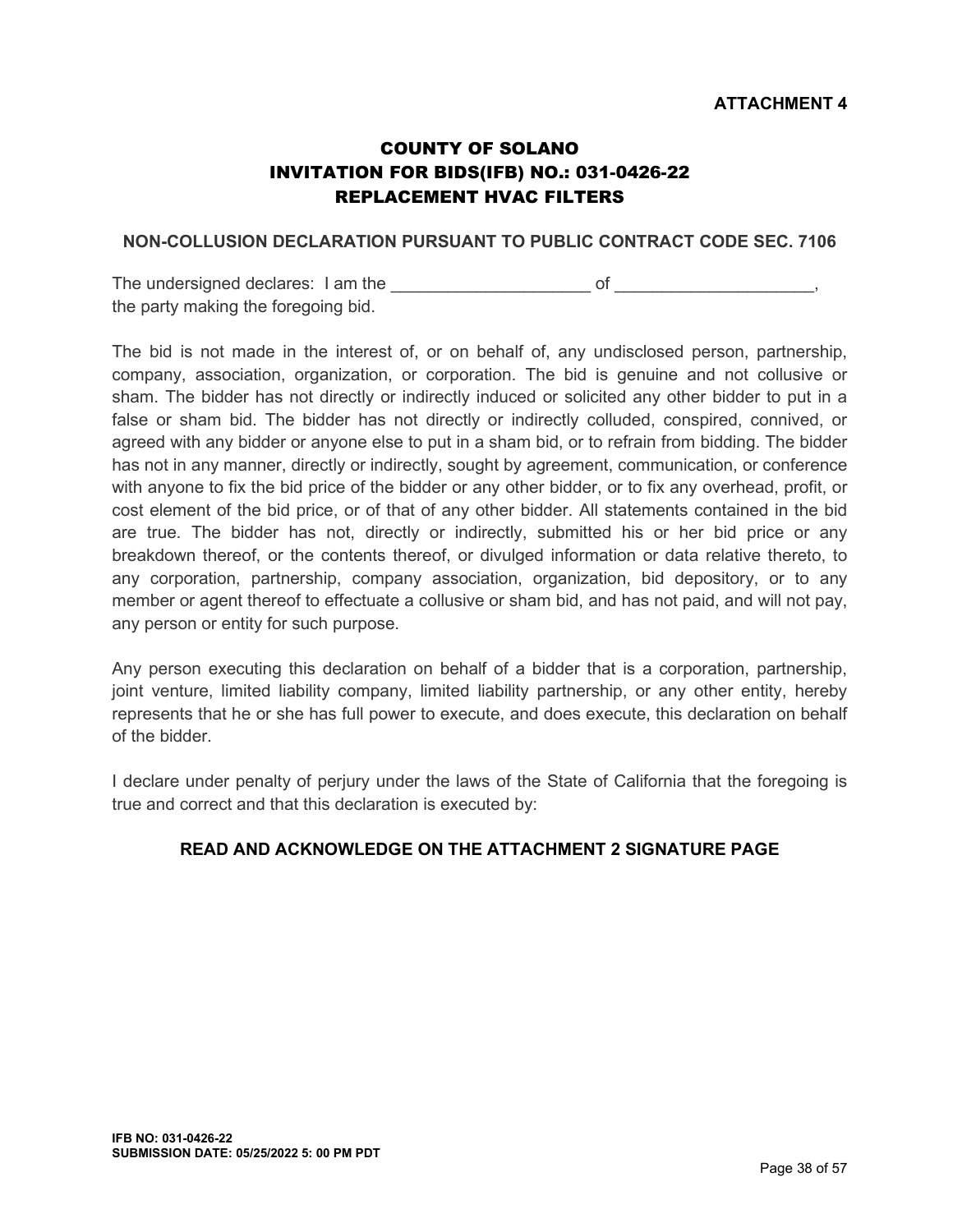### **ATTACHMENT 5**

### COUNTY OF SOLANO INVITATION FOR BIDS(IFB) NO.: 031-0426-22 REPLACEMENT HVAC FILTERS

### **CERTIFICATION OF COMPLIANCE**

### CERTIFICATION:

The bidder does hereby make certification and assurance of the Proposer's compliance with:

a) The laws of the County of Solano: <http://www.codepublishing.com/CA/SolanoCounty/>

b) Title VI of the federal Civil Rights Act of 1964: <https://www.justice.gov/crt/fcs/TitleVI-Overview>

c) Title IX of the federal Education Amendments Act of 1972: <https://www.justice.gov/crt/title-ix-education-amendments-1972>

d) The Equal Employment Opportunity Act and the regulations issued thereunder by the federal government:

<https://www.justice.gov/jmd/hr-order-doj12001-part-4-equal-employment-opportunity>

e) The Americans with Disabilities Act of 1990 and the regulations issued thereunder by the federal government:

<https://www.ada.gov/pubs/adastatute08.htm>

- f) All contract employees performing services and/or work as a result of this solicitation must have documented legal authority to work in the United States of America,
- g) the condition that the submitted proposal was independently arrived at, without collusion, under penalty of perjury; and,
- h) the condition that no amount shall be paid directly or indirectly to an employee or official of the County of Solano as wages, compensation, or gifts in exchange for acting as an officer, agent, employee, subcontractor, or consultant to the Proposer in connection with the Procurement under this IFB.

### **READ AND ACKNOWLEDGE ON THE ATTACHMENT 2 SIGNATURE PAGE**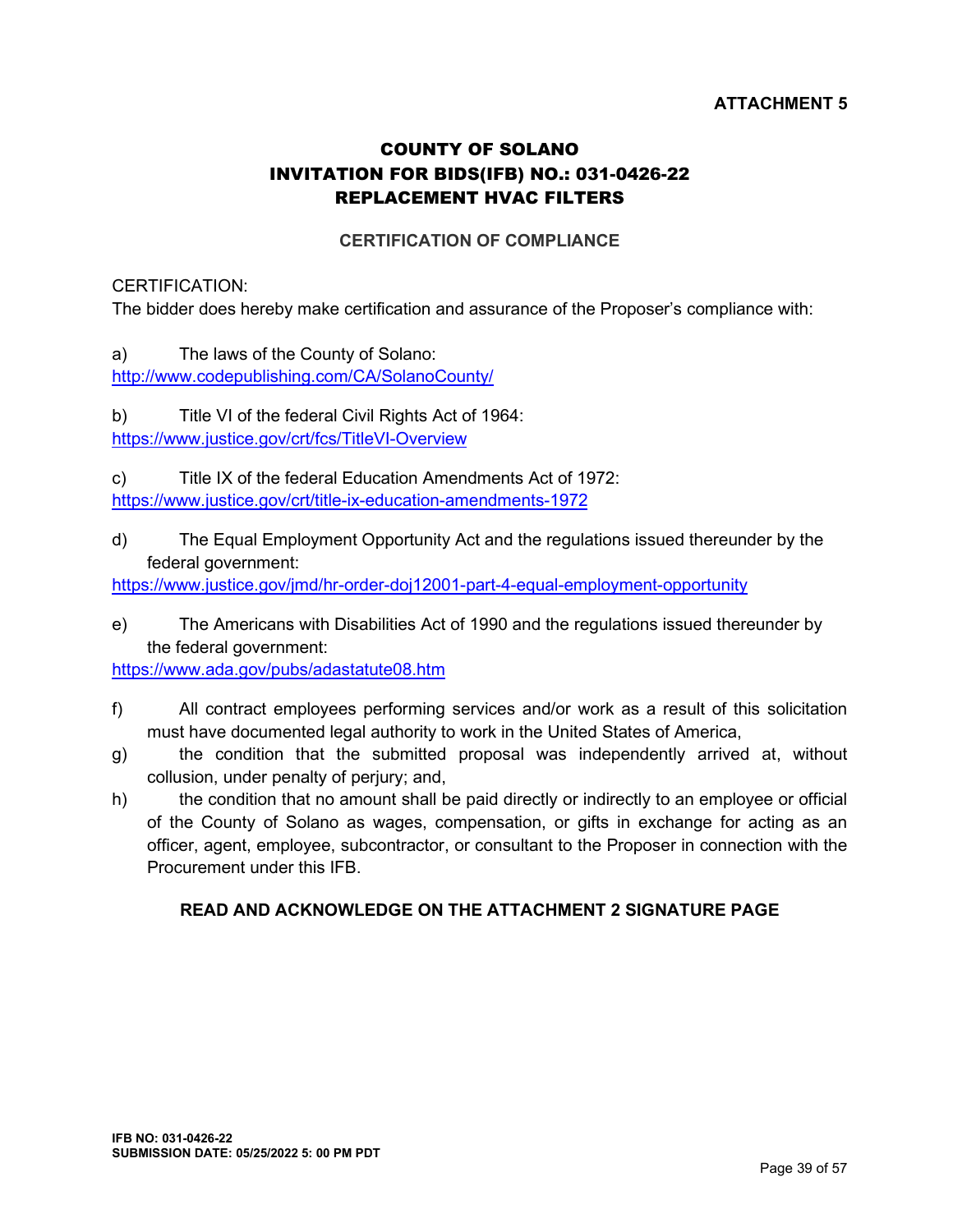### **ATTACHMENT 6**

### COUNTY OF SOLANO INVITATION FOR BIDS(IFB) NO.: 031-0426-22 REPLACEMENT HVAC FILTERS

#### **COUNTY RESERVATIONS**

#### **COUNTY OF SOLANO HEREBY RESERVES THE FOLLOWING RIGHTS:**

The County of Solano reserves the right to make an award in whole or in part or any varying combination of the following requirements that will be in the best interest of the County, and not necessarily to the lowest Contractor. The intended bid award will be determined to be the most professionally and technically able to render services and perform associated work in support of the department to fulfill all contract requirements.

### **Right of Rejection**

The County reserves the reserves the rights:

- 1. To reject any and all bids, or to cancel this IFB in part or in its entirety.
- 2. To make a separate award of each item, a group of items or all items, and to make an award either in whole or in part (split bid) to more than one vendor (multiple awards), whichever is deemed to be in the best interest of the County.
- 3. To waive any variances in proposals provided such action is in the best interest of the County.
- 4. To amend this IFB at any time. The County also reserves the right to cancel or reissue the IFB at its sole discretion. Any bid received which does not meet the requirements of this IFB, may be considered to be non-responsive, and may be rejected. The County may reject any bid that does not comply with all the terms, conditions, and performance requirements of this IFB.
- 5. To cancel any award and re-solicit bids for services herein specified due to the increased or added costs, if in its opinion increased prices are greater than those of the general market.
- 6. To cancel any award and re-solicit bids in the event services cannot commence with ten (10) days after the specified date for start of work.
- 7. To reject any and all proposals considered not to be in the best interest of the County.
- 8. To waive any and all minor irregularities in bids.
- 9. To reduce or increase any specification, in whole or in part due to changes in budget allocations.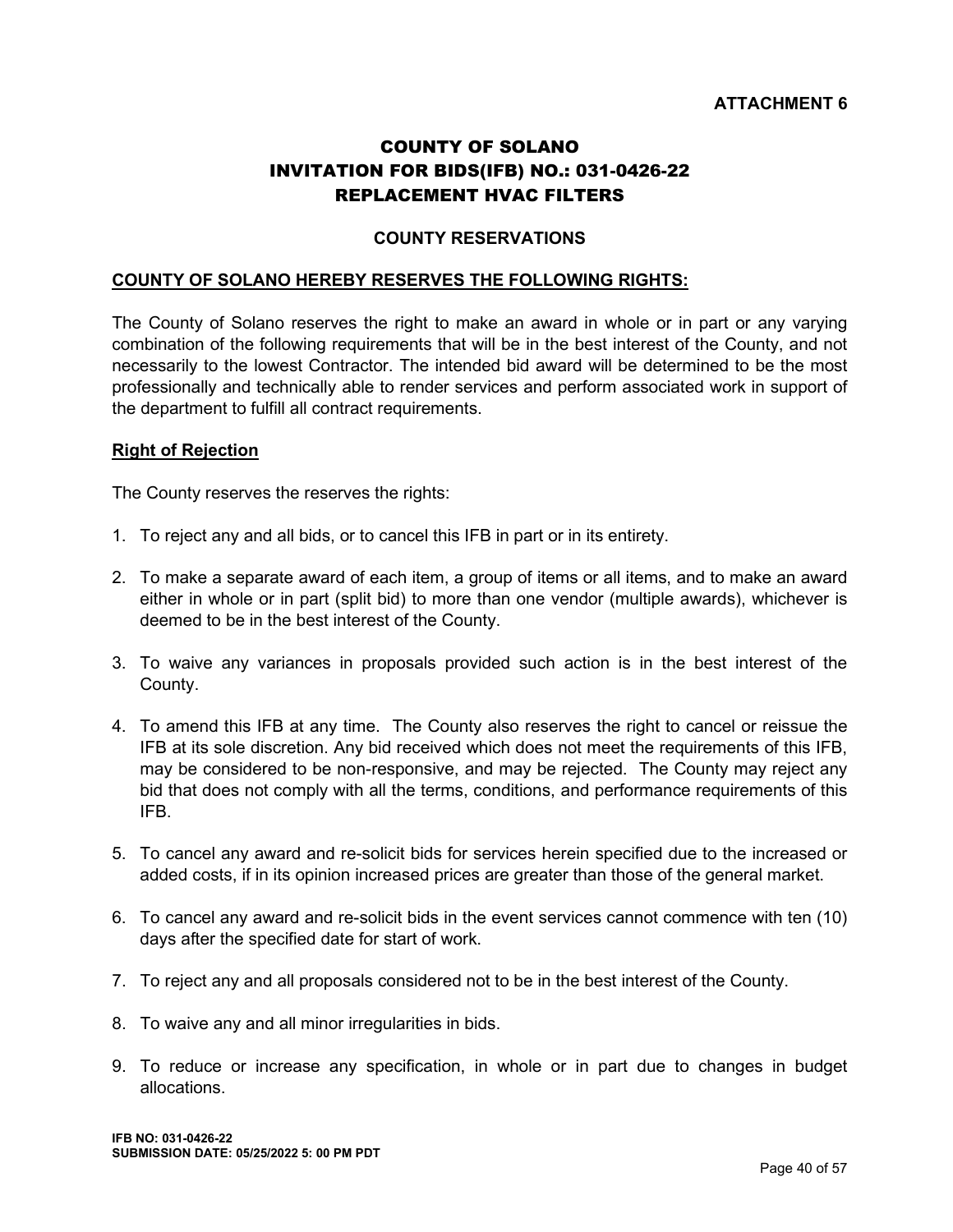### COUNTY OF SOLANO INVITATION FOR BIDS(IFB) NO.: 031-0426-22 REPLACEMENT HVAC FILTERS

### **DECLARATION OF LOCAL BUSINESS**

Solano County gives local businesses a preference in formal solicitations of goods and services as set forth in section 22-24 of the Solano county code. in order to qualify for this preference, a business must meet all of the following criteria:

- a valid business license issued from the county or a political subdivision within the county; and
- its principal business office, or a satellite office with at least one full-time employee, located in the county.

#### Section 2: Acknowledgement

By completing and signing this form, the undersigned states that, under penalty of perjury, the statements provided herein are true and correct and that the business meets the definition of a local business as defined in section 22-24 of the Solano county code.

All information submitted is subject to investigation, as well as disclosure to third parties under the California public records act. incomplete, unclear, or incomprehensible responses to the following will result in the bid not being considered for application of the county's local preference policy. false or dishonest responses will result in rejection of the bid and curtail the declarant's ability to conduct business with the county in the future. it may also result in legal action.

- 1. Legal name of the business:
- 2. Physical address of principal place of business or satellite office with at least one employee: street: etc. with the state:  $\text{city:}}$  state: zip:  $\text{zip:}}$
- 3. Business license number issued by county of Solano:

i declare under penalty of perjury under the laws of the state of California that the foregoing is true and correct and that this declaration is executed by

I certify that I am authorized by the company named above to respond to this request**.** SIGNATURE AND ACKNOWLEDGMENT:

| COMPANY / FIRM NAME      |            |
|--------------------------|------------|
| ADDRESS (INCLUDING ZIP)  |            |
| <b>CONTACT PERSON:</b>   |            |
| <b>EMAIL AND WEBSITE</b> |            |
| <b>PHONE</b>             | SIGNATURE: |

### **COMPLETE THIS FORM AND RETURN WITH BID DOCUMENT**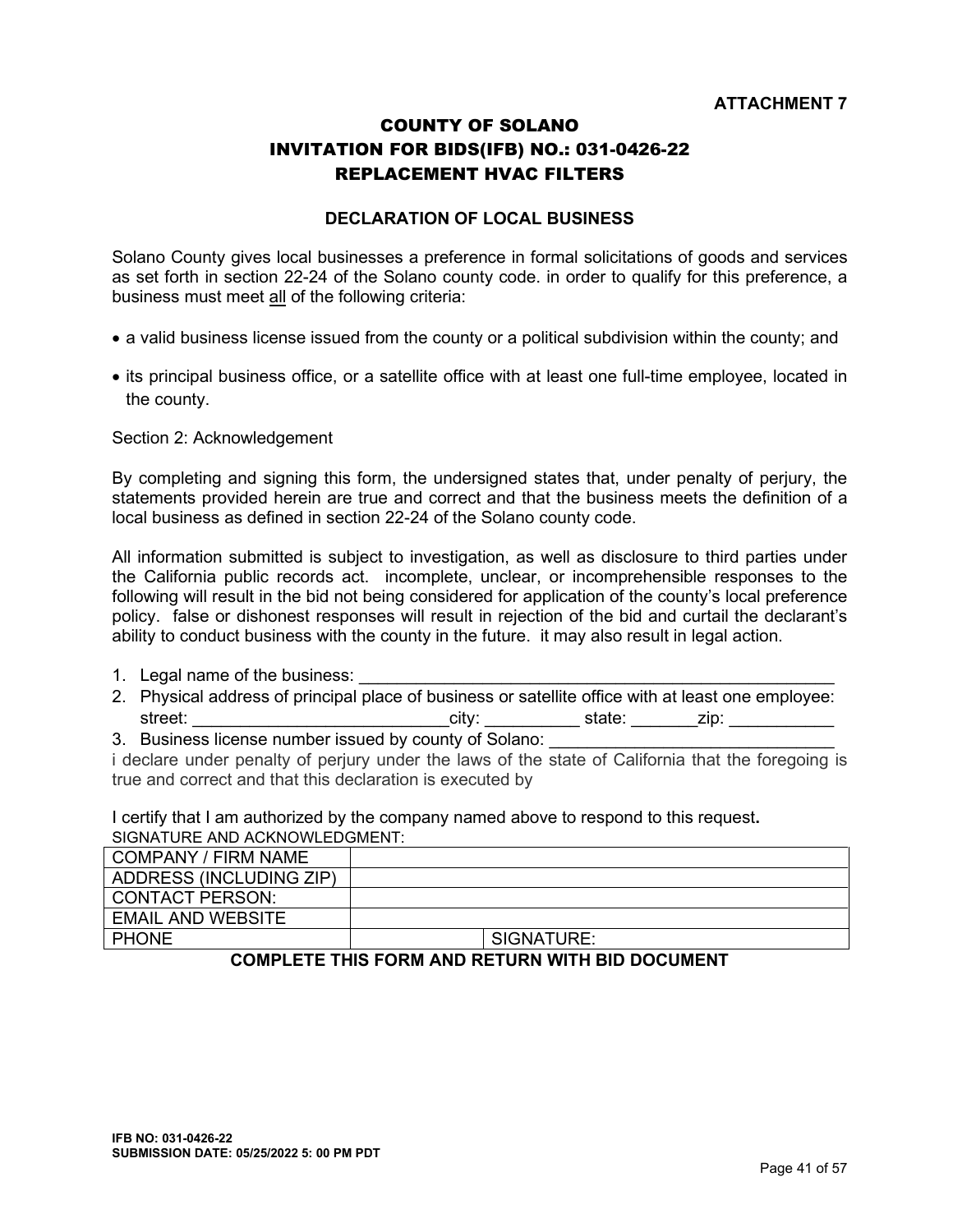### COUNTY OF SOLANO INVITATION FOR BIDS(IFB) NO.: 031-0426-22 REPLACEMENT HVAC FILTERS

### DEBARMENT CERTIFICATION

I, \_\_\_\_\_\_\_\_\_\_\_\_\_\_\_\_\_\_\_\_\_\_\_\_\_\_\_\_\_\_\_\_\_\_\_, by submitting a bid/offer/proposal/quote to the County of Solano, under penalty of perjury, hereby certify that the Prospective Contractor and/or its officers, directors, and employees:

- (i) are not currently excluded, debarred, or otherwise ineligible to participate in a federally funded program;
- (ii) have not been convicted of a criminal offense related to the provision of federally funded items or services nor has been previously excluded, debarred, or otherwise declared ineligible to participate in any federally funded programs, and
- (iii) are not, to the best of its knowledge, under investigation or otherwise aware of any circumstances which may result in contractor being excluded from participation in federally funded programs.

This representation shall be an ongoing representation during the term of any contract awarded to the Prospective Contractor. If awarded a contract, Prospective Contractor hereby commits to immediately notify the County of any change in the status of the representations set forth in this Form.

Prospective Contractor authorizes the County to independently verify its suspension and debarment status.

Prospective Contractors are cautioned that making a false certification may subject the certifier to criminal prosecution or administrative sanctions.

I certify that I am authorized by the company named above to respond to this request**.**

| I COMPANY / FIRM NAME    |            |
|--------------------------|------------|
| ADDRESS (INCLUDING ZIP)  |            |
| I CONTACT PERSON:        |            |
| <b>EMAIL AND WEBSITE</b> |            |
| <b>PHONE</b>             | SIGNATURE: |

### SIGNATURE AND ACKNOWLEDGMENT:

**COMPLETE THIS FORM AND RETURN WITH BID DOCUMENT**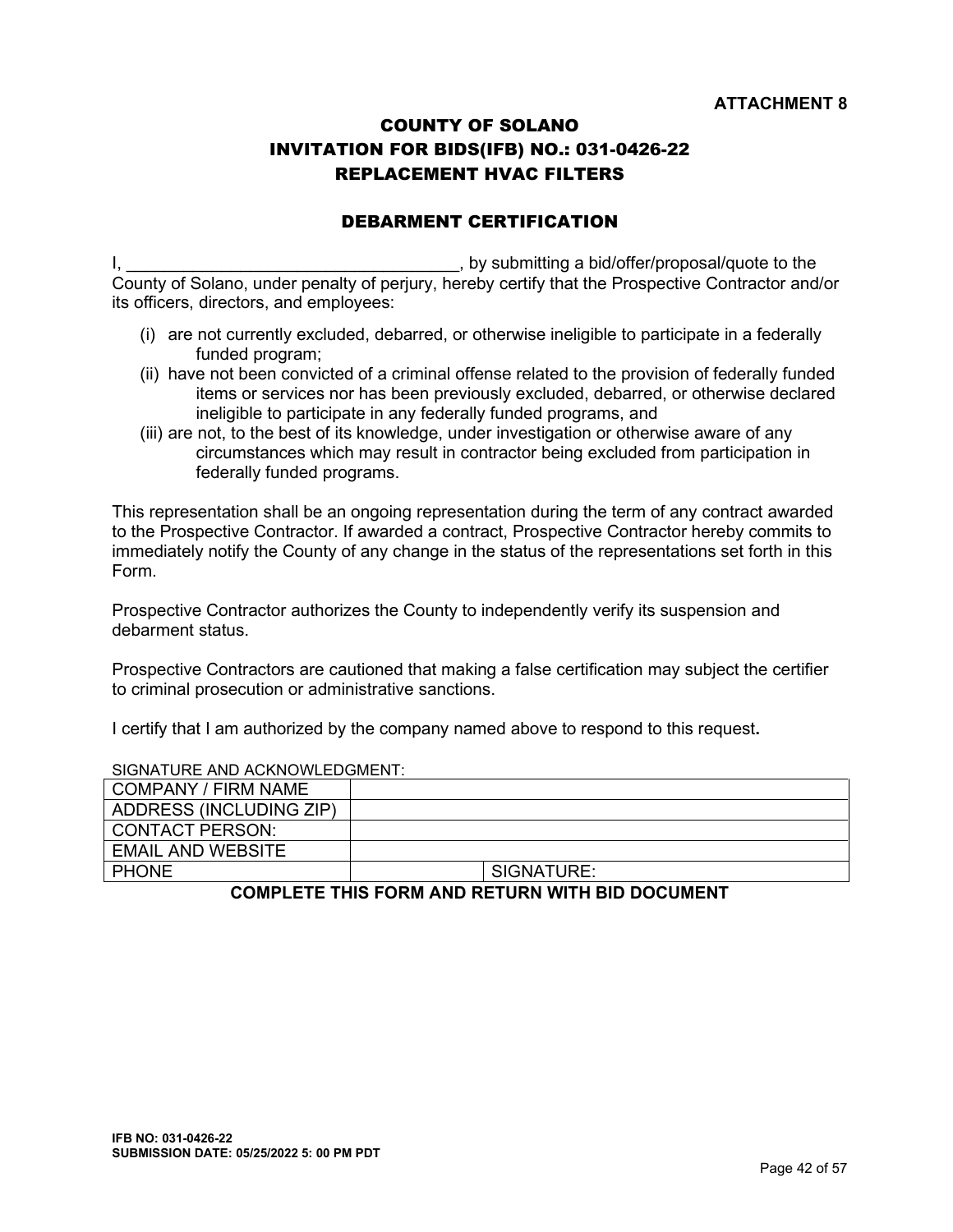### **ATTACHMENT 9**

٦

### COUNTY OF SOLANO INVITATION FOR BIDS(IFB) NO.: 031-0426-22 REPLACEMENT HVAC FILTERS

### IFB CHECKLIST

| This Checklist is not comprehensive. It is the proposer's responsibility to<br>indicate by<br>ensure compliance with all requirements of this solicitation.<br>initialing |                                      |  |  |
|---------------------------------------------------------------------------------------------------------------------------------------------------------------------------|--------------------------------------|--|--|
| All required attachments, and exhibits as required by Solicitation?                                                                                                       |                                      |  |  |
| Attachment 1                                                                                                                                                              | <b>Bid Sheet</b>                     |  |  |
| Attachment 2                                                                                                                                                              | Signature Page                       |  |  |
| Attachment 3                                                                                                                                                              | <b>Agency Reference Form</b>         |  |  |
| Attachment 4                                                                                                                                                              | <b>Non-Collusion Declaration</b>     |  |  |
| Attachment 5                                                                                                                                                              | Certification of Compliance          |  |  |
| Attachment 6                                                                                                                                                              | <b>County Reservations</b>           |  |  |
| Attachment 7                                                                                                                                                              | <b>Declaration of Local Business</b> |  |  |
| Attachment 8                                                                                                                                                              | <b>Debarment Certification</b>       |  |  |
| Attachment 9                                                                                                                                                              | <b>IFB Checklist</b>                 |  |  |
| Any objections / comments: Specify:                                                                                                                                       |                                      |  |  |
| Cover letter in letterhead, contains signature and validity period                                                                                                        |                                      |  |  |
| Amendment documents are attached                                                                                                                                          |                                      |  |  |

I certify that I am authorized by the company named above to respond to this request**.** SIGNATURE AND ACKNOWLEDGMENT:

| <b>COMPANY / FIRM NAME</b> |            |
|----------------------------|------------|
| ADDRESS (INCLUDING ZIP)    |            |
| <b>CONTACT PERSON:</b>     |            |
| <b>EMAIL AND WEBSITE</b>   |            |
| <b>PHONE</b>               | SIGNATURE: |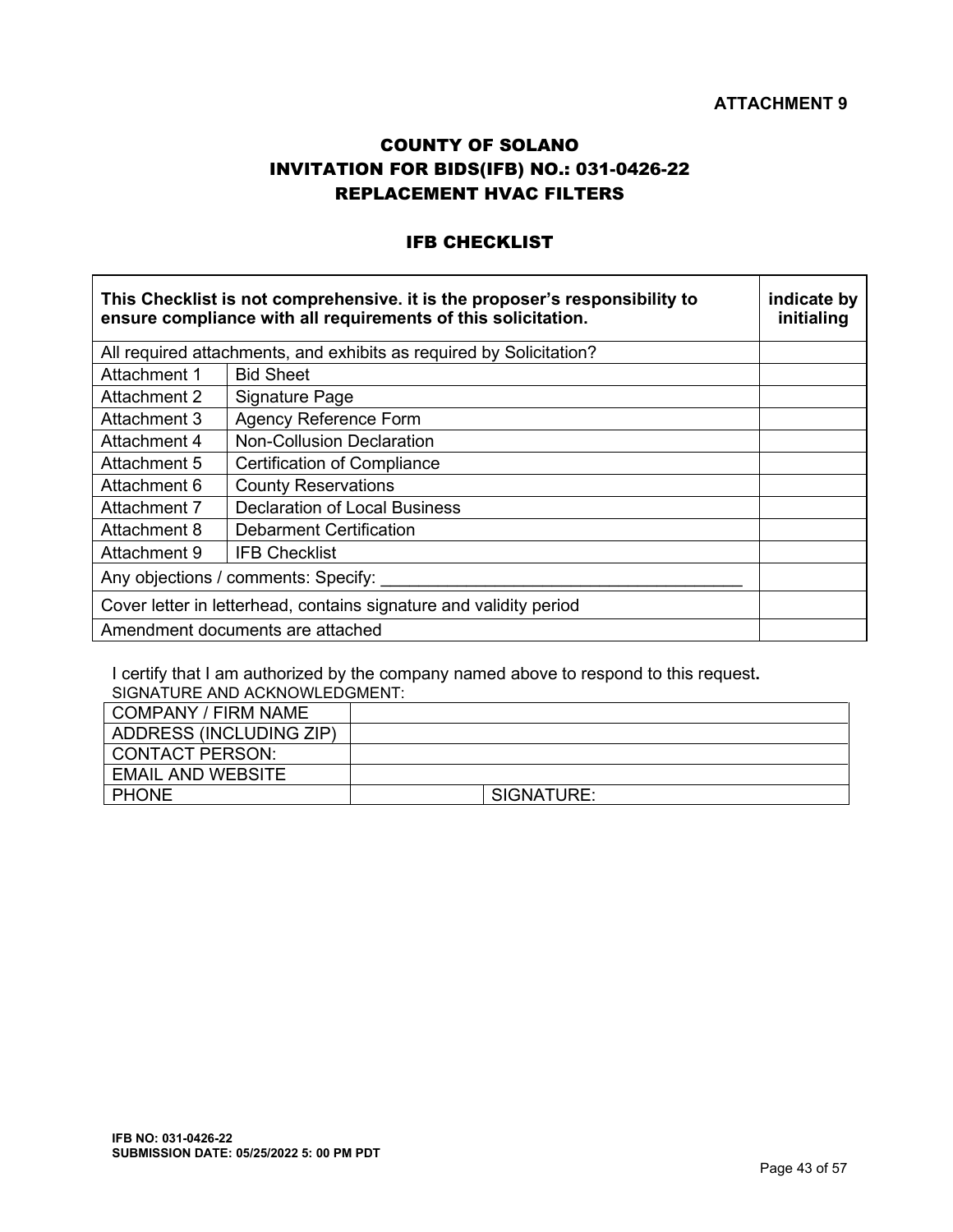### **GENERAL TERMS AND CONDITIONS**

#### **1. CLOSING OUT**

A. County will pay Contractor's final request for payment providing Contractor has paid all financial obligations undertaken pursuant to this Contract or any other contract and/or obligation that Contractor may have with the County. If Contractor has failed to pay any obligations outstanding, County will withhold from Contractor's final request for payment the amount of such outstanding financial obligations owed by Contractor. Contractor is responsible for County's receipt of a final request for payment 30 days after termination of this Contract.

B. A final undisputed invoice shall be submitted for payment no later than ninety (90) calendar days following the expiration or termination of this Contract, unless a later or alternate deadline is agreed to in writing by the County. The final invoice must be clearly marked "FINAL INVOICE", thus indicating that all payment obligations of the County under this Contract have ceased and that no further payments are due or outstanding.

C. The County may, at its discretion, choose not to honor any delinquent final invoice if the Contractor fails to obtain prior written approval of an alternate final invoice submission deadline. Written County approval for an alternate final invoice submission deadline shall be sought from the County prior to the expiration or termination of this Contract.

#### **2. TIME**

Time is of the essence in all terms and conditions of this Contract.

#### **3. TIME OF PERFORMANCE**

Work will not begin, nor claims paid for services under this Contract until all Certificates of Insurance, business and professional licenses/certificates, IRS ID number, signed W-9 form, or other applicable licenses or certificates are on file with the County's Contract Manager.

#### **4. TERMINATION**

A. This Contract may be terminated by County or Contractor, at any time, with or without cause, upon 30 days' written notice from one to the other.

B. County may terminate this Contract immediately upon notice of Contractor's malfeasance.

C. Following termination, County will reimburse Contractor for all expenditures made in good faith that are unpaid at the time of termination not to exceed the maximum amount payable under this Contract unless Contractor is in default of this Contract.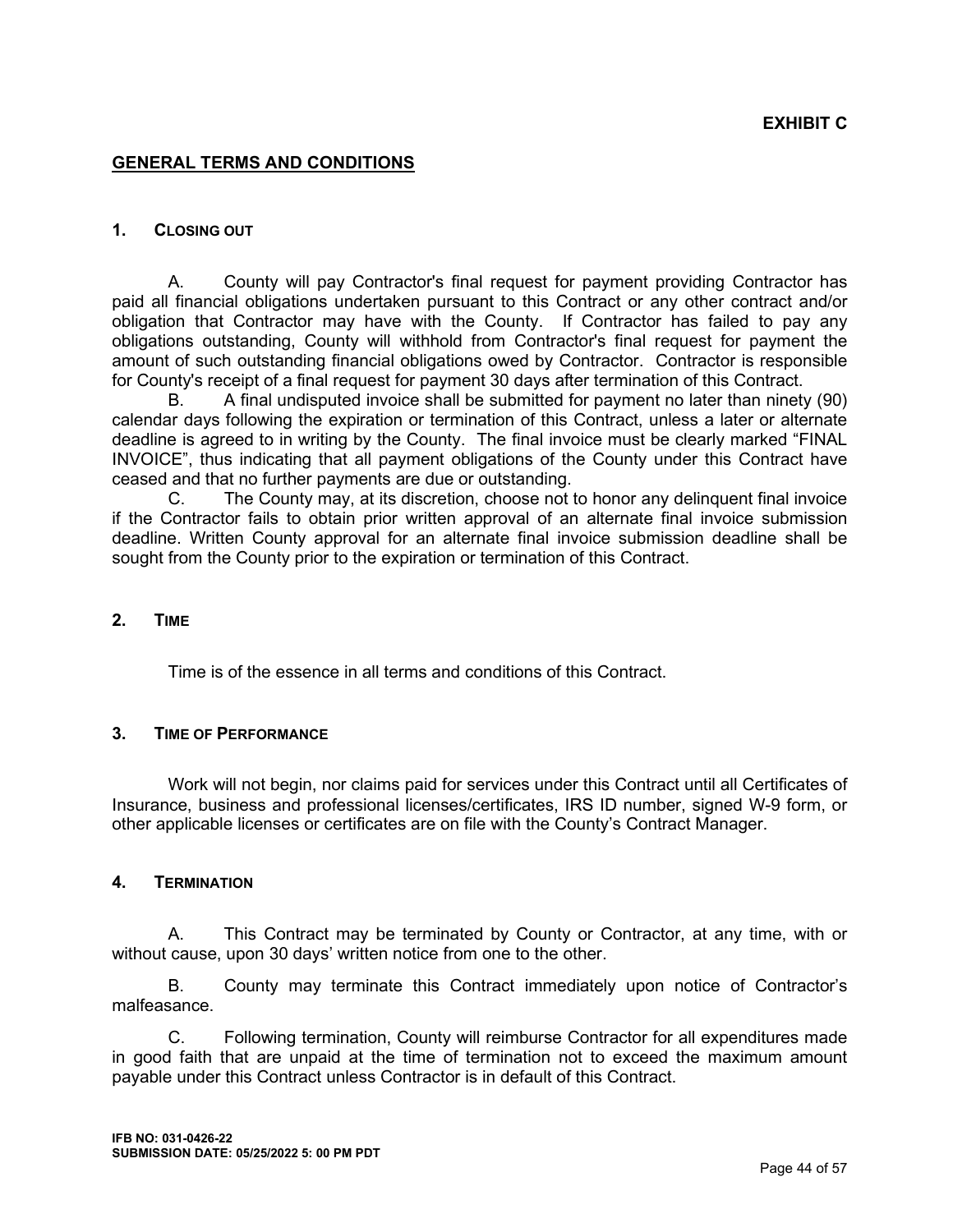### **5. SIGNATURE AUTHORITY**

The parties executing this Contract certify that they have the proper authority to bind their respective entities to all terms and conditions set forth in this Contract.

### **6. REPRESENTATIONS**

A. County relies upon Contractor's professional ability and training as a material inducement to enter into this Contract. Contractor represents that Contractor will perform the work according to generally accepted professional practices and standards and the requirements of applicable federal, state and local laws. County's acceptance of Contractor's work shall not constitute a waiver or release of Contractor from professional responsibility.

B. Contractor further represents that Contractor possesses current valid appropriate licensure, including, but not limited to, driver's license, professional license, certificate of taxexempt status, or permits, required to perform the work under this Contract.

### **7. INSURANCE**

A. Without limiting Contractor's obligation to indemnify County, Contractor must procure and maintain for the duration of the Contract insurance against claims for injuries to persons or damages to property which may arise from or in connection with the performance of the work under this Contract and the results of that work by Contractor, Contractor's agents, representatives, employees or subcontractors.

### B. Minimum Scope of Insurance

Coverage must be at least as broad as:

(1) Insurance Services Office Commercial General Liability coverage (occurrence Form CG 00 01).

(2) Insurance Services Office Form Number CA 00 01 covering Automobile Liability, Code 1 (any auto).

(3) Workers' Compensation insurance as required by the State of California and Employer's Liability Insurance.

### C. Minimum Limits of Insurance

Contractor must maintain limits no less than: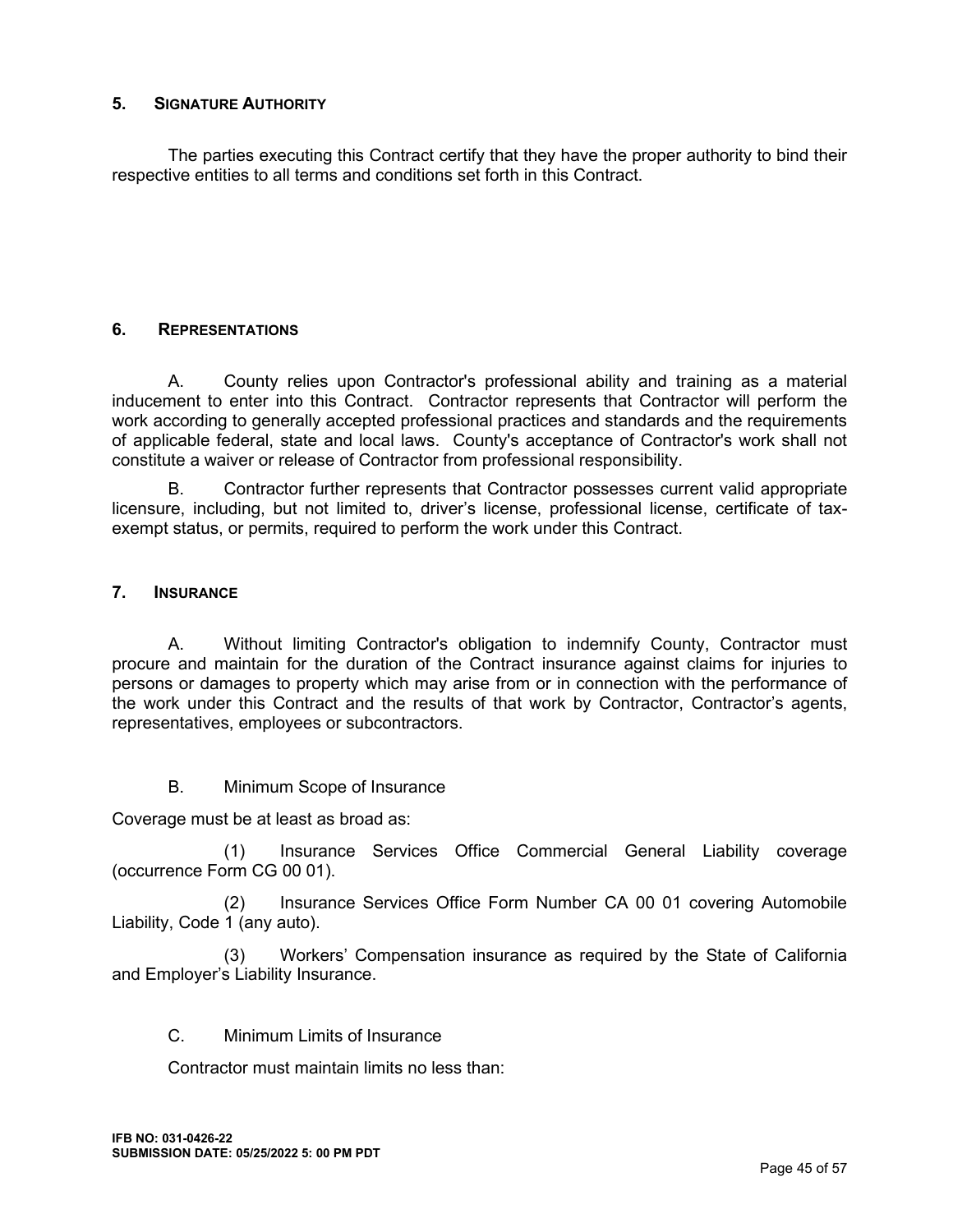|     | (1) General Liability:<br>operations,<br>(Including<br>completed<br>products<br>and<br>operations.) | \$2,000,000                                                    | per occurrence for bodily injury, personal<br>injury and property damage, or the full per<br>occurrence limits of the policy, whichever<br>is greater. If Commercial General Liability<br>insurance or other form with a general<br>aggregate limit is used, either the general<br>aggregate limit shall apply separately to<br>project/location or the<br>this<br>general<br>aggregate limit shall be twice the required<br>occurrence limit. |
|-----|-----------------------------------------------------------------------------------------------------|----------------------------------------------------------------|------------------------------------------------------------------------------------------------------------------------------------------------------------------------------------------------------------------------------------------------------------------------------------------------------------------------------------------------------------------------------------------------------------------------------------------------|
| (2) | Automobile Liability:                                                                               | \$1,000,000                                                    | per accident for bodily injury and property<br>damage.                                                                                                                                                                                                                                                                                                                                                                                         |
| (3) |                                                                                                     | Workers' Compensation: As required by the State of California. |                                                                                                                                                                                                                                                                                                                                                                                                                                                |

(4) Employer's Liability: **\$1,000,000** per accident for bodily injury or disease.

### D. Additional Insurance Coverage

To the extent coverage is applicable to Contractor's services under this Contract, Contractor must maintain the following insurance coverage:

|     | Cyber Liability:        | \$1,000,000 | per incident with the aggregate limit twice<br>required limit to cover the full<br>the<br>replacement value of damage to, alteration<br>of, loss of, or destruction of electronic data<br>and/or information property of the County<br>that will be in the care, custody or control<br>of Contractor under this Contract. |
|-----|-------------------------|-------------|---------------------------------------------------------------------------------------------------------------------------------------------------------------------------------------------------------------------------------------------------------------------------------------------------------------------------|
| (2) | Professional Liability: | \$2,000,000 | combined single limit per claim and in the<br>aggregate. The policy shall remain in full<br>force and effect for no less than 5 years<br>following the completion of work under this<br>Contract.                                                                                                                         |

E. If Contractor maintains higher limits than the minimums shown above, County is entitled to coverage for the higher limits maintained by Contractor. Any insurance proceeds in excess of the specified limits and coverage required, which are applicable to a given loss, shall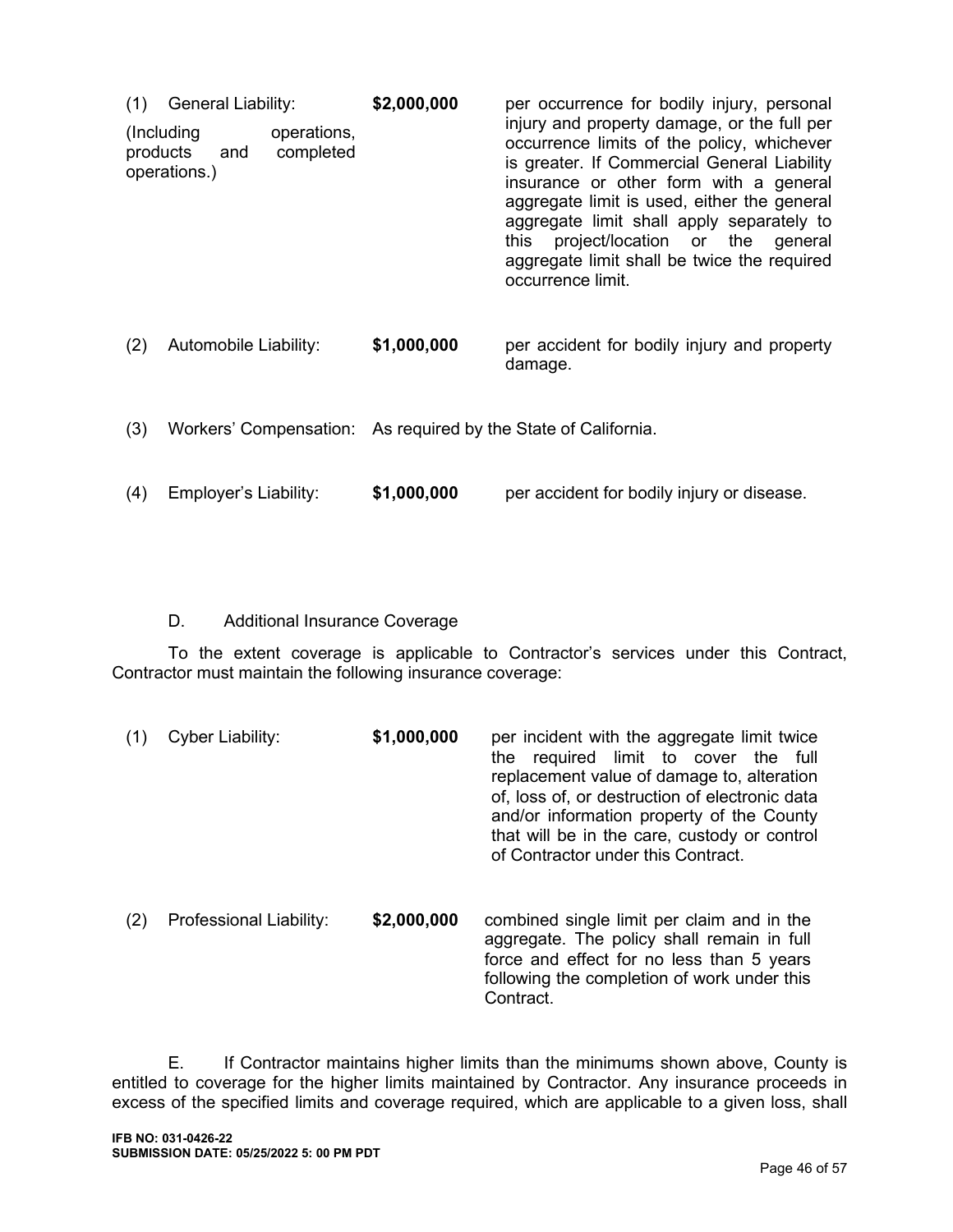be available to the County. No representation is made that the minimums shown above are sufficient to cover the indemnity or other obligations of the Contractor under this Contract.

F. Deductibles and Self-Insured Retentions

Any deductibles or self-insured retentions must be declared to and approved by County. At the option of County, either:

(1) The insurer will reduce or eliminate such deductibles or self-insured retentions with respect to County, its officers, officials, agents, employees and volunteers; or

(2) Contractor must provide a financial guarantee satisfactory to County guaranteeing payment of losses and related investigations, claim administration, and defense expenses.

### G. Other Insurance Provisions

(1) The general liability and automobile liability policies must contain, or be endorsed to contain, the following provisions:

(a) The County of Solano, its officers, officials, agents, employees, and volunteers must be included as additional insureds with respect to liability arising out of automobiles owned, leased, hired or borrowed by or on behalf of Contractor; and with respect to liability arising out of work or operations performed by or on behalf of Contractor including materials, parts or equipment furnished in connection with such work or operations. General Liability coverage shall be provided in the form of an Additional Insured endorsement (CG 20 10 11 85 or both CG 20 10 and CG 20 37 if later ISO revisions are used or the equivalent) to Contractor's insurance policy, or as a separate owner's policy. The insurance afforded to the additional insureds shall be at least as broad as that afforded to the first named insured.

(b) For any claims related to work performed under this Contract, Contractor's insurance coverage must be primary insurance with respect to the County of Solano, its officers, officials, agents, employees, and volunteers. Any insurance maintained by County, its officers, officials, agents, employees, or volunteers is excess of Contractor's insurance and shall not contribute to it.

(2) If Contractor's services are technologically related, Professional Liability coverage shall include, but not be limited to claims involving infringement of intellectual property, copyright, trademark, invasion of privacy violations, information theft, release of private information, extortion and network security. The policy shall provide coverage for breach response costs as well as regulatory fines and penalties as well as credit monitoring expenses with limits sufficient to respond to such obligations. The policy shall also include, or be endorsed to include, property damage liability coverage for damage to, alteration of, loss of, or destruction of electronic data and/or information "property" of the County in the care, custody, or control of the Contractor. If not covered under the Contractor's Professional Liability policy, such "property" coverage of the County may be endorsed onto the Contractor's Cyber Liability Policy.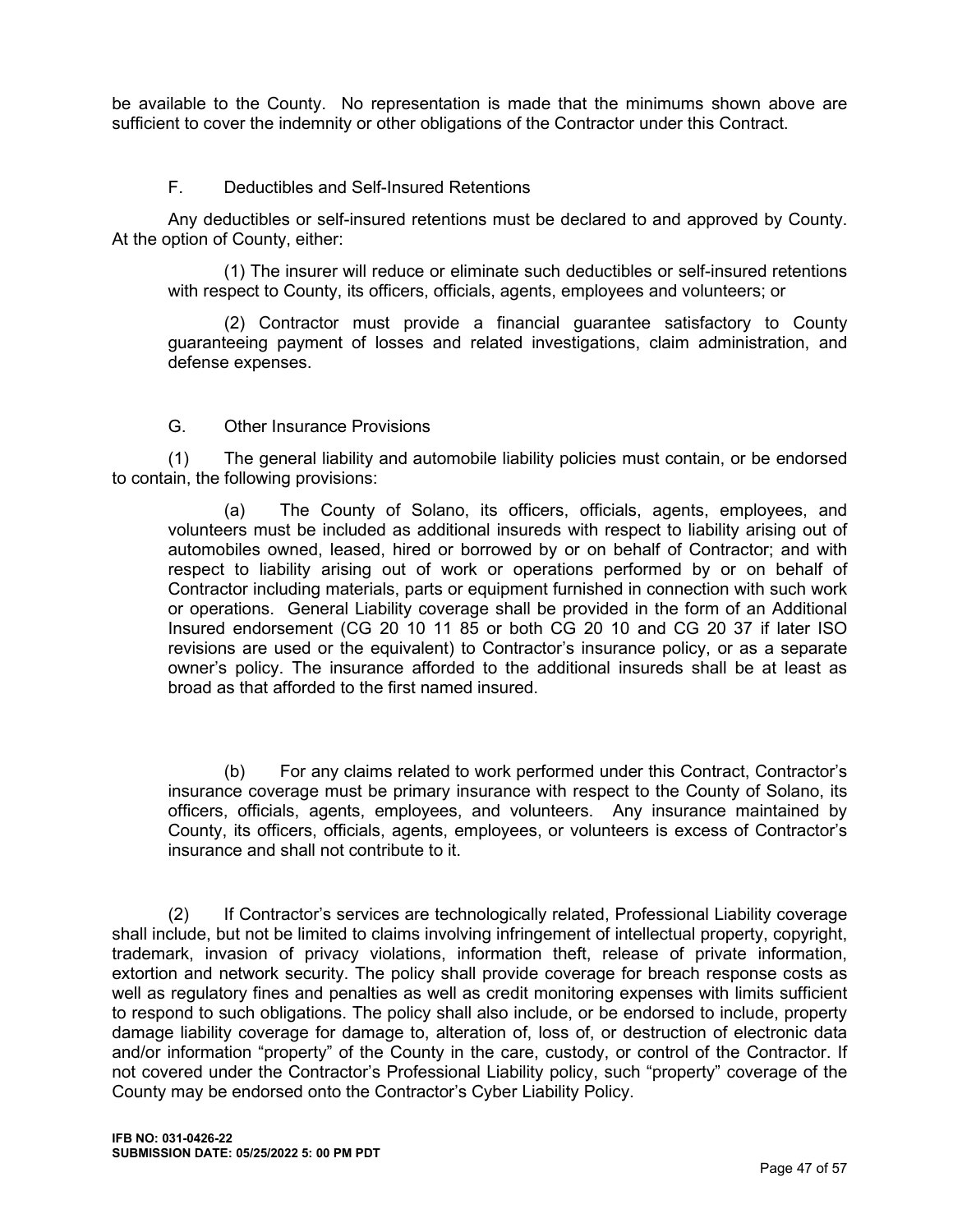(3) Should any of the above described policies be cancelled prior to the policies' expiration date, Contractor agrees that notice of cancellation will be delivered in accordance with the policy provisions.

### H. Waiver of Subrogation

(1) Contractor agrees to waive subrogation which any insurer of Contractor may acquire from Contractor by virtue of the payment of any loss. Contractor agrees to obtain any endorsement that may be necessary to affect this waiver of subrogation.

(2) The Workers' Compensation policy must be endorsed with a waiver of subrogation in favor of County for all work performed by Contractor, its employees, agents and subcontractors.

### I. Acceptability of Insurers

Insurance is to be placed with insurers with a current A.M. Best's rating of no less than A:VII unless otherwise acceptable to County.

### J. Verification of Coverage

(1) Contractor must furnish County with original certificates and endorsements effecting coverage required by this Contract.

(2) The endorsements should be on forms provided by County or, if on other than County's forms, must conform to County's requirements and be acceptable to County.

(3) County must receive and approve all certificates and endorsements before work commences.

(4) However, failure to provide the required certificates and endorsements shall not operate as a waiver of these insurance requirements.

(5) County reserves the right to require complete, certified copies of all required insurance policies, including endorsements affecting the coverage described above at any time.

### **8. BEST EFFORTS**

Contractor represents that Contractor will at all times faithfully, industriously and to the best of its ability, experience and talent, perform to County's reasonable satisfaction.

### **9. DEFAULT**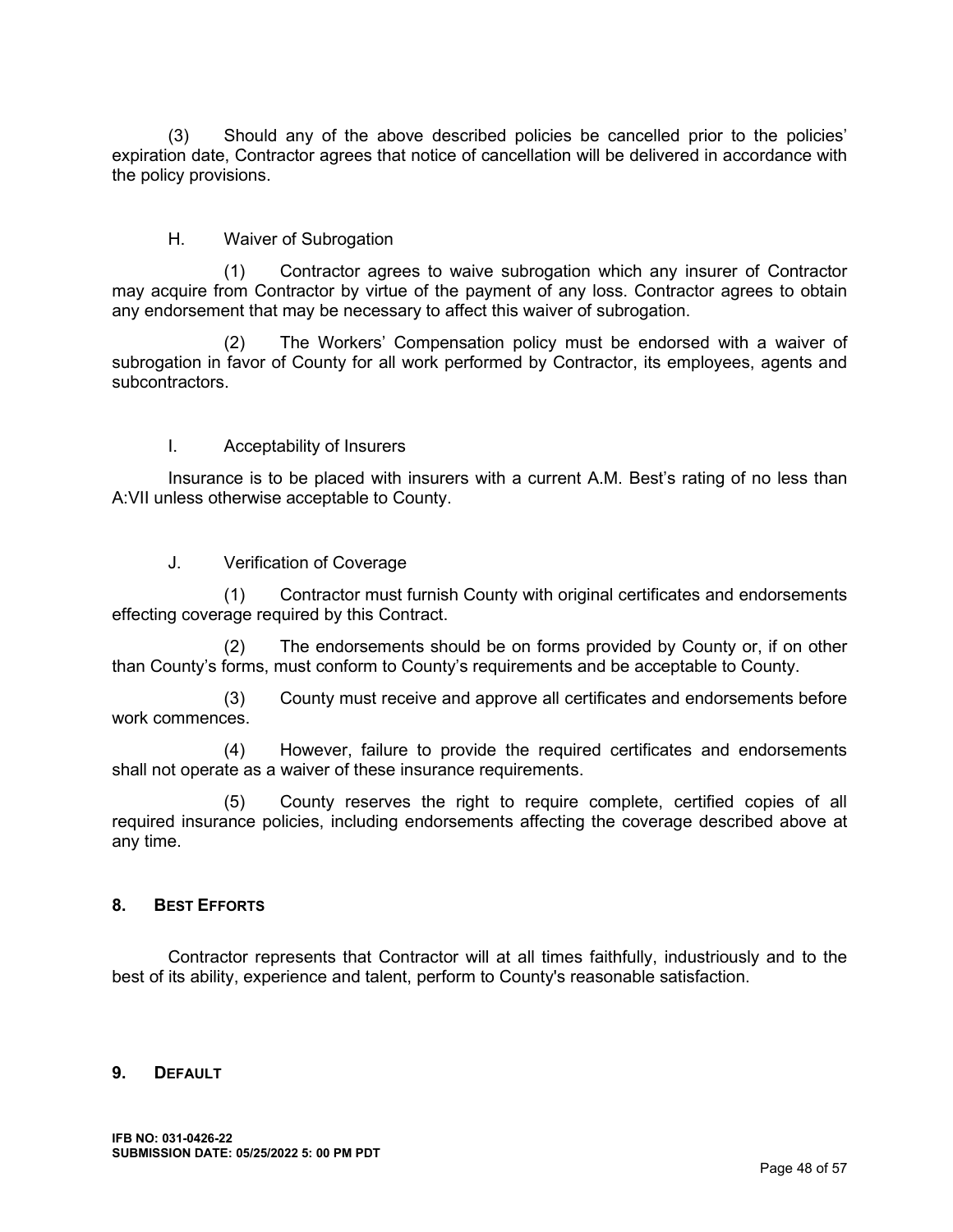A. If Contractor defaults in Contractor's performance, County shall promptly notify Contractor in writing. If Contractor fails to cure a default within 30 days after notification, or if the default requires more than 30 days to cure and Contractor fails to commence to cure the default within 30 days after notification, then Contractor's failure shall constitute cause for termination of this Contract.

B. If Contractor fails to cure default within the specified period of time, County may elect to cure the default and any expense incurred shall be payable by Contractor to County. The contract may be terminated at County's sole discretion.

C. If County serves Contractor with a notice of default and Contractor fails to cure the default, Contractor waives any further notice of termination of this Contract.

D. If this Contract is terminated because of Contractor's default, County shall be entitled to recover from Contractor all damages allowed by law.

### **10. INDEMNIFICATION**

A. Contractor will indemnify, hold harmless and assume the defense of the County of Solano, its officers, employees, agents and elective and appointive boards from all claims, losses, damages, including property damages, personal injury, death and liability of every kind, directly or indirectly arising from Contractor's operations or from any persons directly or indirectly employed by, or acting as agent for, Contractor, excepting the sole negligence or willful misconduct of the County of Solano. This indemnification shall extend to claims, losses, damages, injury and liability for injuries occurring after completion of Contractor's services, as well as during the progress of rendering such services.

B. Acceptance of insurance required by this Contract does not relieve Contractor from liability under this indemnification clause. This indemnification clause shall apply to all damages or claims for damages suffered by Contractor's operations regardless if any insurance is applicable or not.

### **11. INDEPENDENT CONTRACTOR**

A. Contractor is an independent contractor and not an agent, officer or employee of County. The parties mutually understand that this Contract is between two independent contractors and is not intended to and shall not be construed to create the relationship of agent, servant, employee, partnership, joint venture or association.

B. Contractor shall have no claim against County for employee rights or benefits including, but not limited to, seniority, vacation time, vacation pay, sick leave, personal time off, overtime, medical, dental or hospital benefits, retirement benefits, Social Security, disability, Workers' Compensation, unemployment insurance benefits, civil service protection, disability retirement benefits, paid holidays or other paid leaves of absence.

C. Contractor is solely obligated to pay all applicable taxes, deductions and other obligations including, but not limited to, federal and state income taxes, withholding, Social Security, unemployment, disability insurance, Workers' Compensation and Medicare payments.

D. Contractor shall indemnify and hold County harmless from any liability which County may incur because of Contractor's failure to pay such obligations nor shall County be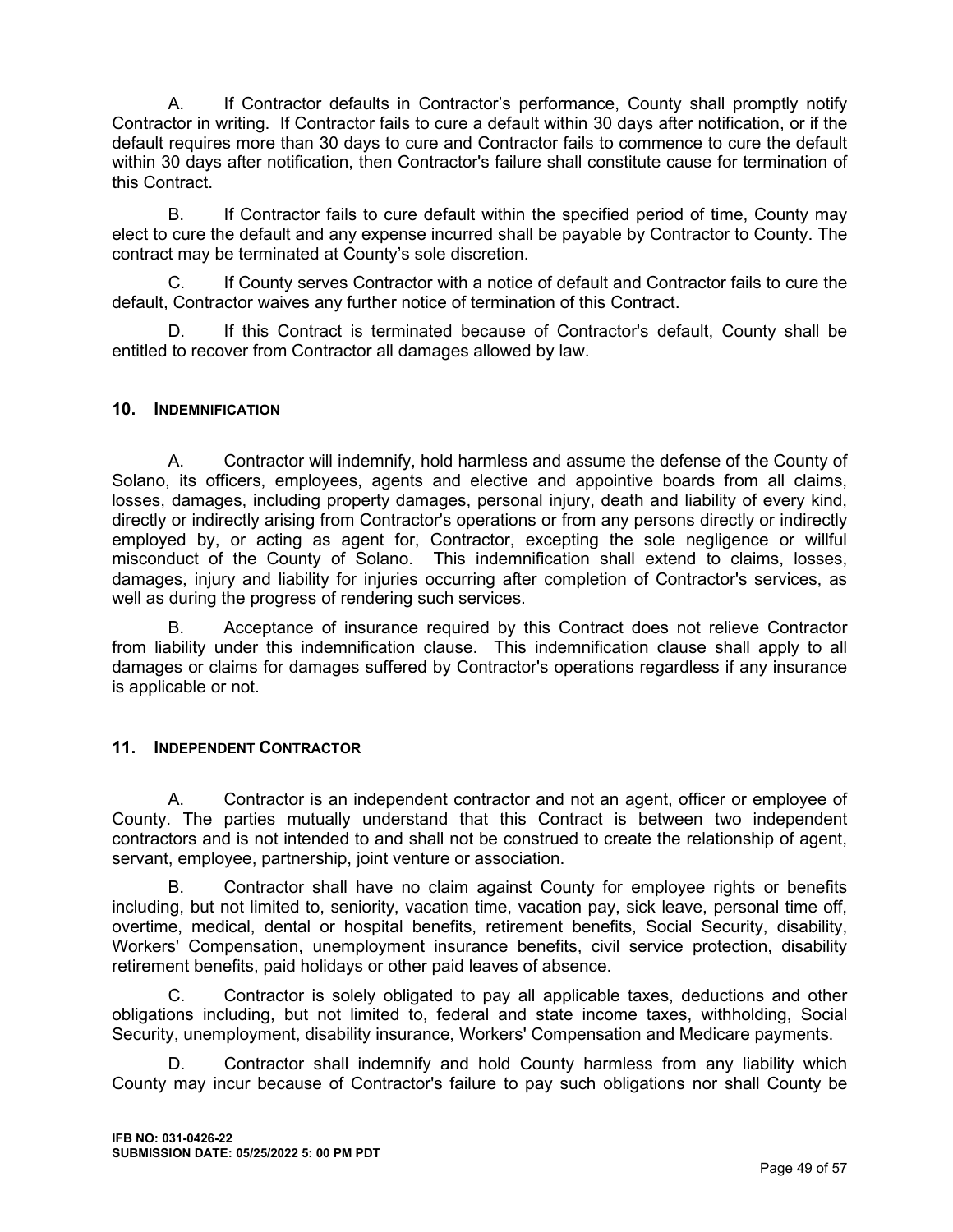responsible for any employer-related costs not otherwise agreed to in advance between the County and Contractor.

E. As an independent contractor, Contractor is not subject to the direction and control of County except as to the final result contracted for under this Contract. County may not require Contractor to change Contractor's manner of doing business, but may require redirection of efforts to fulfill this Contract.

F. Contractor may provide services to others during the same period Contractor provides service to County under this Contract.

G. Any third persons employed by Contractor shall be under Contractor's exclusive direction, supervision and control. Contractor shall determine all conditions of employment including hours, wages, working conditions, discipline, hiring and discharging or any other condition of employment.

H. As an independent contractor, Contractor shall indemnify and hold County harmless from any claims that may be made against County based on any contention by a third party that an employer-employee relationship exists under this Contract.

I. Contractor, with full knowledge and understanding of the foregoing, freely, knowingly, willingly and voluntarily waives the right to assert any claim to any right or benefit or term or condition of employment insofar as they may be related to or arise from compensation paid hereunder.

### **12. RESPONSIBILITIES OF CONTRACTOR**

A. The parties understand and agree that Contractor possesses the requisite skills necessary to perform the work under this Contract and County relies upon such skills. Contractor pledges to perform the work skillfully and professionally. County's acceptance of Contractor's work does not constitute a release of Contractor from professional responsibility.

B. Contractor verifies that Contractor has reviewed the scope of work to be performed under this Contract and agrees that in Contractor's professional judgment, the work can and shall be completed for costs within the maximum amount set forth in this Contract.

C. To fully comply with the terms and conditions of this Contract, Contractor shall:

(1) Establish and maintain a system of accounts for budgeted funds that complies with generally accepted accounting principles for government agencies;

(2) Document all costs by maintaining complete and accurate records of all financial transactions associated with this Contract, including, but not limited to, invoices and other official documentation that sufficiently support all charges under this Contract;

(3) Submit monthly reimbursement claims for expenditures that directly benefit Solano County;

(4) Be liable for repayment of any disallowed costs identified through quarterly reports, audits, monitoring or other sources; and

(5) Retain financial, programmatic, client data and other service records for 3 years from the date of the end of the contract award or for 3 years from the date of termination, whichever is later.

### **13. COMPLIANCE WITH LAW**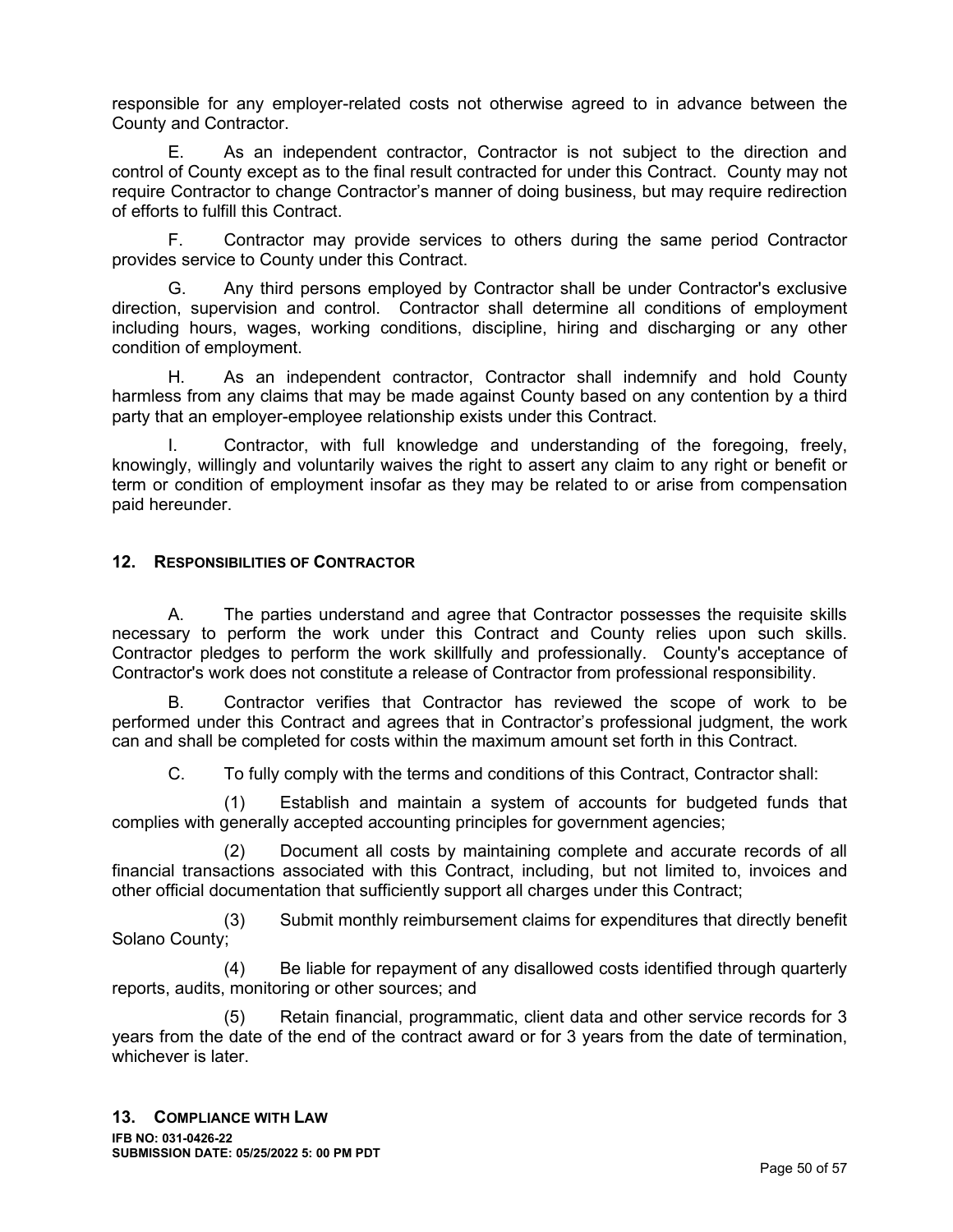A. Contractor shall comply with all federal, state and local laws and regulations applicable to Contractor's performance, including, but not limited to, licensing, employment and purchasing practices, wages, hours and conditions of employment.

B. To the extent federal funds are used in whole or in part to fund this Contract, Contractor specifically agrees to comply with Executive Order 11246 entitled "Equal Employment Opportunity", as amended and supplemented in Department of Labor regulations; the Copeland "Ant-Kickback" Act (18 U.S.C. §874) and its implementing regulations (29 C.F.R. part 3); the Clean Air Act (42 U.S.C. §7401 et seq.); the Clean Water Act ( 33 U.S.C. §1251); and the Energy Policy and Conservation Act (Pub. L. 94-165).

C. Contractor represents that it will comply with the applicable cost principles and administrative requirements including claims for payment or reimbursement by County as set forth in 2 C.F.R. part 200, as currently enacted or as may be amended throughout the term of this Contract.

### **14. CONFIDENTIALITY**

A. Contractor shall prevent unauthorized disclosure of names and other clientidentifying information, except for statistical information not identifying a particular client receiving services under this Contract.

B. Contractor shall not use client specific information for any purpose other than carrying out Contractor's obligations under this Contract.

C. Contractor shall promptly transmit to County all requests for disclosure of confidential information.

D. Except as otherwise permitted by this Contract or authorized by law, Contractor shall not disclose any confidential information to anyone other than the State of California without prior written authorization from County.

E. For purposes of this section, identity shall include, but not be limited to, name, identifying number, symbol or other client identifying particulars, such as fingerprints, voice print or photograph. Client shall include individuals receiving services pursuant to this Contract.

### **15. CONFLICT OF INTEREST**

A. Contractor represents that Contractor and/or Contractor's employees and/or their immediate families and/or Board of Directors and/or officers have no interest, including, but not limited to, other projects or independent contracts, and shall not acquire any interest, direct or indirect, including separate contracts for the work to be performed hereunder, which conflicts with the rendering of services under this Contract. Contractor shall employ or retain no such person while rendering services under this Contract. Services rendered by Contractor's associates or employees shall not relieve Contractor from personal responsibility under this clause.

B. Contractor has an affirmative duty to disclose to County in writing the name(s) of any person(s) who have an actual, potential or apparent conflict of interest.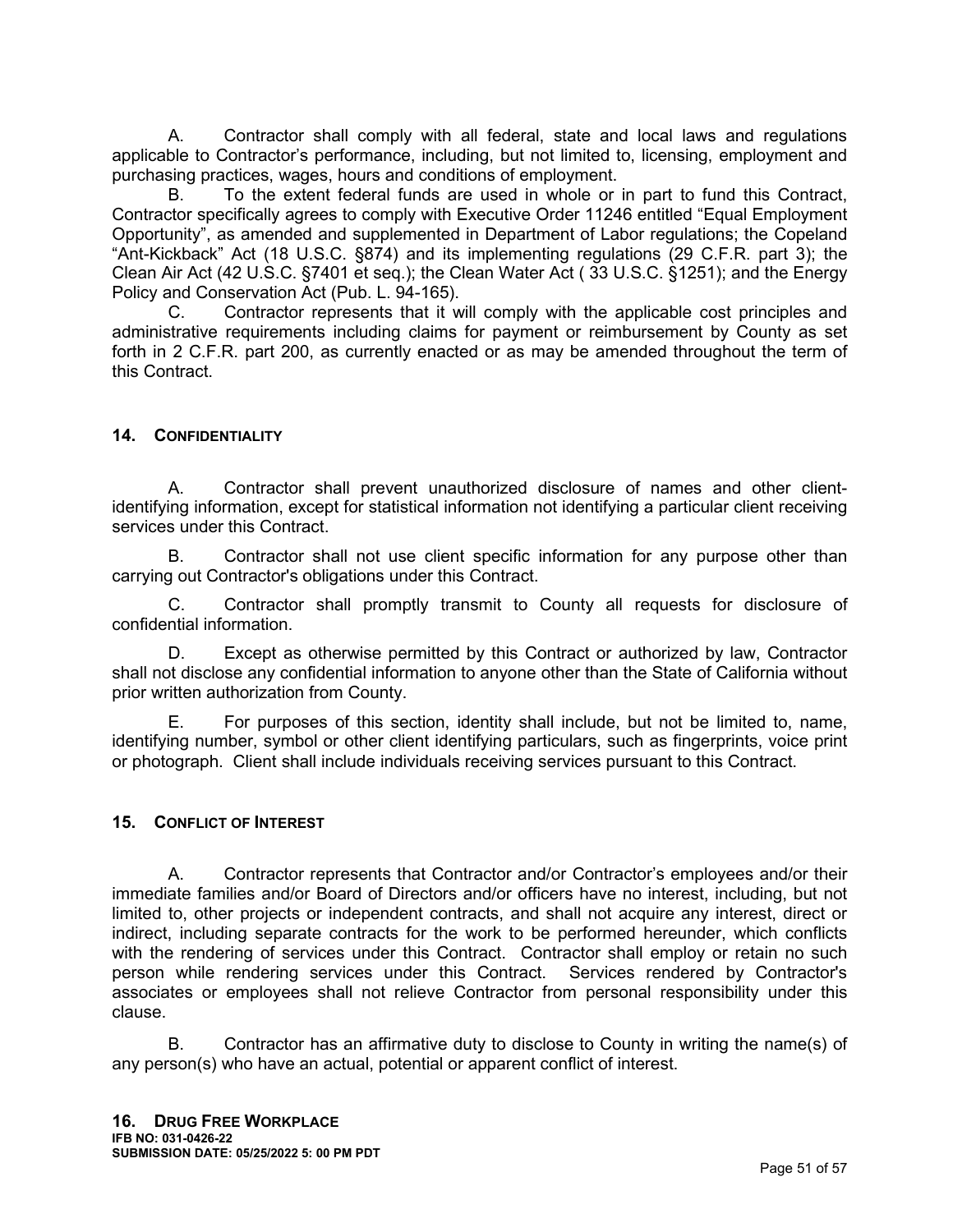Contractor represents that Contractor is knowledgeable of Government Code section 8350 et seq., regarding a drug free workplace and shall abide by and implement its statutory requirements.

#### **17. HEALTH AND SAFETY STANDARDS**

Contractor shall abide by all health and safety standards set forth by the State of California and/or the County of Solano pursuant to the Injury and Illness Prevention Program. If applicable, Contractor must receive all health and safety information and training from County.

#### **18. CHILD/ADULT ABUSE**

If services pursuant to this Contract will be provided to children and/or elder adults, Contractor represents that Contractor is knowledgeable of the Child Abuse and Neglect Reporting Act (Penal Code section 11164 et seq.) and the Elder Abuse and Dependent Adult Civil Protection Act (Welfare and Institutions Code section 15600 et seq.) requiring reporting of suspected abuse.

#### **19. INSPECTION**

Authorized representatives of County, the State of California and/or the federal government may inspect and/or audit Contractor's performance, place of business and/or records pertaining to this Contract.

### **20. NONDISCRIMINATION**

A. In rendering services under this Contract, Contractor shall comply with all applicable federal, state and local laws, rules and regulations and shall not discriminate based on age, ancestry, color, gender, marital status, medical condition, national origin, physical or mental disability, race, religion, sexual orientation, or other protected status.

B. Further, Contractor shall not discriminate against its employees, which includes, but is not limited to, employment upgrading, demotion or transfer, recruitment or recruitment advertising, layoff or termination, rates of pay or other forms of compensation and selection for training, including apprenticeship.

#### **21. SUBCONTRACTOR AND ASSIGNMENT**

A. Services under this Contract are deemed to be personal services.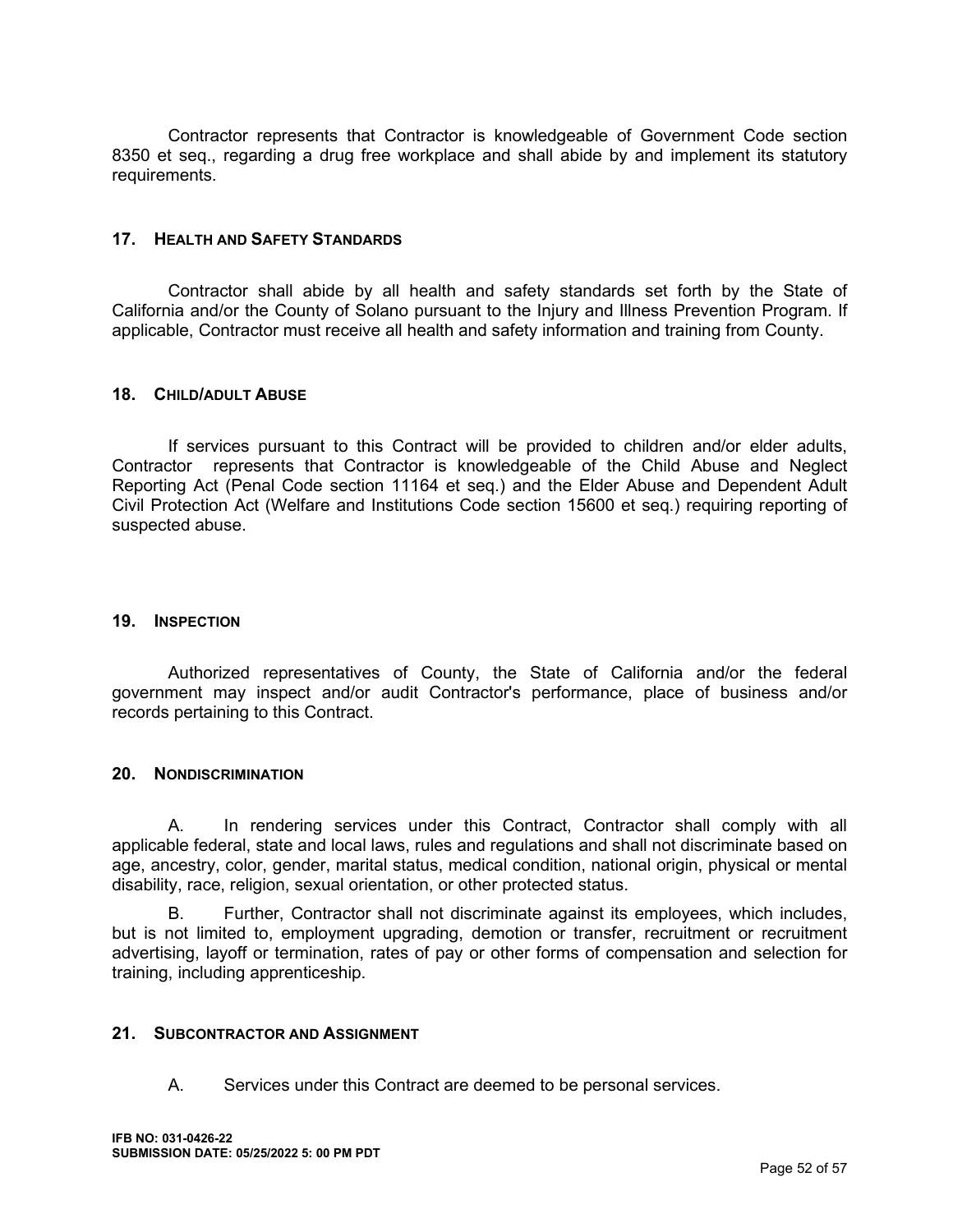B. Subject to any required state or federal approval, Contractor shall not subcontract any work under this Contract without the prior written consent of the County's Contract Manager nor assign this Contract or monies due without the prior written approval of the County's applicable Department Head or his or her designee and the County Administrator.

C. If County consents to the use of subcontractors, Contractor shall require and verify that its subcontractors maintain insurance meeting all the requirements stated in Section 7 above.

D. Assignment by Contractor of any monies due shall not constitute an assignment of the Contract.

### **22. UNFORESEEN CIRCUMSTANCES**

Contractor is not responsible for any delay caused by natural disaster, war, civil disturbance, labor dispute or other cause beyond Contractor's reasonable control, provided Contractor gives written notice to County of the cause of the delay within 10 days of the start of the delay.

### **23. OWNERSHIP OF DOCUMENTS**

A. County shall be the owner of and shall be entitled to possession of any computations, plans, correspondence or other pertinent data and information gathered by or computed by Contractor prior to termination of this Contract by County or upon completion of the work pursuant to this Contract.

B. No material prepared in connection with the project shall be subject to copyright in the United States or in any other country.

### **24. NOTICE**

A. Any notice necessary to the performance of this Contract shall be given in writing by personal delivery or by prepaid first-class mail addressed as stated on the first page of this Contract.

B. If notice is given by personal delivery, notice is effective as of the date of personal delivery. If notice is given by mail, notice is effective as of the day following the date of mailing or the date of delivery reflected upon a return receipt, whichever occurs first.

### **25. NONRENEWAL**

Contractor acknowledges that there is no guarantee that County will renew Contractor's services under a new contract following expiration or termination of this Contract. Contractor waives all rights to notice of non-renewal of Contractor's services.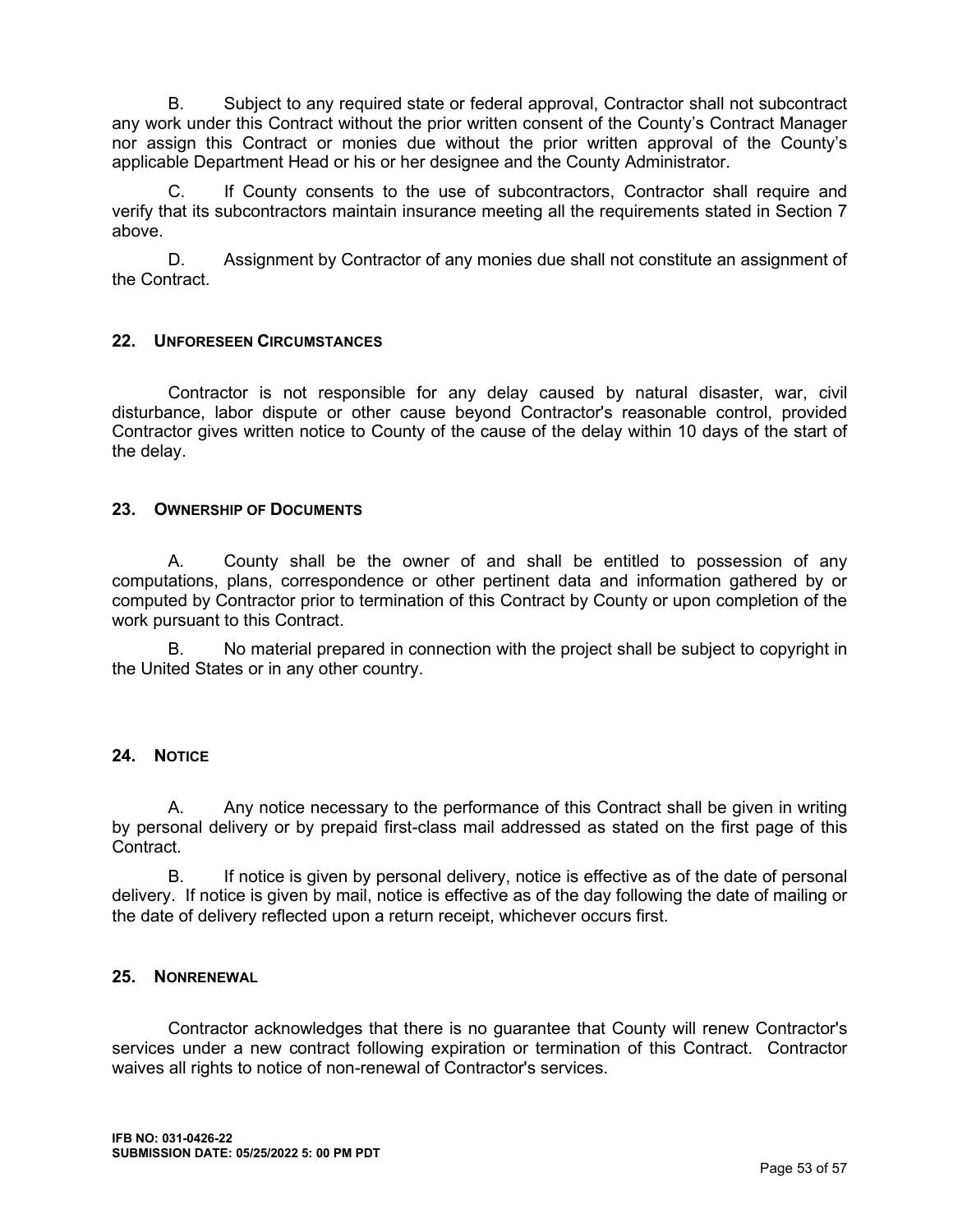### **26. COUNTY'S OBLIGATION SUBJECT TO AVAILABILITY OF FUNDS**

A. The County's obligation under this Contract is subject to the availability of authorized funds. The County may terminate the Contract, or any part of the Contract work, without prejudice to any right or remedy of the County, for lack of appropriation of funds. If expected or actual funding is withdrawn, reduced or limited in any way prior to the expiration date set forth in this Contract, or any subsequent amendment, the County may, upon written Notice to the Contractor, terminate this Contract in whole or in part.

B. Payment shall not exceed the amount allowable for appropriation by the Board of Supervisors. If the Contract is terminated for non-appropriation of funds:

i. The County will be liable only for payment in accordance with the terms of this Contract for services rendered prior to the effective date of termination; and

The Contractor shall be released from any obligation to provide further services pursuant to this Contract that are affected by the termination.

C. Funding for this Contract beyond the current appropriation year is conditional upon appropriation by the Board of Supervisors of sufficient funds to support the activities described in this Contract. Should such an appropriation not be approved, this Contract will terminate at the close of the current appropriation year.

D. This Contract is void and unenforceable if all or parts of federal or state funds applicable to this Contract are not available to County. If applicable funding is reduced, County may either:

- (1) Cancel this Contract; or,
- (2) Offer a contract amendment reflecting the reduced funding.

### **27. CHANGES AND AMENDMENTS**

A. County may request changes in Contractor's scope of services. Any mutually agreed upon changes, including any increase or decrease in the amount of Contractor's compensation, shall be effective when incorporated in written amendments to this Contract.

B. The party desiring the revision shall request amendments to the terms and conditions of this Contract in writing. Any adjustment to this Contract shall be effective only upon the parties' mutual execution of an amendment in writing.

C. No verbal agreements or conversations prior to execution of this Contract or requested amendment shall affect or modify any of the terms or conditions of this Contract unless reduced to writing according to the applicable provisions of this Contract.

### **28. CHOICE OF LAW**

The parties have executed and delivered this Contract in the County of Solano, State of California. The laws of the State of California shall govern the validity, enforceability or interpretation of this Contract. Solano County shall be the venue for any action or proceeding, in law or equity that may be brought in connection with this Contract.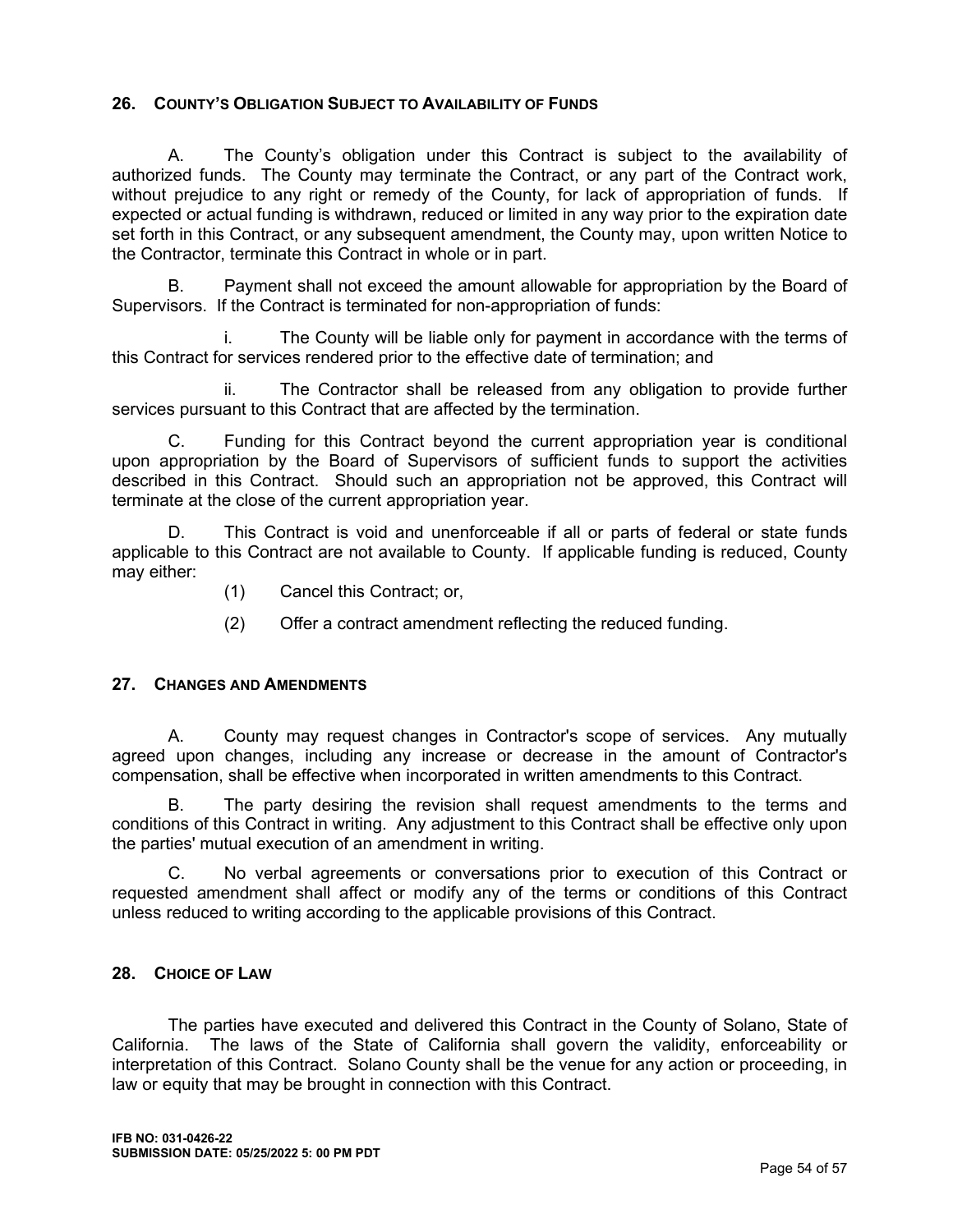### **29. HEALTH INSURANCE PORTABILITY AND ACCOUNTABILITY ACT**

Contractor represents that it is knowledgeable of the Health Insurance Portability and Accountability Act of 1996 ("HIPAA") and its implementing regulations issued by the U.S. Department of Health and Human Services (45 C.F.R. parts 160-64) regarding the protection of health information obtained, created, or exchanged as a result of this Contract and shall abide by and implement its statutory requirements.

### **30. WAIVER**

Any failure of a party to assert any right under this Contract shall not constitute a waiver or a termination of that right, under this Contract or any of its provisions.

### **31. CONFLICTS IN THE CONTRACT DOCUMENTS**

The Contract documents are intended to be complementary and interpreted in harmony so as to avoid conflict. In the event of conflict in the Contract documents, the parties agree that the document providing the highest quality and level of service to the County shall supersede any inconsistent term in these documents.

### **32. FAITH BASED ORGANIZATIONS**

A. Contractor agrees and acknowledges that County may make funds available for programs or services affiliated with religious organizations under the following conditions: (a) the funds are made available on an equal basis as for programs or services affiliated with nonreligious organizations; (b) the program funded does not have the substantial effect of supporting religious activities; (c) the funding is indirect, remote, or incidental to the religious purpose of the organization; and (d) the organization complies with the terms and conditions of this Contract.

B. Contractor agrees and acknowledges that County may not make funds available for programs or services affiliated with a religious organization (a) that has denied or continues to deny access to services on the basis of any protected class; (b) will use the funds for a religious purpose; (c) will use the funds for a program or service that subjects its participants to religious education.

C. Contractor agrees and acknowledges that all recipients of funding from County must: (a) comply with all legal requirements and restrictions imposed upon government-funded activities set forth in Article IX, section 8 and Article XVI, section 5 of the California Constitution and in the First Amendment to the United States Constitution; and (b) segregate such funding from all funding used for religious purposes.

### **33. PRICING**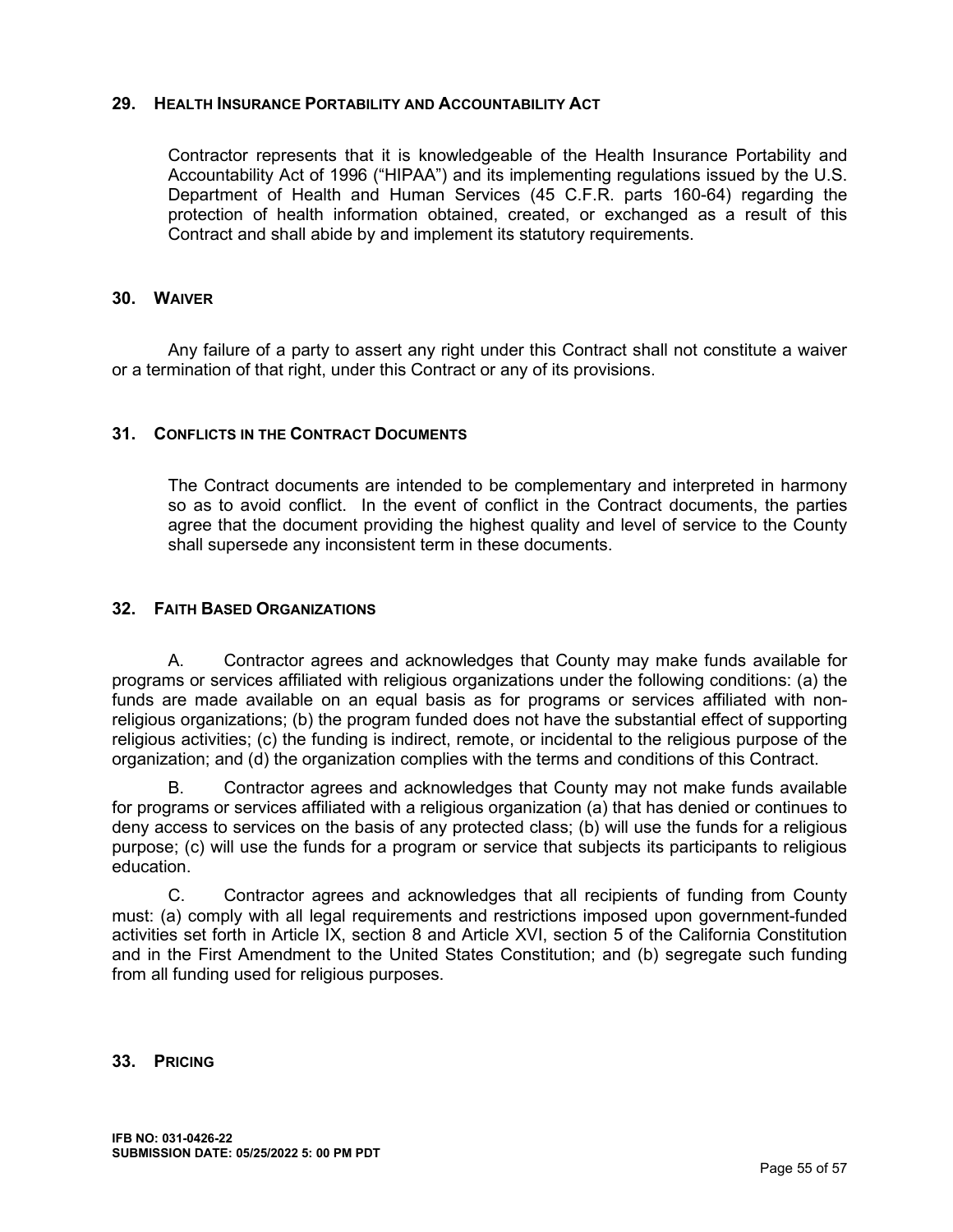Should Contractor, at any time during the term of this Contract, provide the same goods or services under similar quantity, terms and conditions to one or more counties in the State of California at prices below those set forth in this Contract, then the parties agree to amend this Contract so that such lower prices shall be extended immediately to County for all future services.

### **34. USE OF PROVISIONS, TERMS, CONDITIONS AND PRICING BY OTHER PUBLIC AGENCIES**

Contractor and County agree that the terms of this Contract may be extended to any other public agency located in the State of California, as provided for in this section. Another public agency wishing to use the provisions, terms, and pricing of this Contract to contract for equipment and services comparable to that described in this Contract shall be responsible for entering into its own contract with Contractor, as well as providing for its own payment provisions, making all payments, and obtaining any certificates of insurance and bonds that may be required. County is not responsible for providing to any other public agency any documentation relating this Contract or its implementation. Any public agency that uses provisions, terms, or pricing of this Contract shall by virtue of doing so be deemed to indemnify and hold harmless County from all claims, demands, or causes of actions of every kind arising directly or indirectly with the use of this Contract. County makes no guarantee of usage by other users of this Contract nor shall the County incur any financial responsibility in connection with any contracts entered into by another public agency. Such other public agency shall accept sole responsibility for placing orders and making payments to Contractor.

### **35. DISBARMENT OR SUSPENSION OF CONTRACTOR**

A. Contractor represents that its officers, directors and employees (i) are not currently excluded, debarred, or otherwise ineligible to participate in a federally funded program; (ii) have not been convicted of a criminal offense related to the provision of federally funded items or services nor has been previously excluded, debarred, or otherwise declared ineligible to participate in any federally funded programs, and (iii) are not, to the best of its knowledge, under investigation or otherwise aware of any circumstances which may result in Contractor being excluded from participation in federally funded programs.

B. For purposes of this Contract, federally funded programs include any federal health program as defined in 42 USC § 1320a-7b(f) (the "Federal Healthcare Programs") or any state healthcare programs.

C. This representation and warranty shall be an ongoing representation and warranty during the term of this Contract and Contractor must immediately notify the County of any change in the status of the representation and warranty set forth in this section.

D. If services pursuant to this Contract involve federally-funded programs, Contractor agrees to provide certification of non-suspension with submission of each invoice. Failure to submit certification with invoices will result in a delay in County processing Contractor's payment.

### **36. EXECUTION IN COUNTERPARTS**

This Contract may be executed in two or more counterparts, each of which together shall be deemed an original, but all of which together shall constitute one and the same instrument, it